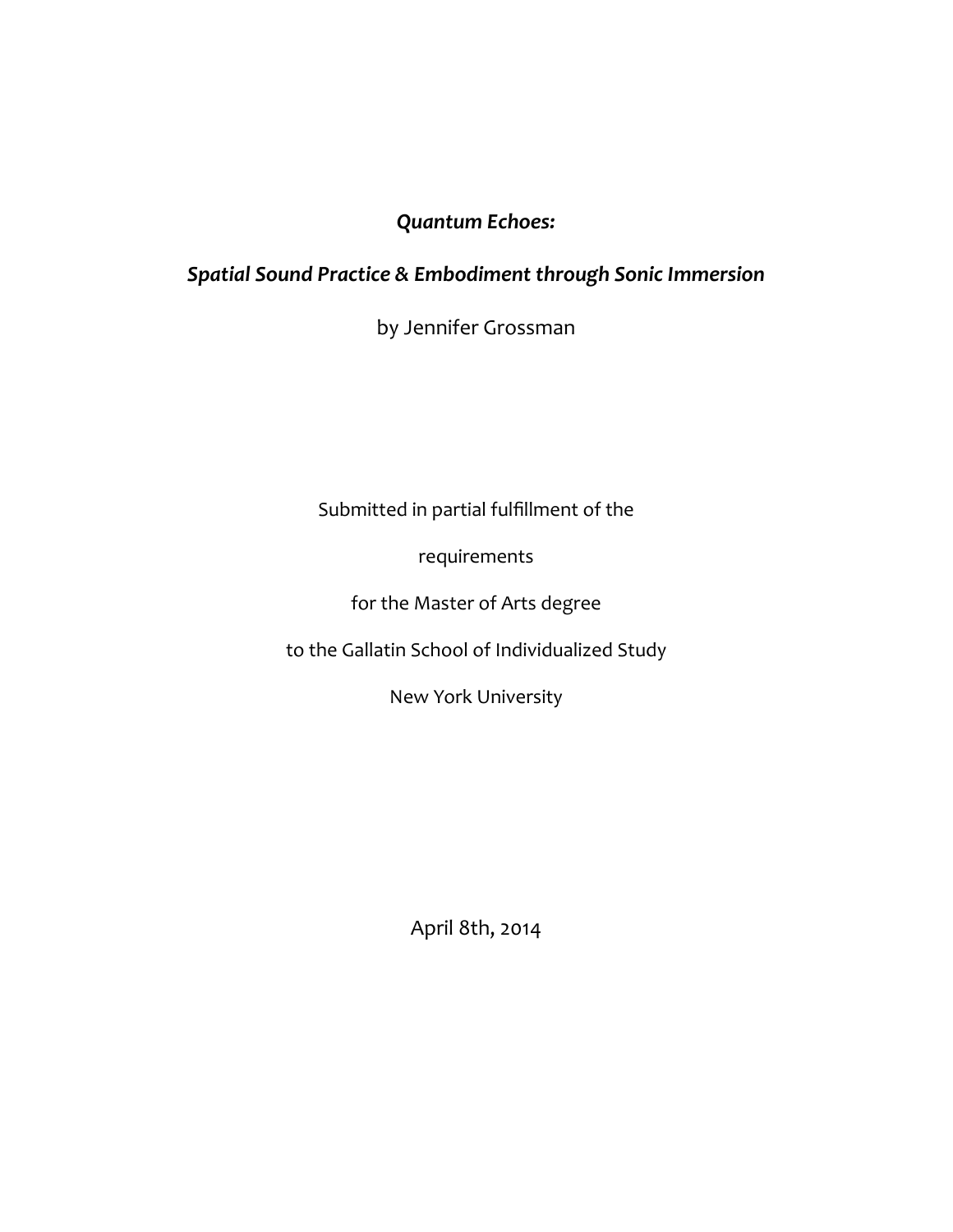# **Table of Contents**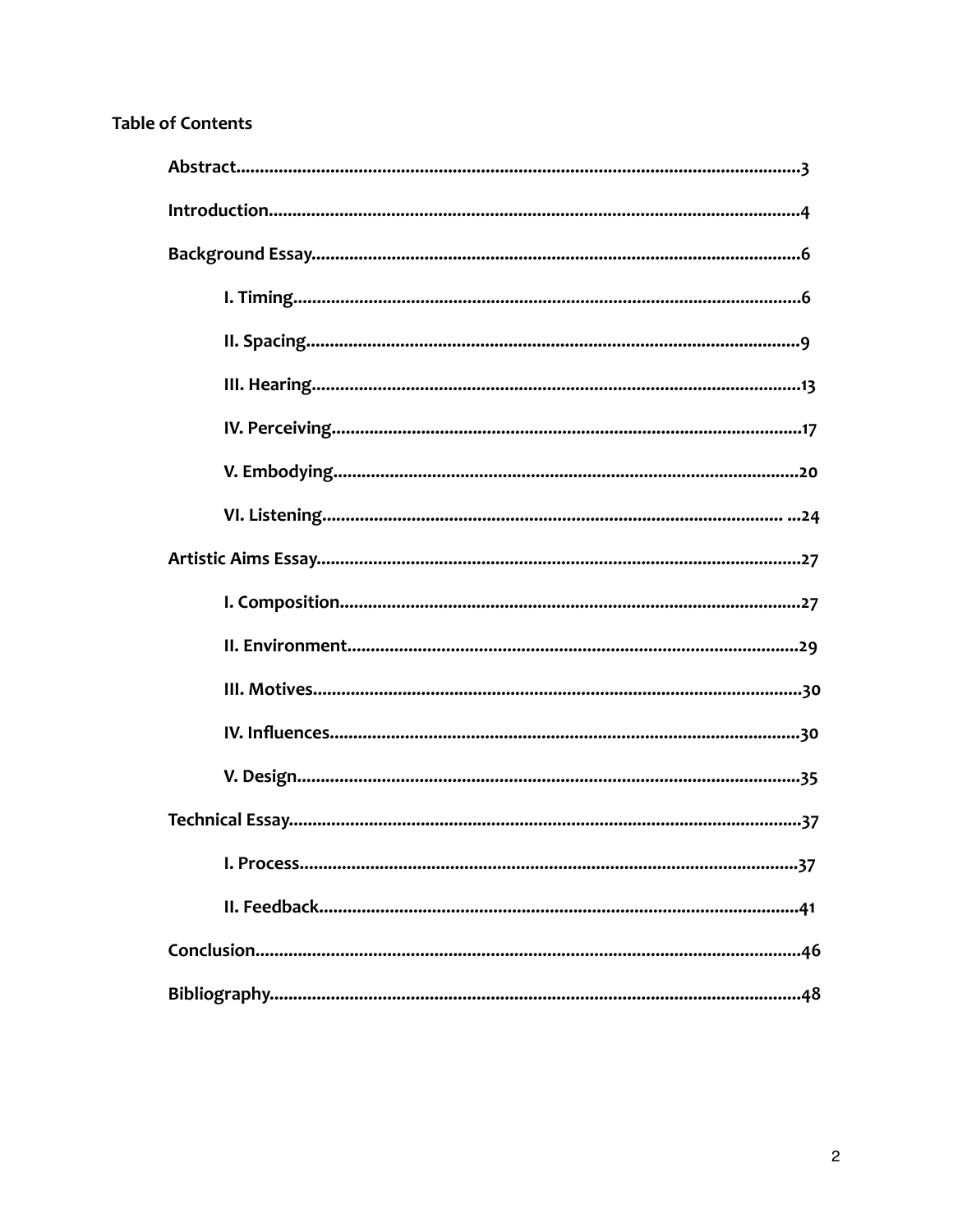# **Abstract**

 Spatial sound practice has been establishing itself in American and European art and music culture since the mid‐20th century and is now just becoming self‐aware. Finally being incorporated into formal institutional and educational settings, there is interest brewing in its development, but questions surrounding its relevance. Coming out of both theory and practice‐based inquiry, sound practitioners, theorists, and composers spanning a wide range of disciplines are looking at sound from a variety of perspectives including but not limited to technology, acoustics, experimental composition, perception, therapy, meditation and relational aesthetics. There is a sense of accountability for individuals to acquire broadened knowledge bases, for example, producers engaging with the psychology of music or artists understanding the physics of sound. The infrastructure for this kind of work is complex, as it is ephemeral, time‐based, and uses technological structures that art galleries and institutions are just starting to understand and implement. Creating an awareness of sound art, design, and composition methods that actively utilize a spatial practice will open the doors to widened options for this practice to be integrated to the daily public sphere, for experiential art research to be embraced, and for a wider range of sonic work to be created.

 This thesis looks at sonic phenomena through combined theory and practice, a set of research interests that come to life from an immersive, multichannel soundscape installation called *Quantum Echoes*. I look at how sound brings light and life to various concepts: time, space, hearing, acoustics, consciousness, embodiment, listening, amongst others. I explore sound as a catalyst, a mode of transport, a non‐material, non‐object, a vessel into expansive thought and embodied experience. I argue that immersive sound is a relational "non‐ medium" that affects us directly, viscerally, emotionally, and spiritually in a way that is not governed by the visual. As much as sound is something we hear, it is something that we feel. I investigate how immersion and embodied listening can induce felt, holistic, self‐conscious awareness that we can apply to daily life, and how sound specifically can be a tool for attuning ourselves to our perception and our environments.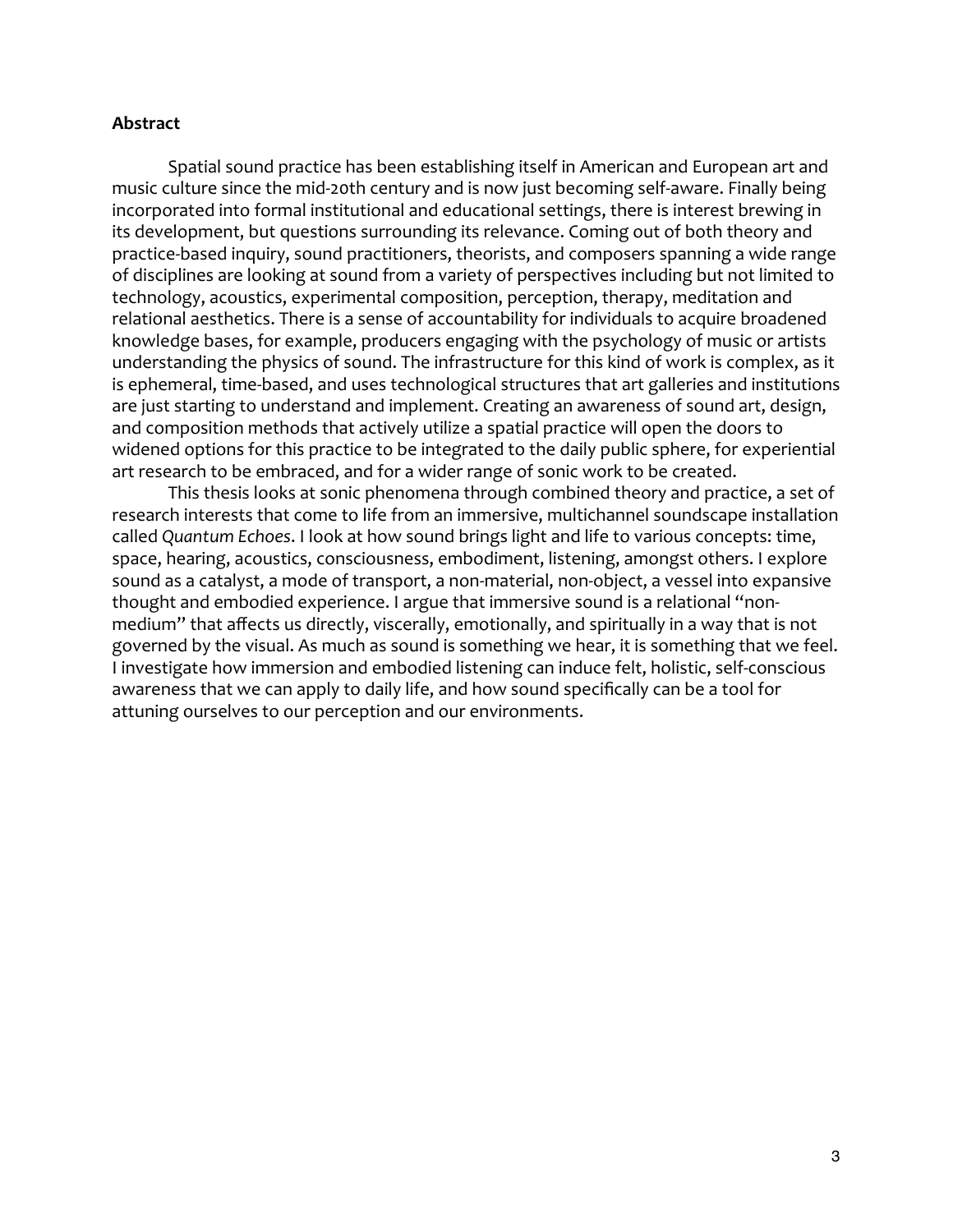# **Introduction**

 My interest in sound has come from an ever‐evolving interest in and strong sensitivity to sensory phenomena: how light projects through window glass and warms us, the reflections and shadows of water and trees, the crunch of boots in snow on a winter street. Through keen attentiveness to these sensory phenomena, where otherwise disconnected, I have been able gain a sense of connection to my surroundings and to the greater whole of things. I have found a sense of the sublime, even the spiritual, in realizing through phenomenological experience that I am connected to things beyond myself. This intuitive discovery results both from a sense of personal and social dislocation in my upbringing and from a sense of distrust in the ways in which modern society compartmentalize daily experience. In America's late capitalist society, we have prioritized consumption over creation. We have become obsessed with the gleaming surfaces of commercial products, exploiting people for profit. We live in a world deeply saturated with media, a loud and flashy world of industry that degrades our hearing every time we listen. In fact, we've forgotten how to listen, how to sit with merely the thoughts in our heads, and take charge of our perception. Spatial sound practice has given me the space and the time to combat this, to become more in tune with my senses, to simply "be" in real space and real time, to sit with myself and my environment on a number levels. I've been able to shift my focus from looking or the object of our looking, to a more integrated, embodied sense of "being" in the world every day.

 The trajectory towards this sense of "being" started from a young age through the act of making, first building things on my own in my basement, then becoming a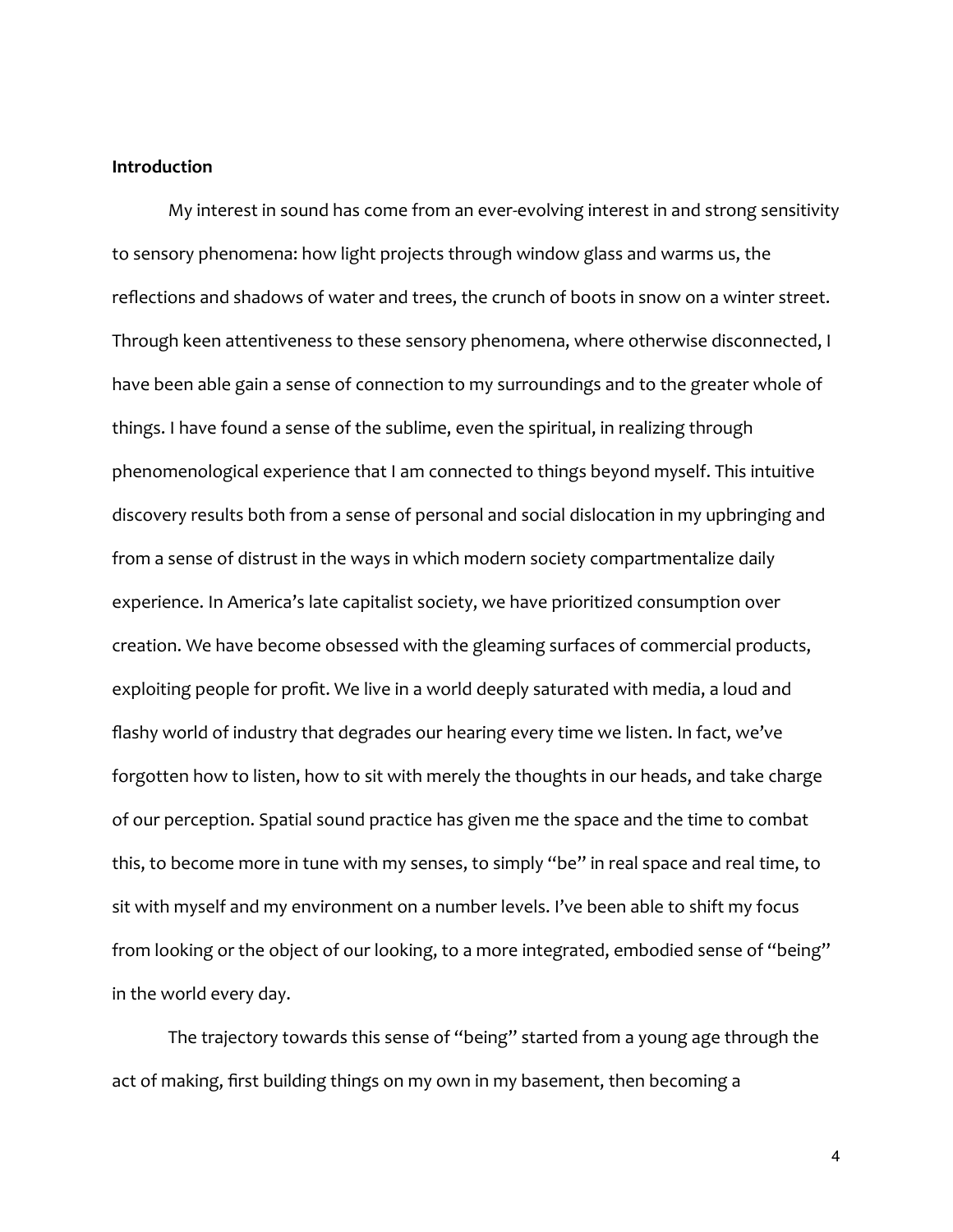saxophonist, then a multi‐media artist and sculptor. I moved from creating large‐scale sculptural installations to exploring projection, light, and shadow in space. I became interested in phenomenological experience. Then I re‐discovered sound. I began viewing sound not in musical terms, but as a sculptural phenomenon shaped by Newtonian physics and imagined through visual language. I made recordings and installed them in spaces, all creating some sense of the unexpected, uncanny, or otherworldly amidst the every day. As I've progressed in my arts practice, I've felt a responsibility to learn the science of sound and through this, have come to realize how integrated space and sound actually are. As a result, sound has taken a more relational position in my mind and its object-hood has dematerialized. I've realized that if this kind of sound is governed by physics, it is not the Newtonian kind, governed by predictable laws, but in fact, the "quantum" kind, where time expands and disappears, opening up my mind to infinite possibilities.

 As sound reflects off spaces and bodies, we can gain more information about the world and ourselves in conjunction, a more complex, multi-dimensional state of experience. Sound can make us aware of our spectrum of perception, blur our notions of reality, therefore propelling the realization that we have the ability to create it and change it. As we create an awareness of sound, we create more of an awareness of ourselves individually and culturally. As sound artist Bill Fontana said (1996), "My work exists one foot in and out of contemporary music, one foot in and out of contemporary art, on the edge of some science, on the edge of philosophy. Sound enters so many different worlds." (Licht, p. 274) Perhaps because Sound Art has been lingering in this in between space for so long, is why he found sound to be a lost medium, even back in the 1970s. (Licht, 2007) My hope is to bring more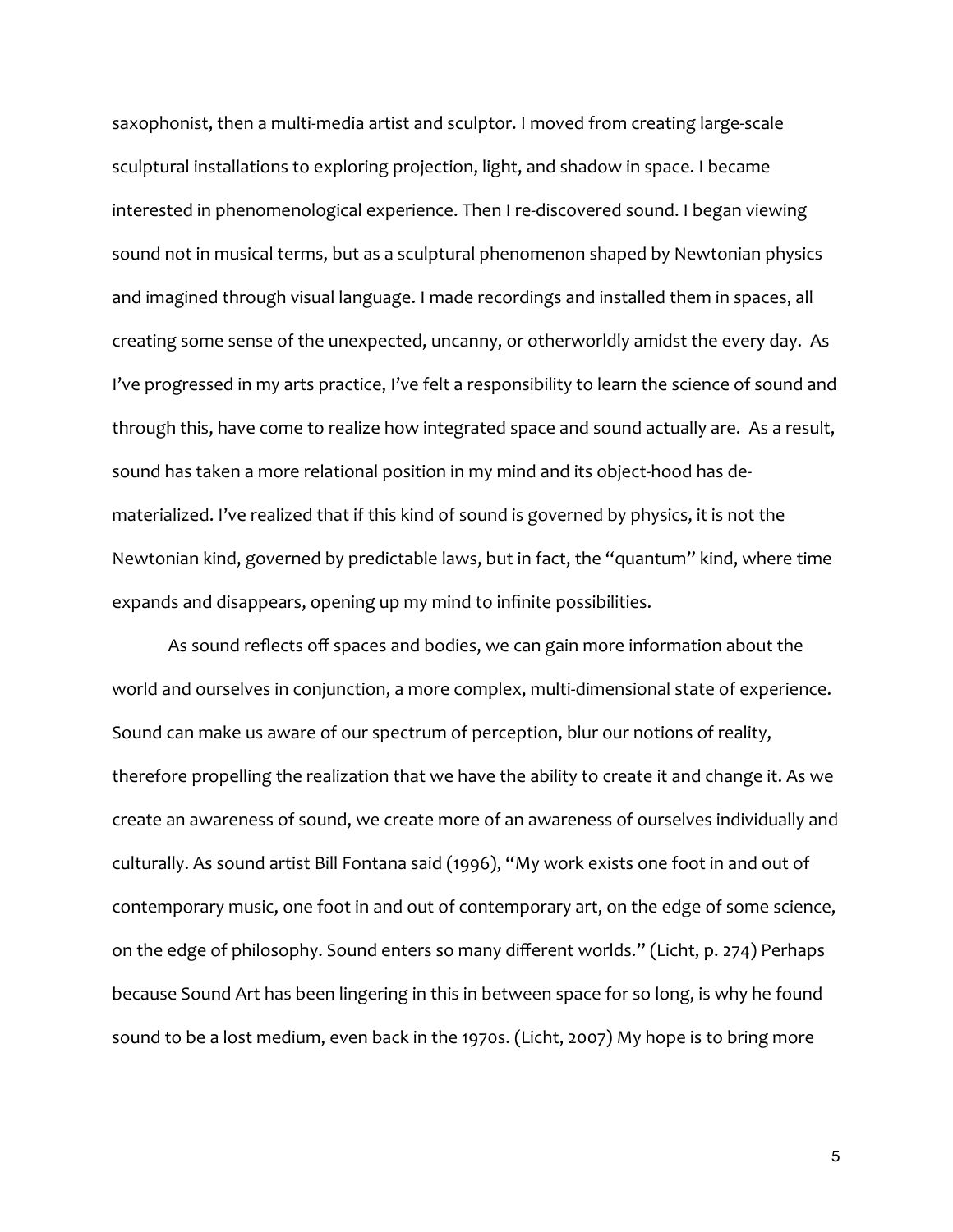physicality and awareness to it through this paper and the soundscape installation, *Quantum* 

*Echoes*, first through broader conceptual interests, followed by a reflection on the work.

# **Background Essay**

# *I. Timing*

*"Whenever we judge anything to exist in time, we are in error. And whenever we perceive anything to exist in time‐‐which is the only way in which we ever do perceive things‐‐we are perceiving it more or less as it really is not." ‐J. McTaggert*

*"The very experience of time has become a paradox. We have access to sounds of the past, but all of them seem*  to be part of the present in some great collage of juxtapositions. And yet, we are emotionally succeptible to the *bringing back to life of a sound that has long been silenced. Bringing back all the feelings associated with the original sound. Sound recording is a powerful link to the past." ‐Traux*

 Like experimental music pioneer, John Cage once said in regards to music composition, "Synchronicity argues that there are, in effect, two ways of looking at time. One sees time as being marked by a series of events, which happen one after another. The other is a more typical of the grand philosophies of Taoism or Buddhism in which equal attention is paid to what is happening in the same moment, what is synchronized." (Richards, 1996) In Western culture, time circulates around tasks, around linear events that have a beginning and ending. The idea of progress, or moving from one point to another bleeds into our daily lives. In a sense, composers are philosophers of time. When one is creating sound or music, one is in effect creating or removing a sense of time. Iannis Xenakis spoke of the idea of "temporal differentiation," that in producing modes of sonic‐spatial experience that transcend Euclidean space, where a listener can perceive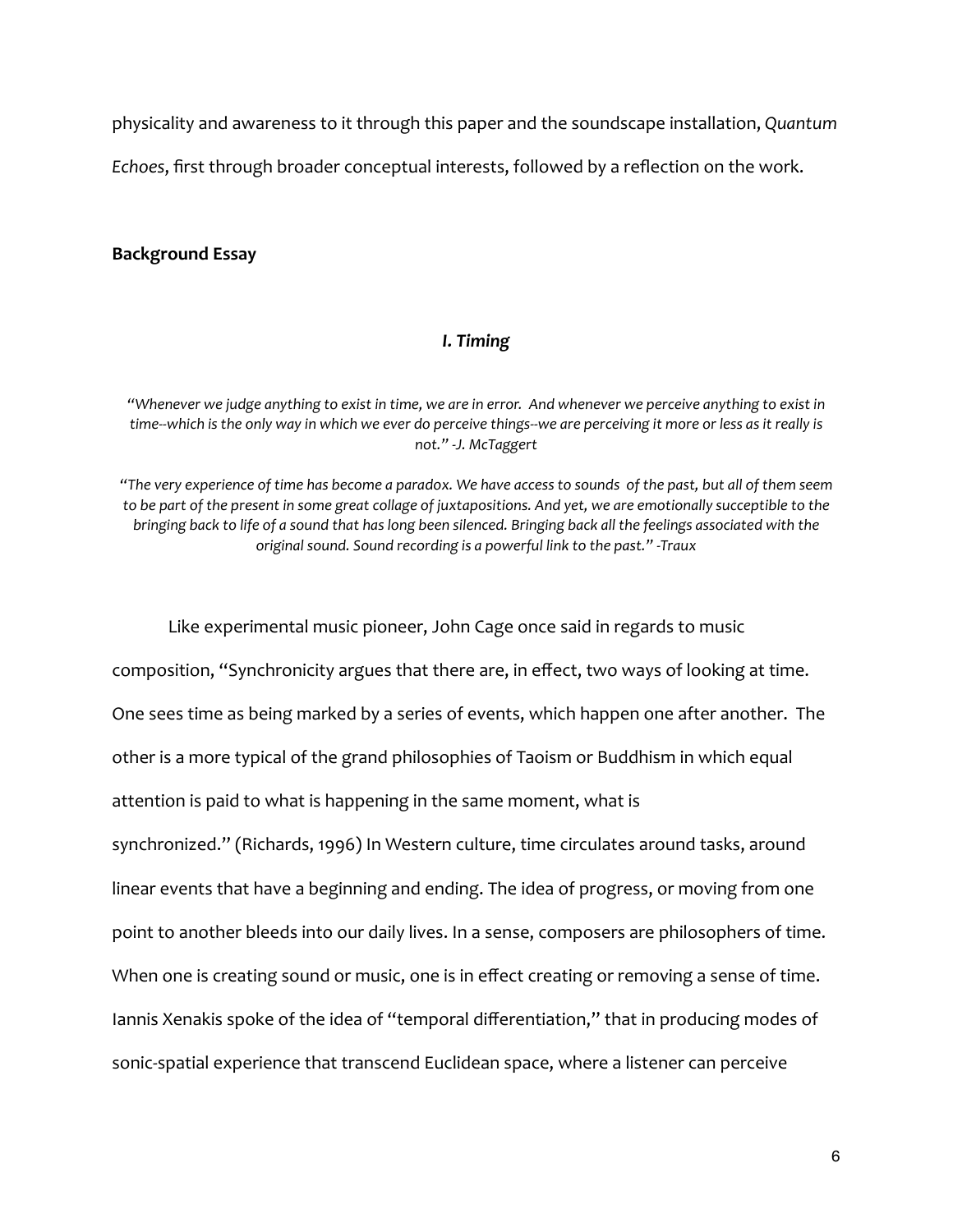differently according to their own location, time is no longer absolute and they can open their mind to diversity and simultaneity. (Born, 2013)

 Likewise, Karlheinz Stockhausen's compositional tools involved a process he called "moment forming" and the idea of synchronous time. A bit like the effect of listening to white noise, moment formed music presents the idea that all sound is happening at all times. What this states is that sound has the ability to reveal alternative views on time, in my view, time's omnipresent nature. (Samuel, 1996) In revealing this omnipresence, one can say that time does not exist, or that sound dismantles notions of linear time.

 We resonate with sounds of the past. We can experience the present yet physically "be" elsewhere through it. Sound triggers a distinct sense of the past, especially because the memory and emotion centers of our brains are linked. When we hear a sound, we are not just hearing a sound from the past, but that sound initiates full‐body memory and emotions associated with that moment into the present moment. (Samuel, 1996) A psycho‐ acoustic effect called anamnesis merges sound, perception, and memory, through the triggering of past mental images into the present state. (Augoyard & Torgue, 2006) We can compensate for the losses of hearing impairment by melding perceptual inputs. By integrating the physicality of sound; through the subwoofer, we can gather memories and images of sound as related to space. (Saks, 2007) By hearing a past sound in the present, it in a sense becomes part of the present.

 Sound is a force that brings light to a perspective on time that is about our perceptive engagement. In the field of phenomenological psychology, Gerald Edelman (2012) talks about "the remembered present," that every act of perception is to some degree an act of creation. (Edelman, Fekete & Zach, 2012) In his view, there are three facets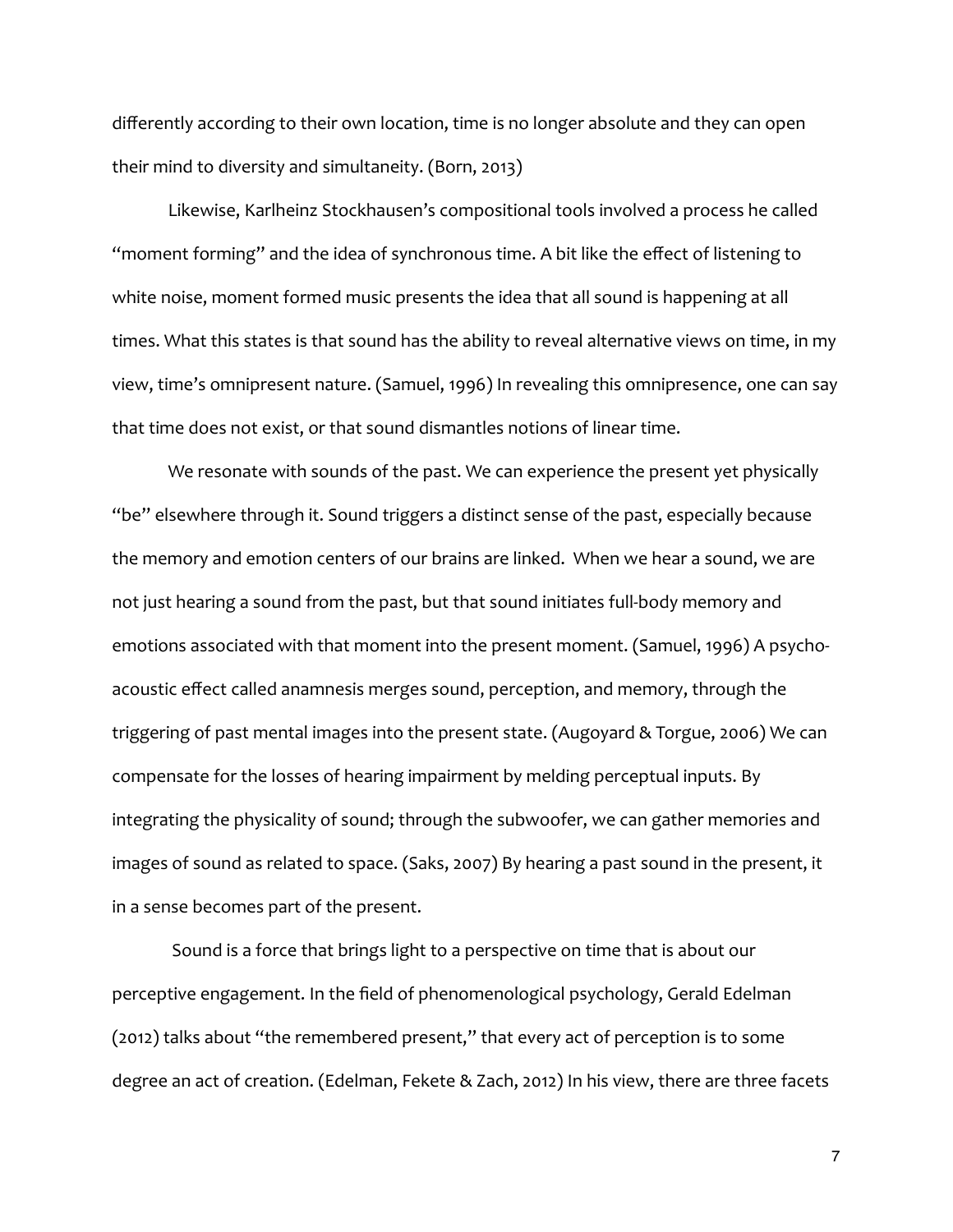of consciousness: the sensory facet or the "primal impression," the impressions and sensations existing in the here and now, the "primary memory" or "retention": the awareness of recent history, and "protention": my anticipation of the future of a thing or event. In opposition to this multi-faceted view, cognitive neuroscience presents the view that our responses to the world are "stationary". (Edelman, Fekete & Zach, 2012) This stems from Husserl's phenomenology and view that time is the infrastructure of reality.<sup>[1](#page-7-0)</sup>

These two conceptions look at time as a "feature" of conscious experience, claiming that we must somehow 'embody' temporality. (Edelman, Fekete & Zach, 2012) Another conception is that of the "dynamical systems perspective" which is more about describing something through a lens rather than trying to claim that it objectively exists as an entity. (Edelmen, Fekete, Zach) So if we are to fuse the dynamical systems perspective with the idea that on some level we can have an awareness of primary memory, protention, and retention simultaneously, we could say that temporality gives us the space to reconfigure self‐awareness and reflect, an awareness of trajectory over time. (Edelman, Fekete & Zach, 2012) Jorge Luis Borges (1968) wrote in "The New Refutation of Time," "Time is the substance of which I am made. Time is a river that sweeps me along, but I am the river; it is a tiger that mangles me, but I am the tiger; it is a fire that consumes me, but I am the fire." (Borges)

 What better way to 'embody time' than through sound. When we embody time through sound, we are first able to perceive timelessness because time is not external to us. There is a balance between our inner clock and outer actions. If we think about our time not

<span id="page-7-0"></span><sup>&</sup>lt;sup>1</sup> Husserl presented the view that we "constitute" objects within our perception. They are not something merely external to us, nor defined by our relation to "objective" reality, telling us about the world outside of us. The object is a result of group of perceptual functions, and perception is a component of reality. It points to the perceiver as being an agent in how they experience reality, shifting from a positivist orientation of science during his time.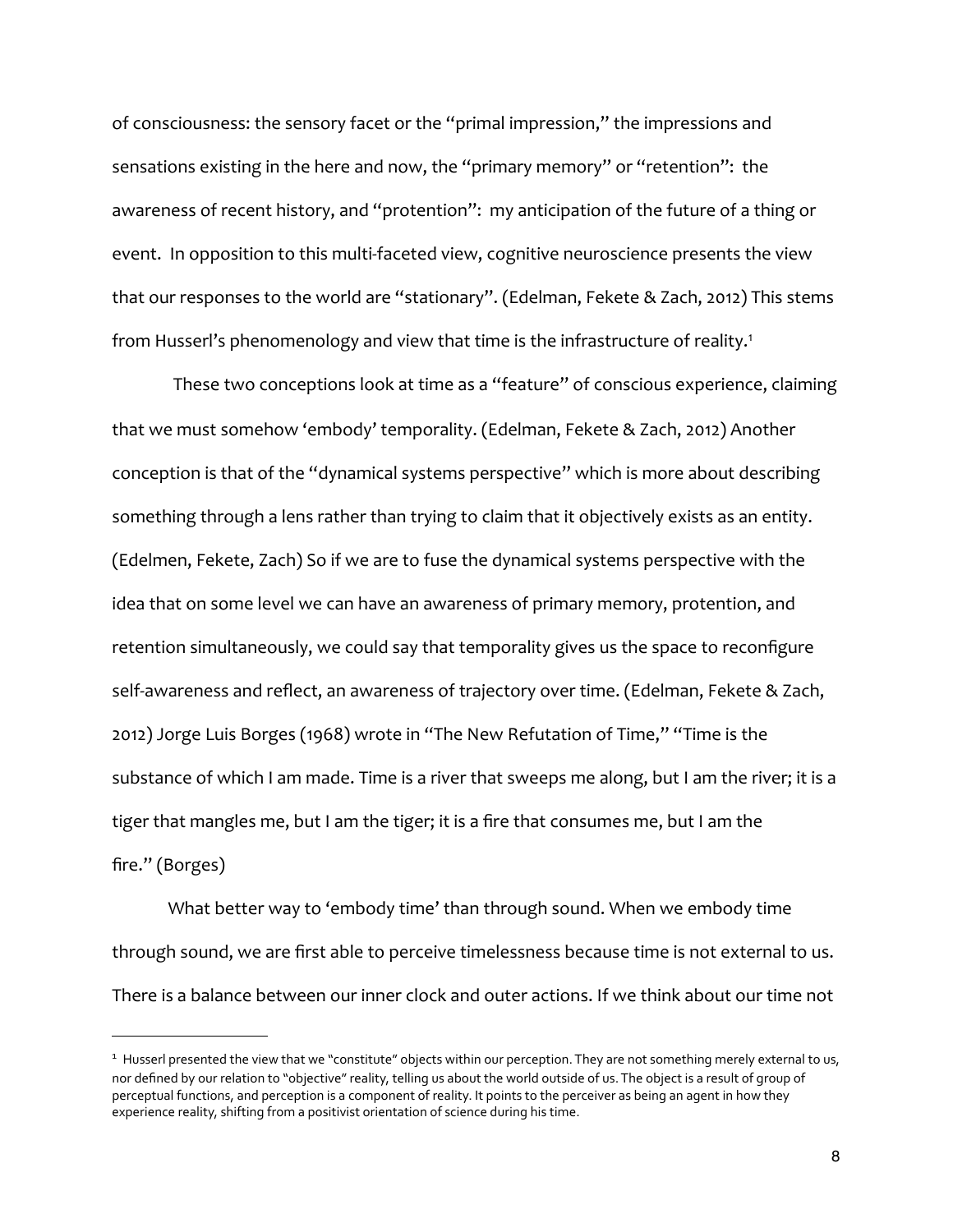as dictated by our routines, it is actually something we can shape. Secondly, listening to sound allows consciousness to take place continuously, creating a sense of the eternal within a limited environment. (Edelman, Fekete, Zach, 2012) This "eternal" notion has often been associated with quantum physics, where music is "a multi-dimensional, unfolding process and a relationship between an individual or group of individual and sound vibrations" (Juett, 2010), resulting in what Oliveros calls a "quantum listening" experience. (Juett, 2010) She says this is the "edge" or the border where compositional possibilities emerge. (Juett, 2010) Sound waves literally can go on forever if there is nothing to attenuate them. This can even be thought of as resilience, survival, or the resistance to time**.** Spatial sound practice maximizes embodied experience expanding our time sense into the perceptual infinite.

# *II. Spacing*

*"Always what was important to me was the notion of being immersed in enveloping space, and the sensation that you're fully enveloped,... it's not about interactivity but the fact that you are spatially encompassed and spatially surrounded‐‐‐it's all around‐‐‐and that's what sound is." ‐Dyson*

 *"When space is understood not in abstract or absolute terms, but as socially and politically constituted, a spatial sound practice can emerge not only as a poetics, but as a politics, not only as an aesthetics, but as an ethics. such a critical spatial sonic practice does not merely 'happen in space, but is poised radically to transform the very terms of its constitution." ‐Born*

 Space can be looked at as a reflecting container of sound. Depending on the type of space and the positioning of our bodies, we will experience sound differently. We can look at sound as being imprinted with spatial information from its source onward. Acoustically, sense of spatiality is created through the size and type of space, how much waves are free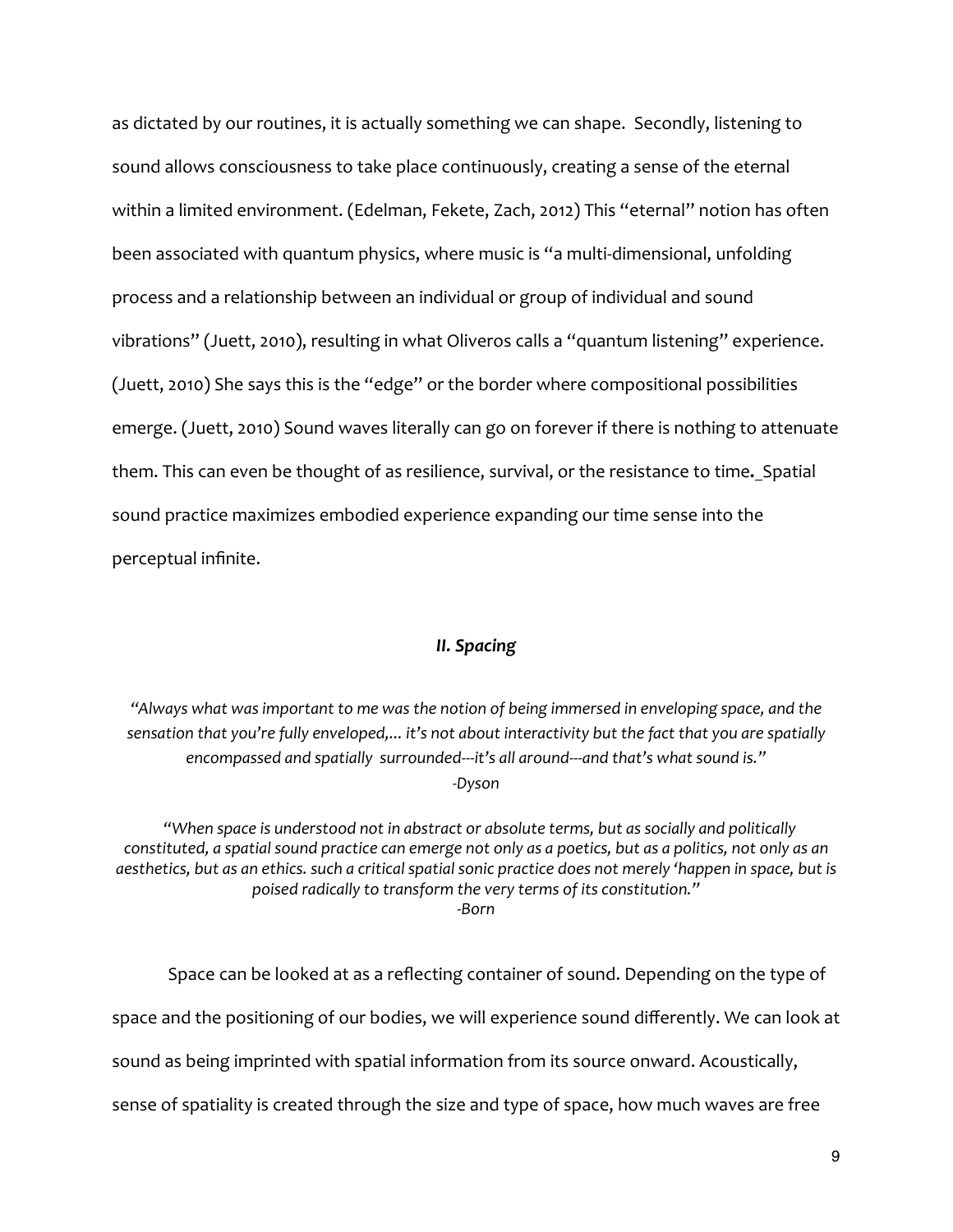to travel and how much they reflect off of matter. Augoyard and Torgue state an extremely important point in *Sonic Experience*, that sound cannot merely be described in terms of signals. In a psychoacoustic sense, perception of sound is integrally linked to both environment and conditions of hearing and listening. (Augoyard & Torgue, 2006) I'm looking at a combined theory of acoustics where I believe the energy transfer model is very real, but then acknowledge the listener's positioning in space through Traux's communicational approach.<sup>[2](#page-9-0)</sup> (Traux, 2009) Since sound is invisible, it is hard to describe, and we begin to think of it as a "thing" separate from space rather than a "spatial phenomenon." I want to add another idea that sounds are signals or waves, flowing through space. I want to look at sound as encoded waves or energy that also embody a context, that do not actually become audible until they vibrate, resonate, and reflect off of something in space such as air particles or the walls of a room, and it then becomes subjective depending on how it is perceived by



Figure 2: The mediating relationship of an individual to the environment through sound (modified from Truax 1984, 11).

the brain. I want to know sound for its powerful invisibility and presence, not locked within the confines of Newtonian physics, through the confines of our visual perception, or through the way we choose to name it. "Sound is intrinsically relational, and at the

core of sound art is an activation of the existing relation between sound and space." (Born, 2013, p. 17)

<span id="page-9-0"></span><sup>2</sup> In ecological acoustics, one looks at how sounds relate to one another and to their environment.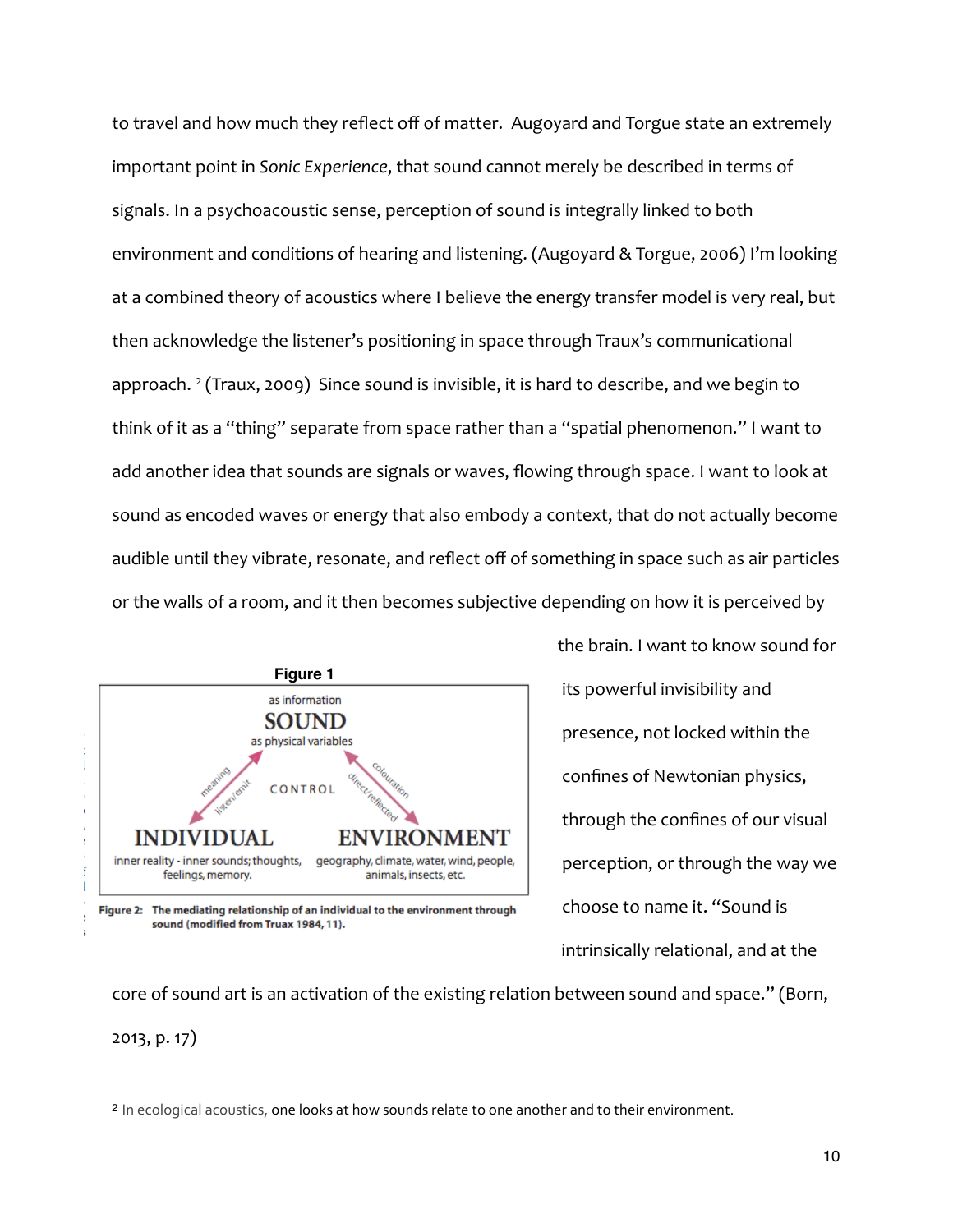In the early 1940s, with the rise of musique concrète began the notion of a spatial sound practice and an investigation into sonic perception. Pierre Schaeffer's "objets sonores" or sound objects were not material as dictated by the external world, the visual, or even subjective experience, but occurring as perceptual spatial events. The process of reduced listening he used is comparable to Husserl's (1901) philosophical views that "in that by shifting attention away from the physical object that causes my auditory perception, back

towards the content of this perception, the goal is to become aware of precisely what it is in my perception." (Kane, p. 206–8). His concept of "acousmatics" was about hearing sounds simply for their concrete reality, with no relation to its source or any visual marker of where they are coming from. (Iges, 2000) Later on, Merleau‐Ponty revised Husserl's concepts of



phenomenology to say that the body is deeply engrained in our perception, and as our experience of the senses is always happening through our perceptive body, they cannot be disentangled. (Merleau‐Ponty, 1945)

 During the early musique concrète performances, Schaeffer used the idea of spatial diffusion or movement of sound along sonic trajectories, with static and dynamic sources of sound controlled by a performer. Pierre Henry diffused magnetic tape stereo recordings to multiple loudspeakers. These sorts of compositions focused on temporal, spectral and spatial development of sounds, not always taking into account relations between them.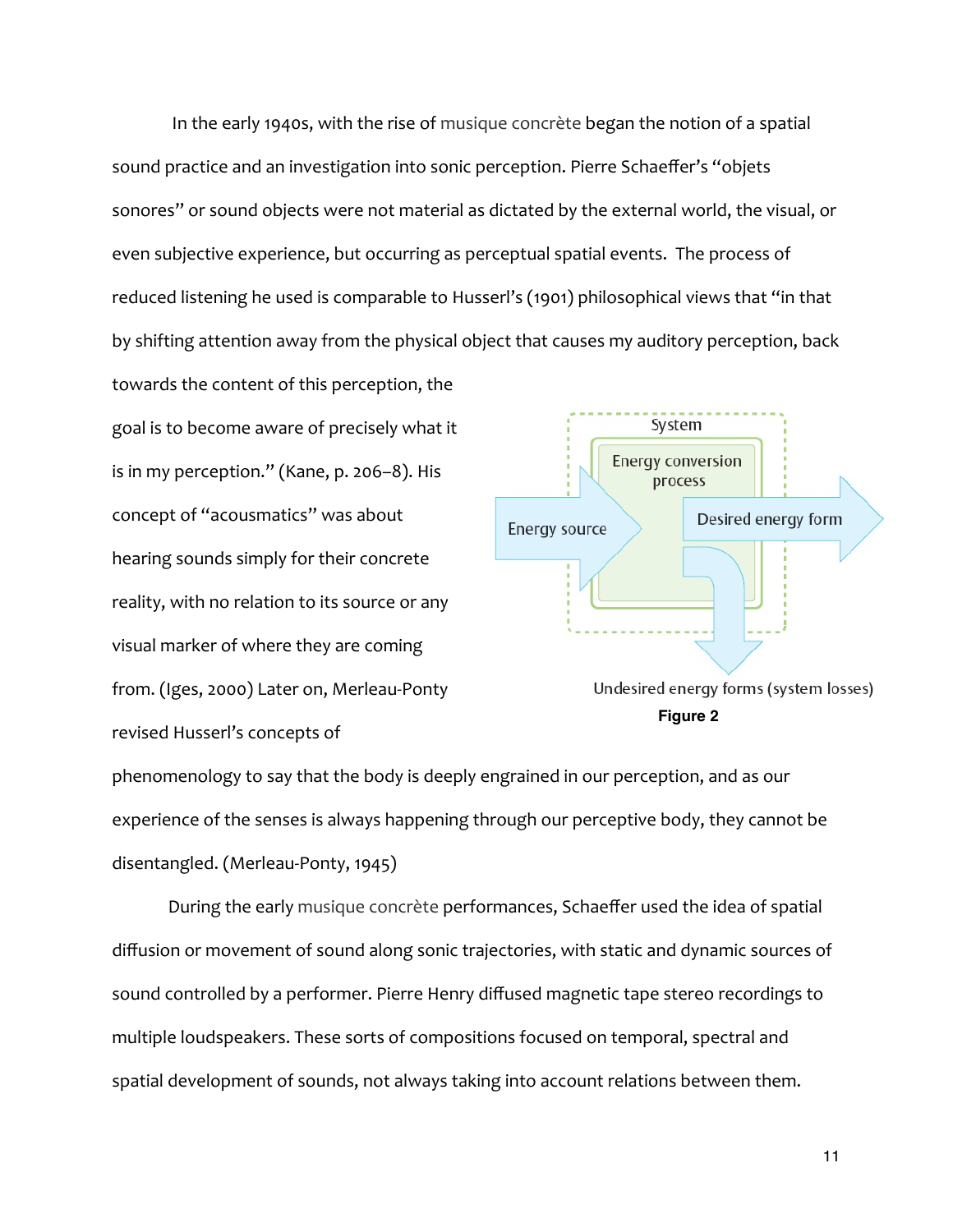Multichannel setups were embraced by composers like Stockhausen. (Bates, 2009) Composers such as Boulez and Brant also used space as a compositional parameter of sound since the mid-20th century. (Bates, 2009) Various spatialization techniques have been adopted into musical composition, including multichannel techniques like stereophony<sup>[3](#page-11-0)</sup> or ambisonics<sup>4</sup> and wave field synthesis<sup>[5](#page-11-2)</sup>. Speaker layout plays a large role in sense of space, and these effects can also be recreated on headphones, through convolution with HRTFs and various types of signal processing.

 In the late 1960s, R. Murray Schafer coined the term "schizophonia" as to describe our disconnect from the source of sounds. He believed that all sounds and music are part of one ecology, or that all sounds should be treated equally. (Traux, 2000) He thought that industrialization has forced us into separating the natural from the man-made, lo-fi from high-fi, or schizophonic, the split between an original sound and its electroacoustic transmission or reproduction. (Traux, 2000) Jonathan Sterne finds this idea of sonic essentialism to be counter‐productive, as thinking about a source point for sound in contrast to what it has become through technology assumes that the process in which it evolves through is somehow separate or devolving in nature. (Traux, 2000) He thinks by speaking this way about a loss of sound from its origin is only a further way of separating it from its cultural position.

What I am talking about here is what current sound artists speak of as a "spatial sound practice", and in doing so, I am taking all of the above into consideration in my own

<span id="page-11-0"></span><sup>&</sup>lt;sup>3</sup> sound reproduction system that creates a sense of three-dimensional sound through two channels

<span id="page-11-1"></span><sup>4</sup> a spherical surround sound technique that uses not only the horizontal plane, but height channels to create a more realistic sense of a space

<span id="page-11-2"></span><sup>5</sup> a technique that produces artificial wave fronts from a series of speakers in a way in which localization perception does not change when the listener's position changes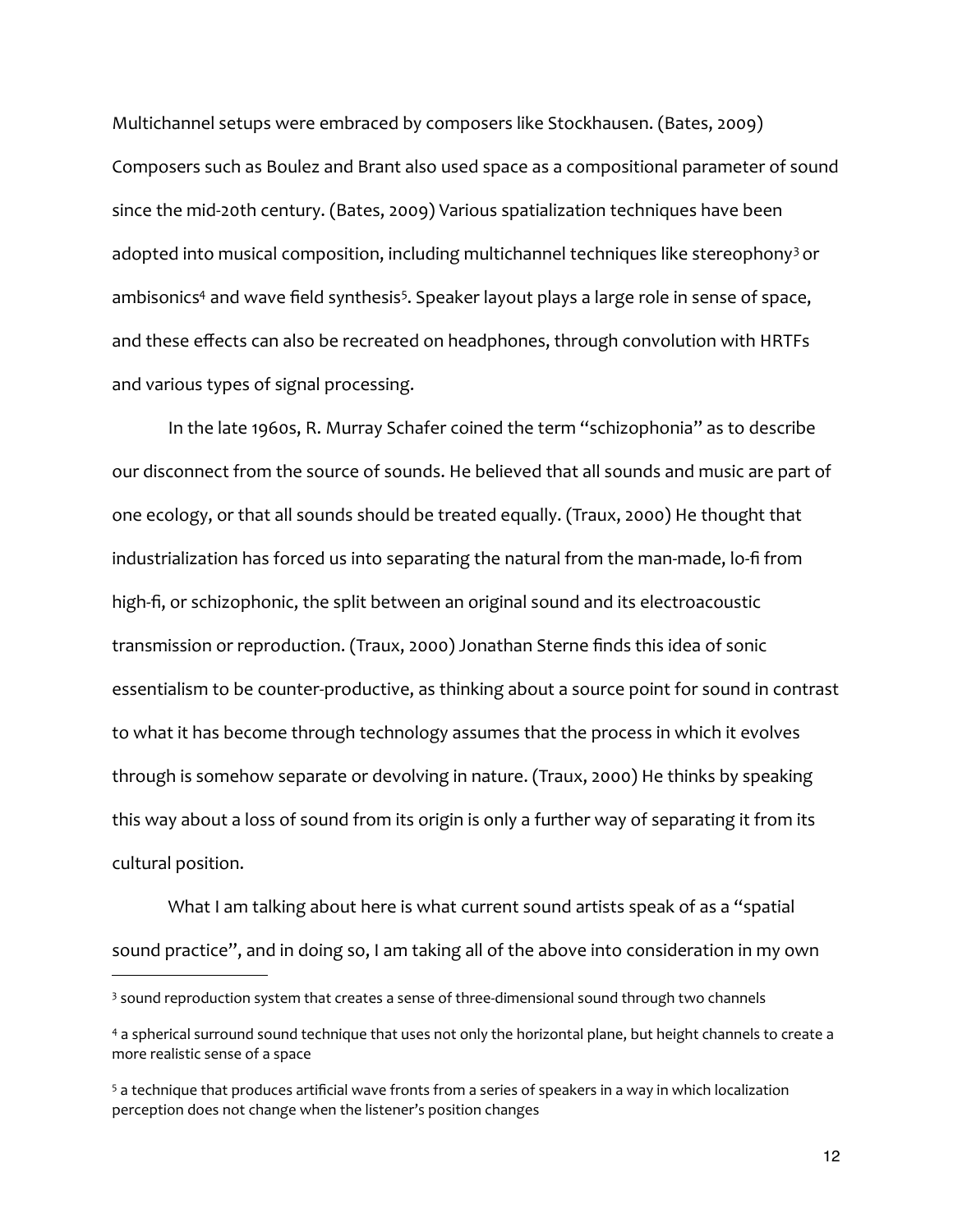practice. I relate to Schaffaer's focus on getting at the reality of what a sound is, void of all mental constructions and external associations. Simultaneously, I do find this to be a bit too reductivist, and grab hold to the ideas of sound ecology, perception as related to the body, and subjective, psychological experience of sound. I am looking at sound events not as just happening in space, but being a reflector of space and all of the acoustical elements of space and them being fully integrated into composition. I am also looking at the listener's mind as affected by the sound. In effect, we are no longer talking about Euclidian space, possibly space-time, but most probably, as Michel Serres puts it, "spacing and timing" or "relation propositions."

### *III. Hearing*

# *"Hearing is a way of touching at a distance." ‐Dyson "We are immersed in vibrations whether we perceive them or not" ‐Nancy*

 Sound is all around us all the time, and we hear it because the hairs in our cochlea vibrate at certain frequencies and the nerves in our body and brains receive electrical impulses. We are affected physically.

 Although sounds and even more general noise emissions are not visible and not tangible, they are nevertheless physical realities inasmuch as they exist as pressure differences in the air, mechanical vibrations in the middle ear, liquid vibrations in the inner ear and finally as electrical impulses in the nerves leading to the brain. Just as radio waves, light waves and the electrons circling the atomic nucleus are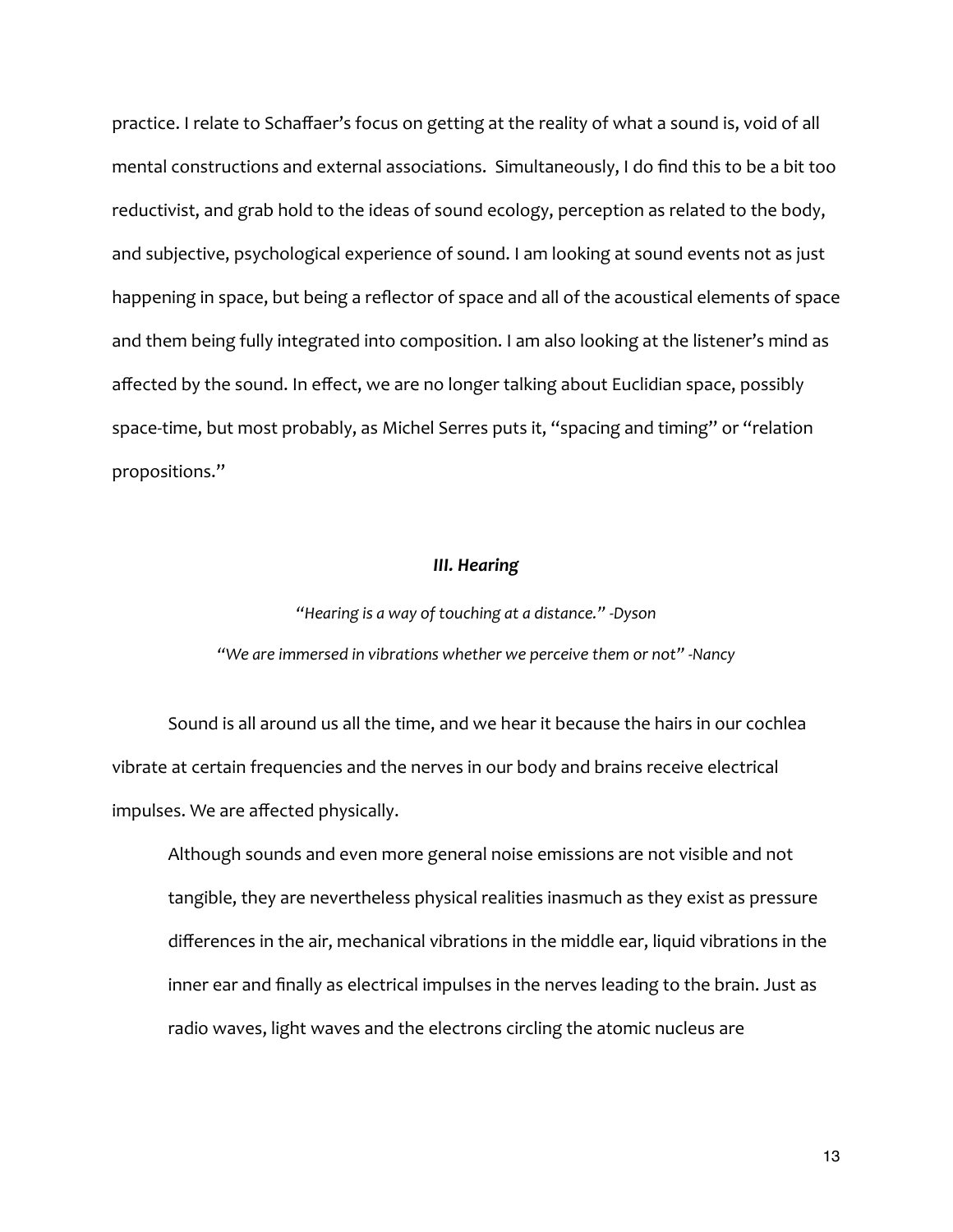characterized by time and space dimensions, so it is also with sound and other noise emission in all forms. (Winckel, 1967, p. 4‐5)

Sound is not just something we hear, it is something we sense. In sound, things like contour, tonality, and interval sizes are not as diverse or distinct. Many sounds don't really have a discernible pitch, we just hear them as generally high or low, based on their frequency, which is still a bit subjective. (Huron, 1996) Highly unrelated frequencies and inharmonic components would be what we consider "noise." (Orbach, 1999) I would concur that this "tonal ambiguity" might be a reason we don't pay as much attention to the sounds around us as we do to music. It is certainly not common that we find ourselves humming the sound of cars going by. Times when non‐musical sounds tend to really alarm us is when they are loud (outside the range of the human voice): intense, very low, very high or severely isolated. We may be alarmed by a siren or a birdcall, but these are very tonal examples of sounds, and they are usually louder that the natural listening range of a human is. We can easily categorize what sounds are because there are really only a handful that we need to be aware of for survival, and we hear them all the time whether we are conscious of them or not.

 Acoustic events yield sound waves that flow in all directions reflecting or diffracting off of objects and the listener at different times. Both direct sound and indirect sound affect the listener's perception of the sound source. High frequencies tend to reflect away while lows wrap around the body of the listener. (Kendall, 1995) Localization of sound is based upon what is called the duplex theory. It states that there are two primary cues we use in localizing a sound. One is the inter-aural level difference (ILD). If a sound is louder at one ear over the other we infer that source is in the direction of the ear where it is louder or the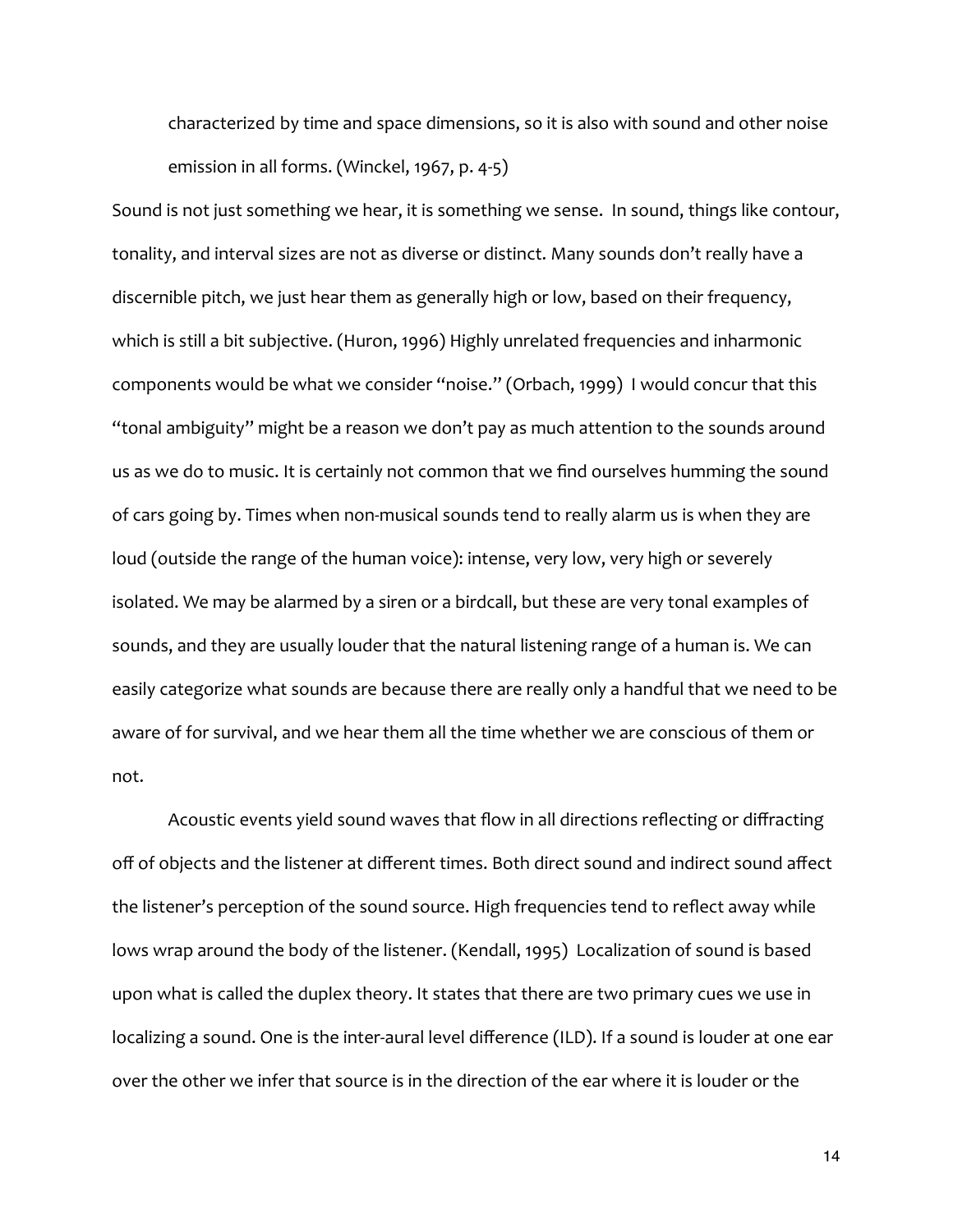ipsilateral (closest) ear. This is due to the head shadow affect where the actual mass and shape of the head blocks sound from reaching the contralateral (furthest) ear. The other primary cue is the inter-aural time difference (ITD) and takes into account the difference in time it takes a waveform to propagate from the ipsilateral ear to the contralateral one. Which cue is used is frequency dependent with ILDs working in the range above approximately 1500 Hz and ITDs below approximately 1500 Hz. (Kendall) This 1500 Hz threshold is due to the length of the audio waveform. Below 1500 Hz the waveforms begin to wrap around the listener's head and the mass of the head is no longer effective at attenuation. Localization of sound sources is typically denoted in spherical coordinates. These coordinates are in angles of azimuth and elevation.

 When a sound is transmitted between two or more loudspeakers that are located within relative proximity of each other a phantom image (or location) of the sound source is created that appears to be between the actual speaker locations depending the amplitude at each speaker. When these sounds reach each ear a single auditory object is perceived with a directional location. This is known as summing localization and how the location of the phantom image is perceived. (Pulkki) If a listener's head faced forward is located along the median plane between two loudspeakers there is little head shadow effect and difference in amplitudes from each speaker can create virtual ITD differences down to about 400 Hz.

 Zahorik talks about perceived distance in that azimuth and elevation of a sound source are only part of the story, that there is an unaccounted for dimensionality to the source, or a width. Along with distance perception, spatial precept cues are also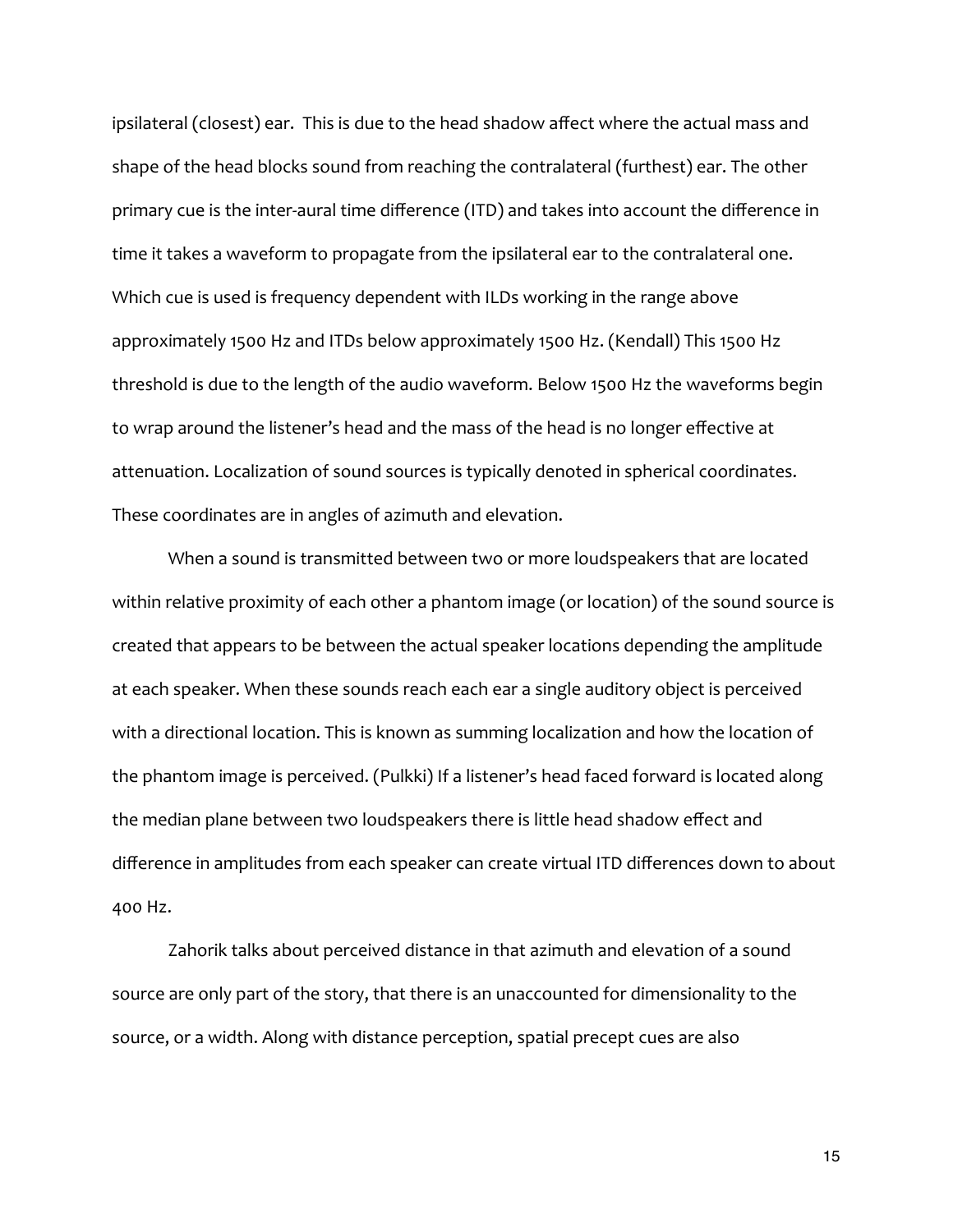multidimensional. Also, environmental context plays a large role in distance perception, primarily things like reverberation caused by room reflections.

> Like a light source on a painting, the sound reflections from the surfaces of an enclosure or in the outdoor environment can potentially cause a significant effect on how a sound source is perceived. (Zahorik, 2002)

 Primary and secondary localized sound sources perceived cause an effect on the virtual sound source's location and the formation of a sound source image made by the listener. (Zahorik, 2002) Zahorik mentions that in room environments, intensity and direct‐ to-reverberant energy ratio are the primary cues to distance, therefore in auditory displays such as a multi‐channel sound system, it is important to present consistent changes as to these cues to create a semi‐realistic image. Of course things like type of source signal, direction, and distance play into this as well. Familiarity of sounds also plays a huge role in distance perception. So can spectral content relative to a receiver's position (Begault, 2000) Non-acoustical factors, like vision, affect sonic perception. When we look at sound as object, we are framing it within the confines of our visual perception. It is stated by neurobiologists like Seth Horowitz that our visual system is much more convoluted and much less direct to the brain than our auditory system. (Horowitz, 2013) Since we refer to things "as fast as the speed of light", even if not explicitly stated, in western culture, sight is understood to be the fastest sense. Having visible targets entices us to associate a sound with a source image. Even seeing a speaker or a person makes us perceive that any sound will come from that visible source. For both directional localization and distance localization, this phenomenon is known as the ventriloquism effect. (Zahorik, 2002)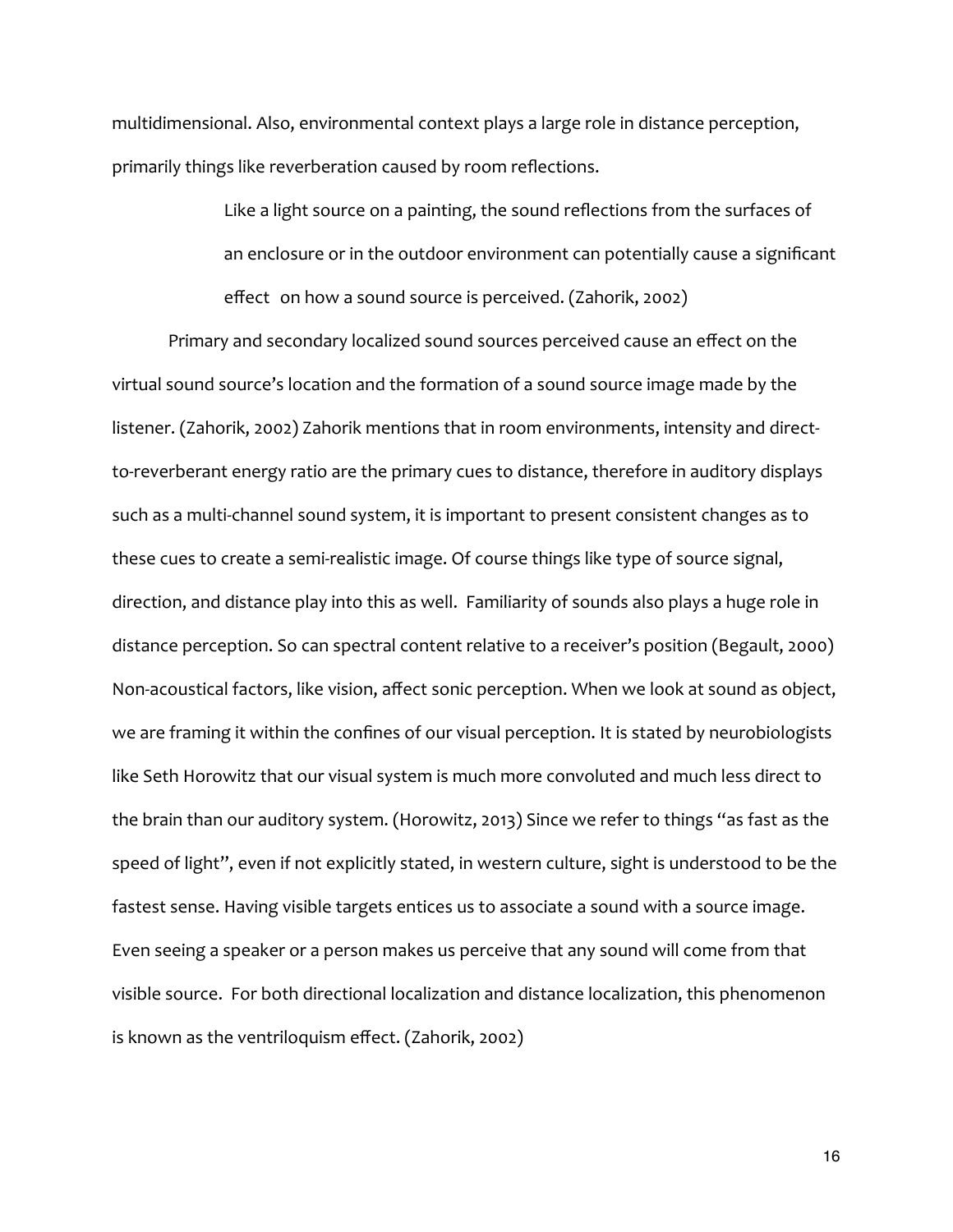#### *IV. Perceiving*

# *"Every sensory interaction relates back to us not the object/phenomenon perceived, but that object/ phenomenon filtered, shaped and produced by the sense employed in its perception." ‐Born*

*"The thing can never be separated from someone who perceives it; nor can it ever actually be in itself because its articulations are the very ones of our existence, and because it is posited at the end of a gaze or at the conclusion of a sensory exploration that invests it with humanity." ‐Merleau‐Ponty*

Psychoacoustic experience<sup>6</sup> has more to do with our expectations than we realize, but psychophysics tells us that without the spatialization of sound and its context in a room literally causes us to lose the sense of its emotional and perceptual dimension. Our perception, on a base level is already limited. We schematize the world in order to make sense of it. This human tendency to compartmentalize experience can be heightened and expanded through sound. As is clear from the "Timing" section, sound's time-based nature allows us to acquire an evolving conception of its nature. As Edelman and Fekete illustrate, perception is also a shifting phenomenon. So, sound's multidimensional nature highlights a way in which to look at perception also as multidimensional.

 A good way to study the multidimensional perceptual effects of sound is to look by looking at individuals' experiences in its complete absence. Oliver Sacks, in his book *Musicophilia* describes the different (but strangely overlapping) experiences of those with hearing loss. Some noticeable effects include interestingly enough that perception of timbre, pitch, tempo‐‐‐the qualities of music and sound do not change, but that the dimensions of the music do change. (Sacks, 2007) Patients have described that the space

<span id="page-16-0"></span><sup>6</sup> By psychoacoustic experience, I am referring to the internal psychological interpretation of sound, whereas psychophysics refers to room acoustics and our bodily, physiological experience of sound.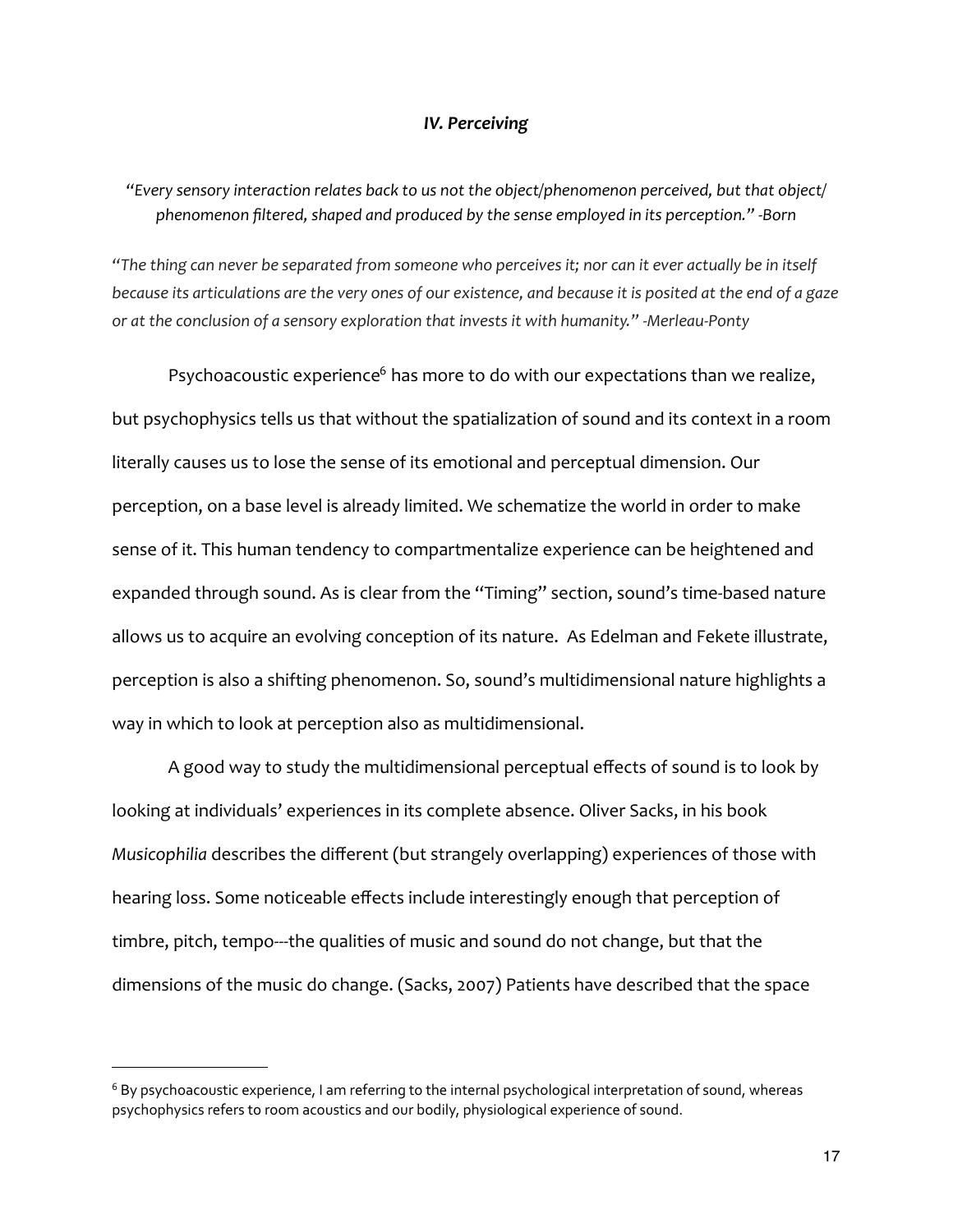plays a key role in the emotional experience of it; reverberation of the room, spaciousness contributes to the emotional effect, otherwise it is perceived as flat and lifeless.

 In an experiment where the listeners listened to music with an earplug in one ear, the experience was described as "causing not only a problem in judging depth and distance, but unexpectedly far reaching, causing not only a flattening of the whole visual world, but a flattening that is both perceptual and emotional." (Sacks, 2007) The listeners also spoke of feeling disconnected, having difficulty in relating spatially and emotionally to what they were seeing. One patient who suffered from a brain aneurism with severe bleeding in his frontal lobes, experienced a general loss of emotion and expression, but singing was able to bring that sensation back in him. "It was as if music, its intentionality and feeling, could 'unlock' him or serve as a sort of substitute or prosthesis for his frontal lobes and provide him the emotional mechanisms he seemingly lacked." (Sacks, 2007) The transformation was not only felt by him but was neurologically observable.

 This is only the beginning of an exploration into the assertion that our perception can literally be expanded through sound. According to music psychologist Jeanne Bamberger, hearing sound is a process of instant perceptual problem solving, and hearing in new ways is learning to enrich one's own understanding of music, to perceive in new ways. (Bamberger, Jean, 1978-86) I think this can also be applied to hearing any sound. To expand perception means to expand mental restrictions or conventions; freedom of creativity, freedom from expectation. Between the spatial and temporal delay of a sound wave's cycle, there lies a moment where we are actually able to become aware of our perception, in turn giving us the time to perceive. Psychoacoustically, the word "stereo" infers a spatio‐temporal disparity (which can be applied to hearing or vision). We use these differences to create a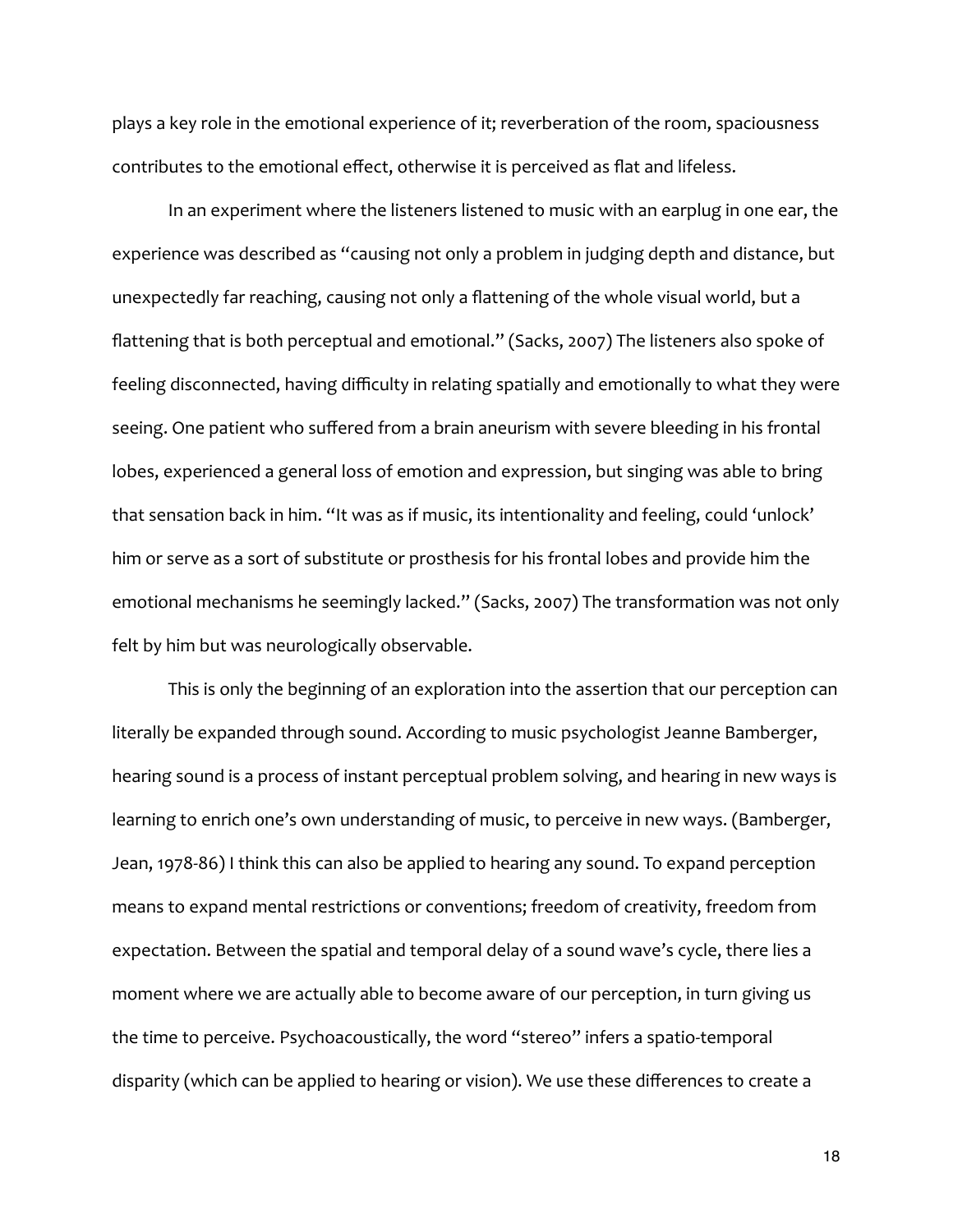larger perceptual landscape and to formulate impressions or opinions about what is heard/ seen. (Sacks, 2007) The inner ear acts like "a prism for sound", separating it into its pure frequency components, and is reflected on the basilar membrane. (Sacks, 2007) Other psycho‐acoustical phenomena such as delocalization and desynchronization can distort our perception of reality. It is possible to engage in sonic illusions while still knowing that they are not realistically happening in time and space. This phenomenon occurs when the listener recognizes that the sound is out of place while being conscious that it is an illusion.

 Embedded in the very nature of sound is the concept of awareness creation, starting from a very practical sort of awareness to a more creative awareness. From all perspectives: biology, physiology, etc., sound's initial apparent purpose in our lives was to keep us more attuned to our environment. As Seth Horowitz says in his book, "The Universal Sense: How Hearing Shapes the Mind," we are always hearing when we can't see. (Horowitz, 2013) Even back while our convoluted visual system is working hard to give us a clear picture of reality, our auditory system is converting auditory information from waves to mechanical energy into an electrical signal that travels to our brain much faster. Sound can provide us the "what is" quite clearly in multiple dimensions over time, while sight can give us a somewhat artificial representation or flattened version of "what is" by piecing together the moment.<sup>7</sup> We may be able to see the image but there is nothing as direct as the heard.

<span id="page-18-0"></span><sup>7</sup> The dictionary definition of the term "sound" lists a variety of meanings: As a noun, it describes sound as particular auditory impression, the sensation perceived by the sense of hearing, mechanical radiant energy that is transmitted by longitudinal pressure waves in a material medium (as air) and is the objective cause of hearing recorded auditory material, meaningless noise. As a verb, sound means to make known, to measure the depth of, to look into or investigate the possibility. As an adjective, *of sleep*. deeply and completely. to the full extent; thoroughly. free from error, fallacy, or misapprehension, deep and undisturbed, showing good judgment or sense. From meaningless noise to hidden energy to a radiant alarm, the term innately holds a multi-layered meaning.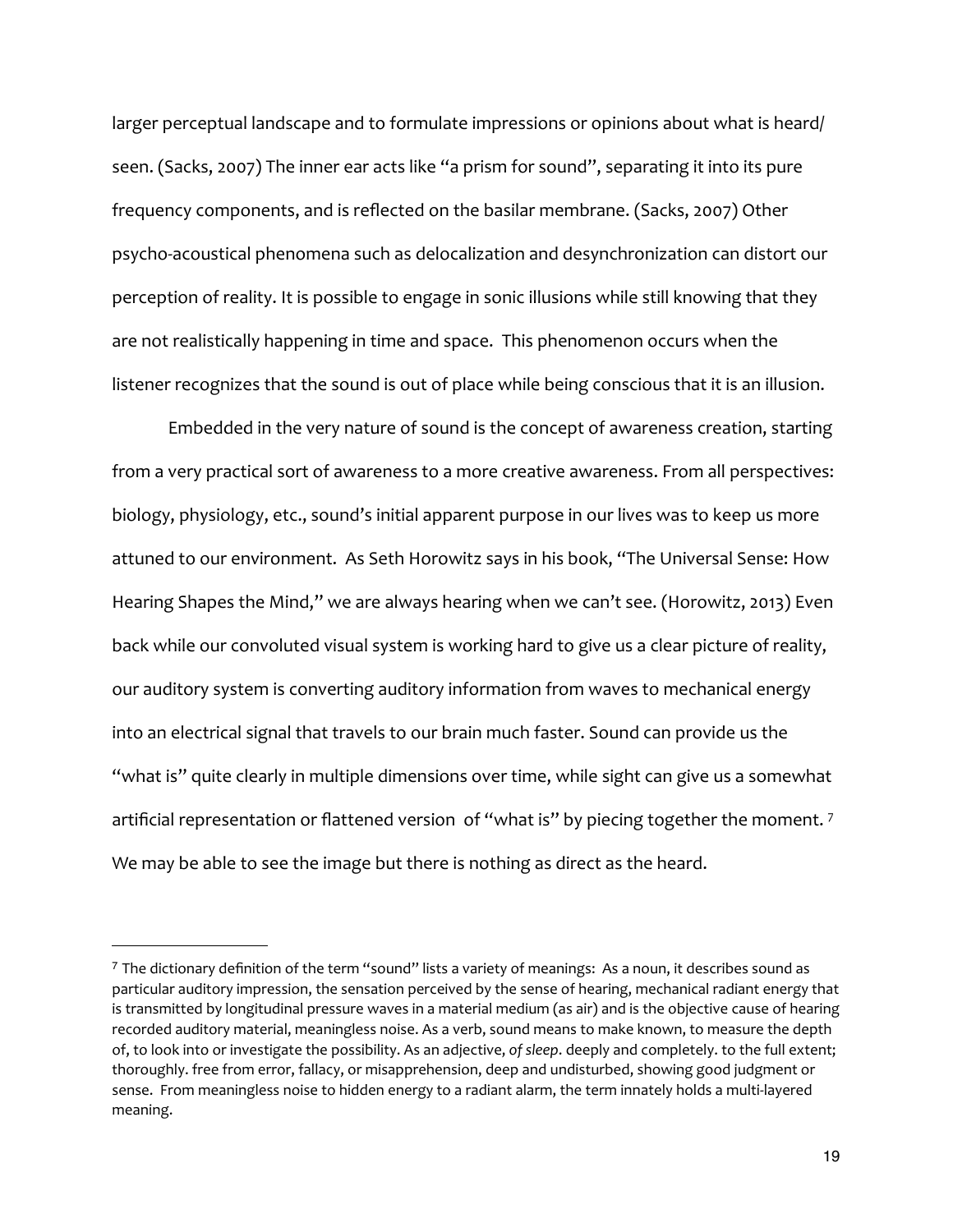### *V. Embodying*

*"Listening as an activity, an interactivity, that produces and invents and demands of the listener a complicity and commitment that rethinks existing philosophies of perception." ‐Juett*

 When we experience sound, our bodies act as both a mobile "architecture" and a "sensor" of an environment. By architecture I do not mean a static, enclosed entity, but a soluble container. We absorb what is around us, while also being containers of our own internal sounds, our own individual experiences. As I will explain in a later section, listening is not limited to the ears. What "embodied" art does for the viewer is to replaced a dualistic "mind/body" with an integrative notion of "mindbody", to create a "body conscious" experience. We are a series of evolving relations rather than static entities. (Dyson, 2009) By displacing sound from its original context, sound art (in this case, spatial sound) can activate the senses, putting us more or less in touch with our environment creating new perceptual possibilities. We might experience a space in one way with its natural sound, but once that sound is magnified or dislocated, it brings new awareness to that space that was not there before. Similarly, if we sit in an anechoic chamber, the closest to silence that we can get, we may begin to be in tune with our own bodily sounds in a new way. This is where the importance of sonic immersion comes into play. Through the expansion of sound into space and absorption back into body, our full state of being is engaged. I am talking about a type of immersion that is both a sort of constant sensory stimuli that we are also interacting with: an exchange between body and space. Sound is the glue that creates awareness of this linkage between inner and outer, between body and environment. The more multidimensional the sound is, the more dimensions in which we are engaged.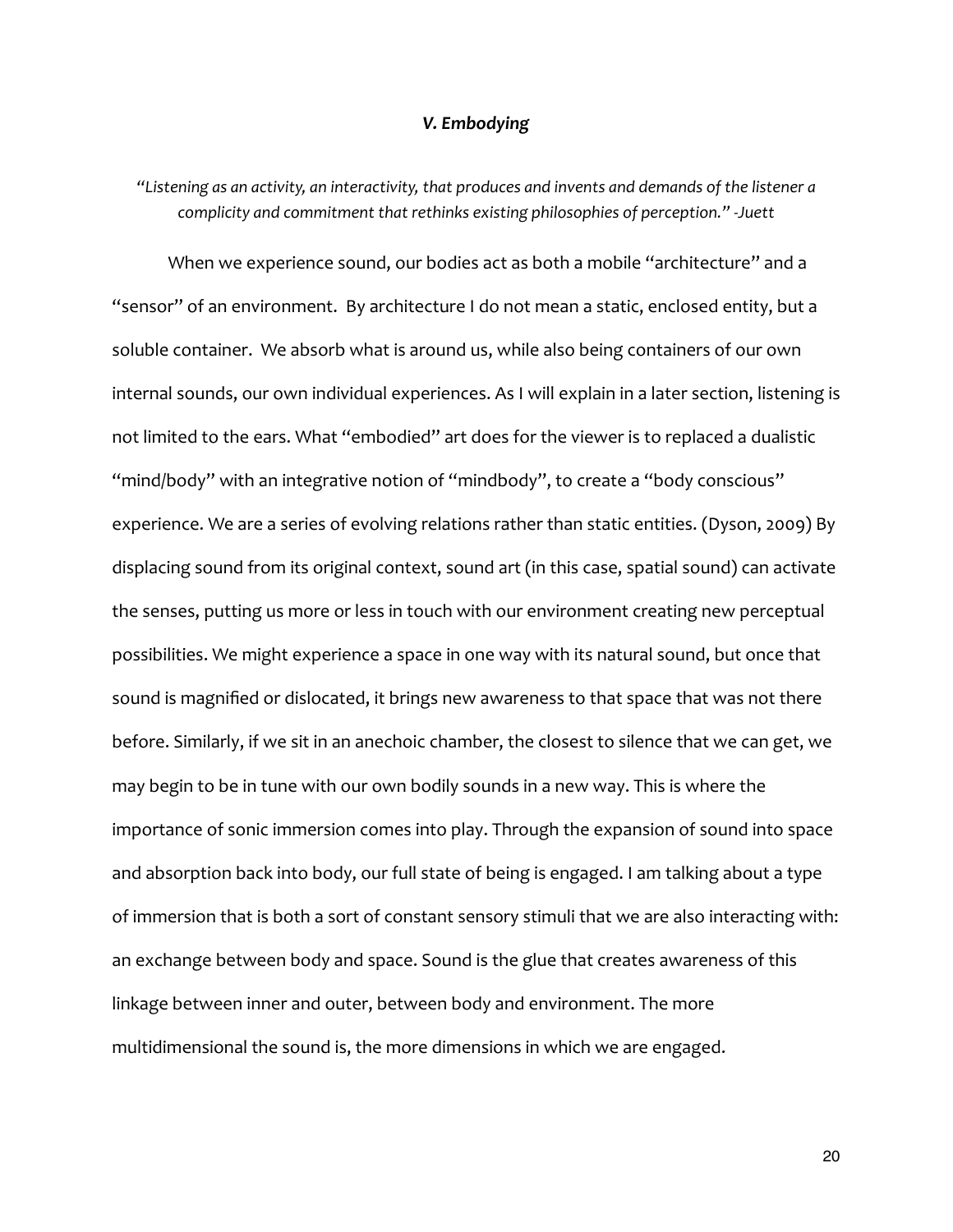On a biological level, sound affects us. Charles Darwin wrote over a century ago about sound as an evolutionary necessity needed to trigger fight or flight response in times of danger. [8](#page-20-0) (Darwin, 1872) In the daily sphere, sound evokes physiological, guttural, emotional responses to aid us in survival. It can invoke involuntary panic, anxiety, equivalent to a fight or flight response, it can move us to tears, or cause shivers down the spine. Though many studies have investigated music on a physiological level, not as many have investigated sound. [9](#page-20-1)As it is clear that music can invoke these responses there has been debate as to what is the most significant trigger of these emotions. Is it rhythm, key, timbre, or pitch? Or is it more complex than that? Rhythm has been known to be one of the strongest contributors to emotional shifts, as we each are already instilled with bodily rhythms that affect our mood. When our brainwaves move at low frequencies, we become tired. When we run at a fast pace, our energy increases. When we hear a calm, soothing ambient song, a similar affect takes place, and when the tempo increases, so does our heart rate. Regardless of the specific results, one could say that no matter what the response, sound affects us bodily, and a whole network of experience is tied to this.

 Sound can bring us to different states of conscious awareness and different subconscious levels. During a sound therapy session I once experienced the phenomenon of entrainment. A woman had a tuning bowl that is known to resonate at a frequency that centers our attention. In New York, everyone is coming from everywhere with a whole range

<span id="page-20-0"></span><sup>8</sup> Darwin, one of the first figures to analyze sound in terms of biology, claims that it is an evolutionary necessity. It is not just a form of entertainment but part of ability to survive physically and emotionally as humans.

<span id="page-20-1"></span><sup>9</sup> Johnathan Slaboda did one of the first experiments attempting to assign different bodily responses to different emotions in music. A fairly raw first attempt at assessing people's emotional shifts, evaluated the physiological responses of people to different parts of a musical score.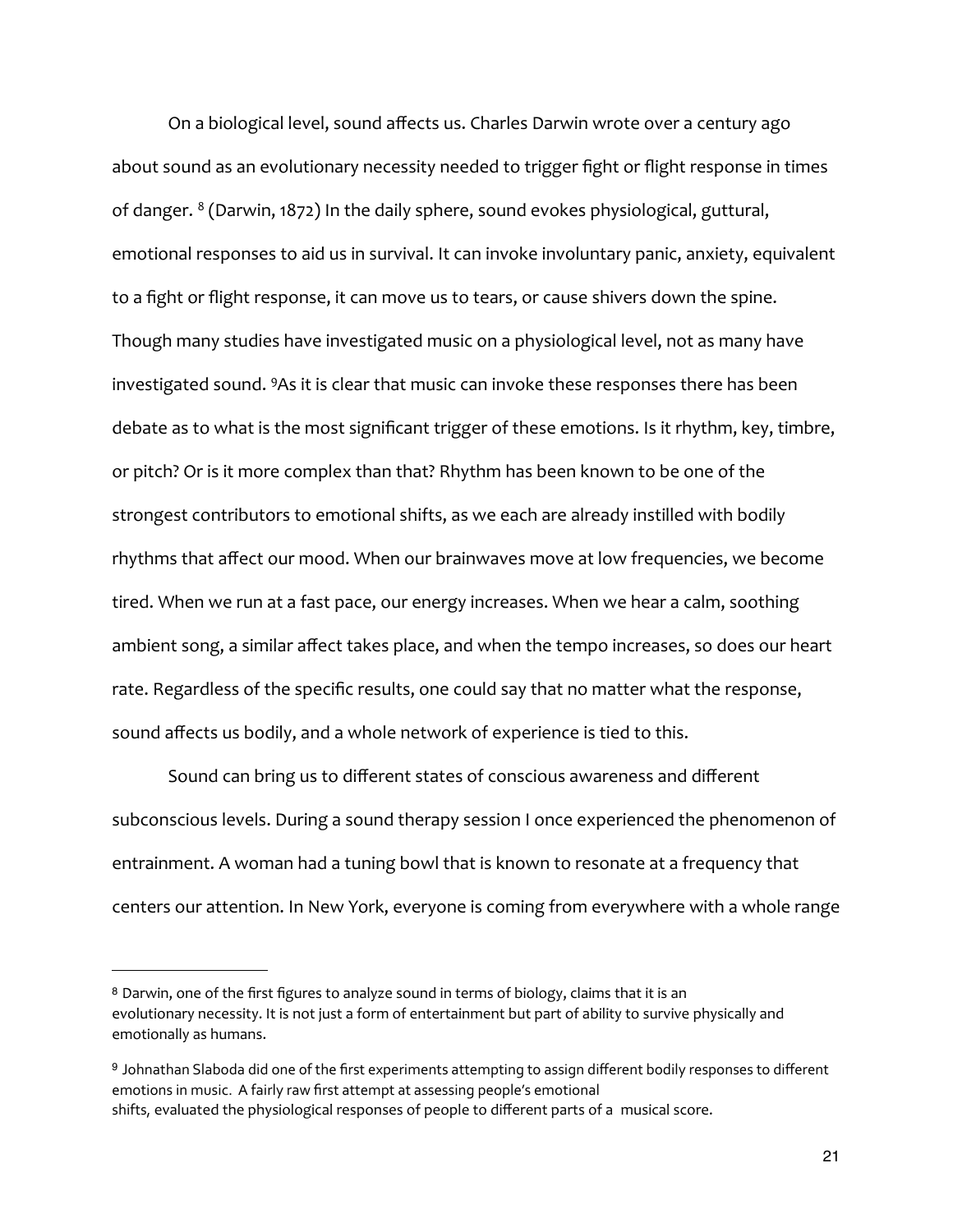of mental states but this one tone was able to all bring the whole room into nearly

immediate focus.

Afterwards, we all verbally discussed how we were affected, and the majority of responses were the same: that as the tone resonated longer, our minds calmed and we began to feel an increased sense of



unity with others in the room. I immediately became interested in entrainment. This phenomenon, which unifies our brainwaves to the same frequency, literally gets people on the same "wavelength," changing the frequency of an object near us to fall into sync with ours. I equate this sense of unification with getting outside of your individual body to be more in tune with another's and therefore being more connected to a larger human body. The self is lost. (Dyson, 2009) We all can share the same space through a sense of the dissolution of self and reunion with environment, a body and world blend and a sense of oneness can be achieved.

 Most functioning of things in the world is based on rhythmic or cyclical movement. We are moving to circadian rhythms and functioning day to day at certain frequencies. Internally, our heart rate, breathing, and bodily processes are moving at a specific rhythm. As sound directly affects the body and brain, it is a good way to induce entrainment. It can bring our brain functioning to certain frequencies and therefore certain brain states. For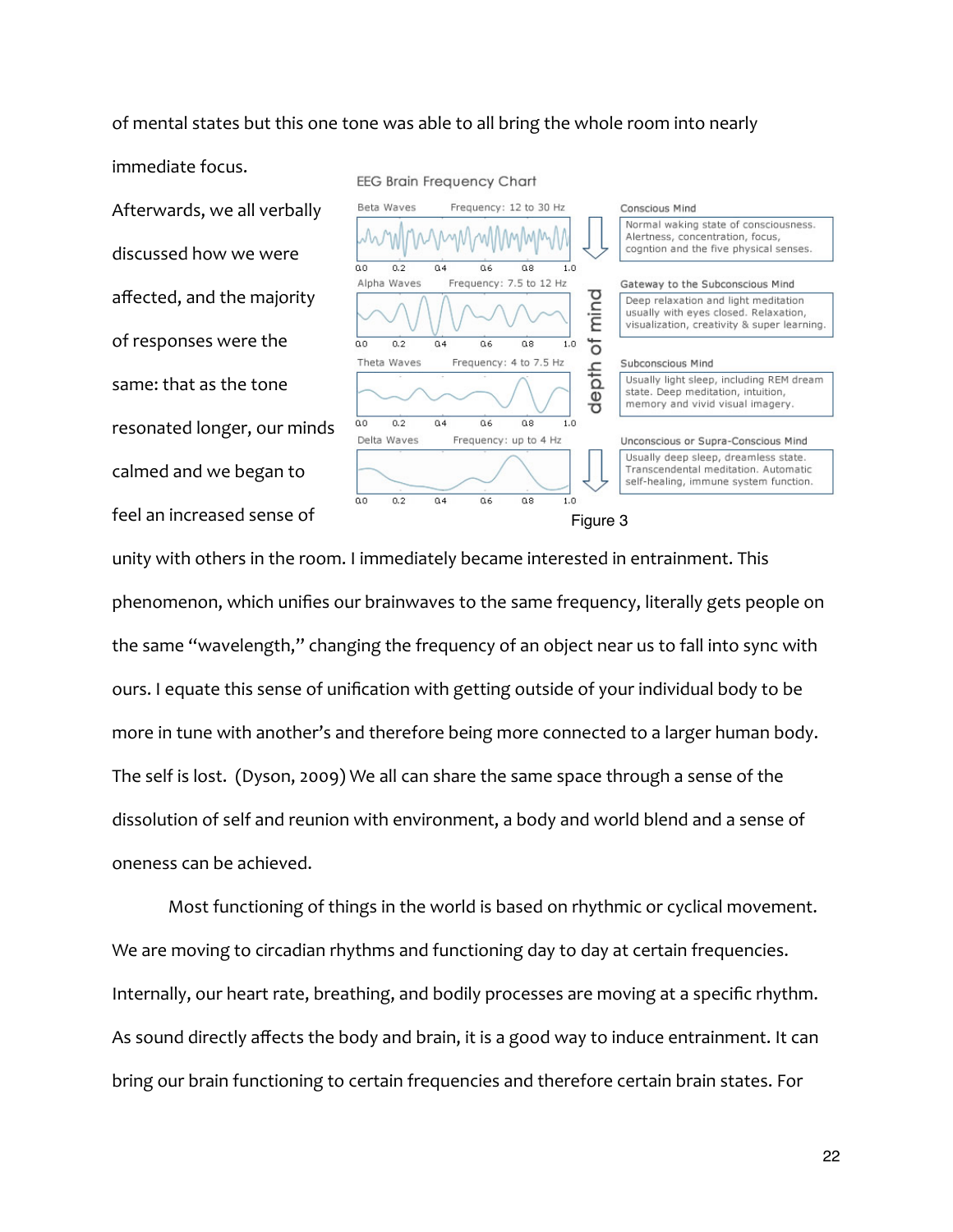example, rhythm happening just below average heart rate, around sixty beats per minute will slow the brain waves to alpha waves and induce trance states. When the brain can detect phase differences or two slightly differentiated signals, a phenomenon called "binaural beats" occurs, inducing altered brain states. The result is the creation of a beat frequency which is the difference of the two signals, usually a subsonic tone. Below is an image of these different states, ranging from an "alert state" to a deep "subconscious" state. <sup>10</sup> The interesting thing is that entrainment is an "active" process of changing things around us to work closer to our frequency whereas resonance is more "passive," simply aligning an object to that of its own natural frequency.

 Buddhist philosophy theorizes that we can become one with all that is around us by letting go of suffering and becoming aware of our larger connection to the universe. I believe that sound is a direct method of transport to reach a transcendent mental state. It is no surprise that music and sound facilitate a process of transcendence, but what element is it that initiates this process? Elongation of temporal perception? The social experience of being in the same sound‐space with others? The specific frequencies that are triggered in the brain?

 Magill illustrates that sound facilitates transcendence, lifts and inspires the human psyche to reach a multitude of domains simultaneously and be "transported" to other times and places. (Aldridge, 2006) <sup>1</sup> Similarly, with regards to the brain, there are baseline brain

<span id="page-22-0"></span><sup>&</sup>lt;sup>10</sup> Beta waves-from 14 to 20 represent our normal waking state of consciousness, a focused, attentive state. Alpha waves-from 8 to 13 hz and are associated with daydreaming or meditation. Closing the eyes makes them stronger. Theta waves-from 4 to 7 hz are found in states of high creativity and have been equated to states of consciousness found in much shamanic work or in deep meditation or sleep. Delta waves‐from .5 to 3 hz occur in states of deep sleep or unconsciousness. Some of the newer brain wave work indicates that a state of deep meditation produces Delta waves in conscious individuals. Two other delineations of brain-wave activity have been noted by some researches: High Beta‐from 23 to 33 hz are associated with hyperactivity, while K Complex‐over 33 hz are associated with heightened creativity or moments of epiphany. (Goldman, 1989)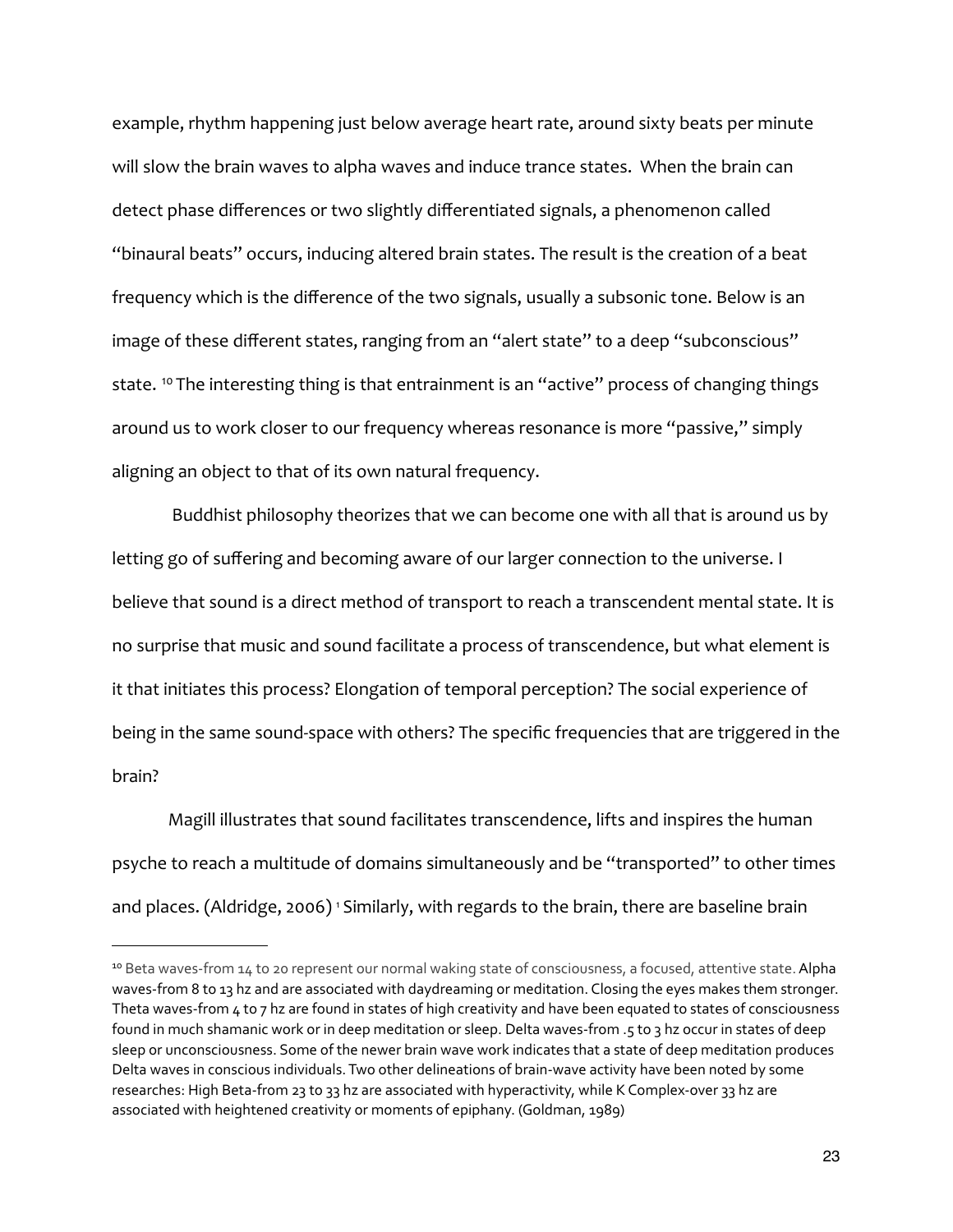states or psychological sense of self and association of self with the body. An altered state is when our association with the body dissipates and we feel whole, unlimited, as if we are something larger. (Aldridge, 2000) It has been proven that activities such as meditation, music, dance, and even drugs are activities that break the train of sequential verbal thinking. It has also been known that musical sound can ease the sense of existential loss, enhance a sense of personhood and spiritual connection and sense of meaning. (Aldridge, 2000)

 Transcendence is the process in which humans move beyond the immediate time, place, circumstance, and transport to places and concepts of meaning, enlightenment, and inspiration. Aldridge states that as a process, transcendence is seen as taking us beyond our small selves, outside the everyday limitations of personality...to take an enlightened interest in others and the world through which we are led to greater knowledge and a greater capacity to love. (Aldridge, 2000, p. 38)

 I've come to wonder what this transcendent experience is regarding sound. Some of it is brain states, and I think some of it is part social, or the sense of community in listening. When listening not with others, there is an exchange and expression of an inner, universal self by the artist that we all share as humans. Sound conveys a sense of presence without the creator or performer being there.

# *VI. Listening*

*"Listening is about giving the gift of time, the gift of our own mortality." ‐C. DeLaurenti*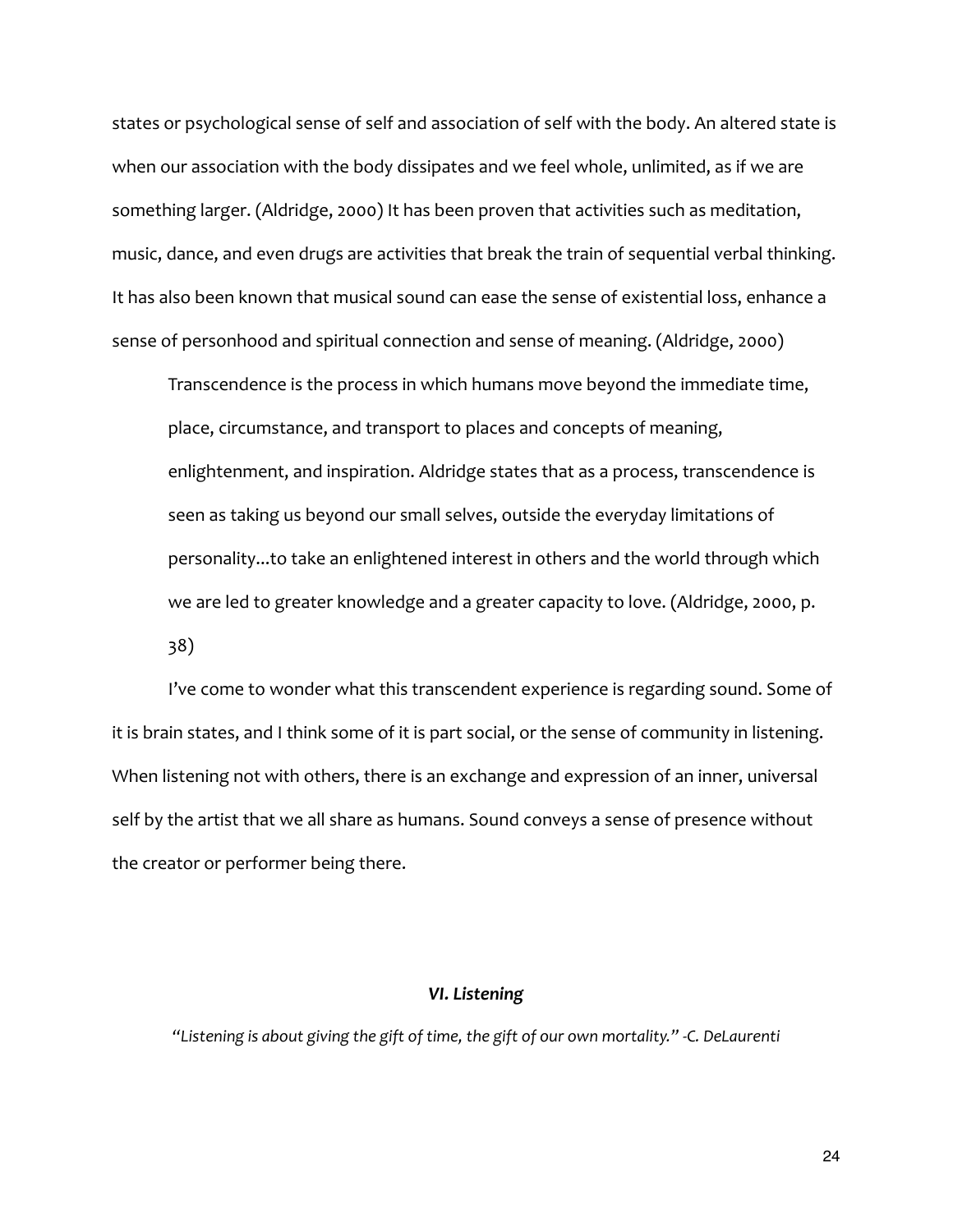As a result of our current information age, it is often difficult to hear what is going on around us, much less listen to it. Listening becomes a process of the intentionality of hearing, hearing our environments but also our inner selves. What is going on in the resonant cavity of our own body? I believe the practice of different modes of listening can help us became more attuned to these things. Active listening activates the brain and instigates emotional and bodily vulnerability. Similar to the experience of the sublime, where you are looking at yourself in contrast to an abyss of wide open landscape filled with possibility, being immersed in sound engulfs us in a way in which we can surrender ourselves to something greater. Hearing in itself is full of possibility. We can never fully "close" our ears to our environment. Even when we are unaware of it, we are hearing. Listening is an active process of becoming aware of this fact, of becoming attentive to the information passing through our auditory cortex and throughout our bodies. As we become aware of what we hear, we can choose how to listen in a way that we can become more connected to others and our environments.

 Oliveros (2005) talks about listening as an exchange between people and environments. She discusses "focal" and "global" attention throughout her Deep Listening practice. Similar to focal and global consciousness, focal attention describes paying attention to the details, limiting the span of our perception, whereas global attention describes opening and expanding of our attention to take in the whole of sound. (Oliveros, 2005, p. 13) Deep Listening is a way of listening that extends receptivity to the entire space/ time continuum of sound, calms the mind, and brings awareness to the body. It helps us become multi‐dimensional listeners and think about listening from other angles beyond simply hearing with our ears. Oliveros ties the opening up to the universe of sounds to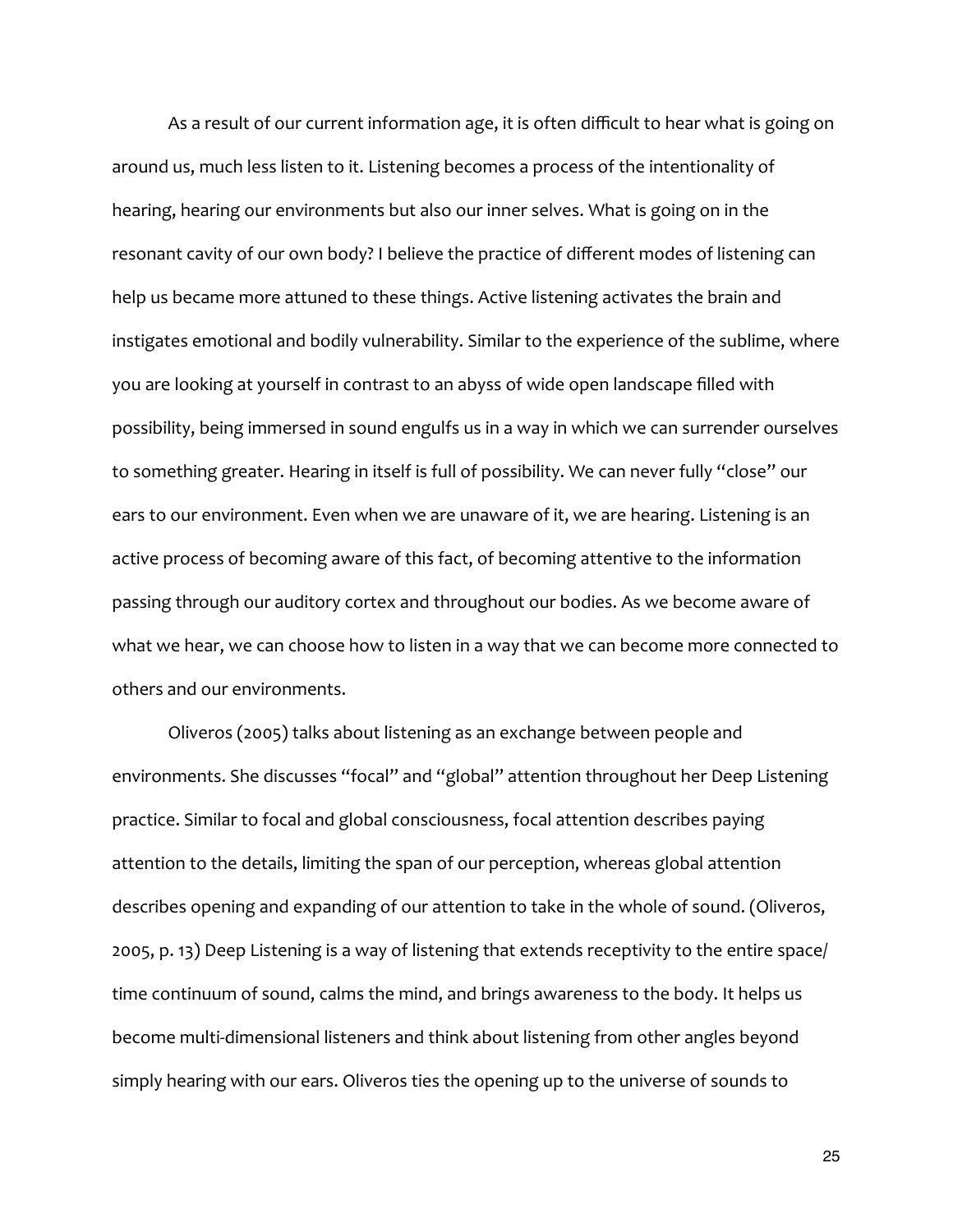having a deeper understanding of ones self, one's presence, one's relationship to their environment and to others. (Oliveros, 2005) Sound helps us make this connection, to be more empathetic and receptive.

 Johnathan Cohen (2010) writes in his essay, *Sounds and Temporality* that "Sounds survive changes to their properties and qualities, determinate perceptible or sensible qualities, however, do not survive change in this way." (Cohen, p. 6) Slight mutability over time encourages a kind of interactive vulnerability, it gives listeners the time to absorb and to hear. Similarly, claims have been made that sound as opposed to music creates a sense of flux that opens up the doors to new dimensions of consciousness and transcendence.<sup>11</sup>

 Eric Clarke, a music philosopher raises a philosophical perspective on how we listen, suggest that the way we think about an influx of auditory stimuli flowing into our bodies is unrealistic; that sound is in fact very physical, and we are part of a physical network where the brain is made to interact with sound rather than interpret it as something foreign. Another way to think of this might be new studies in the material sciences where materials are adaptable, and react to changes around them such as pressure, temperature etc., assuming a kind of unity between things. Clarke would go further to say that we don't in fact interpret sensory stimuli and then put it into schemas (this is a schema in itself); that experience is externally structured and we are part of a network of experience, literally shaped by all that we encounter.

 Michel Chion also presents three different active listening modes: Causal, Semantic, and Reduced. Causal involves listening to sound in order to gather information about its

<span id="page-25-0"></span><sup>11</sup> Christoph Cox presents a philosophical analysis of sound art, claiming that it opens up an auditory dimension of sound that music does not and describes how the concept of flux opens up the auditory unconsci

ous as a transcendental state of being.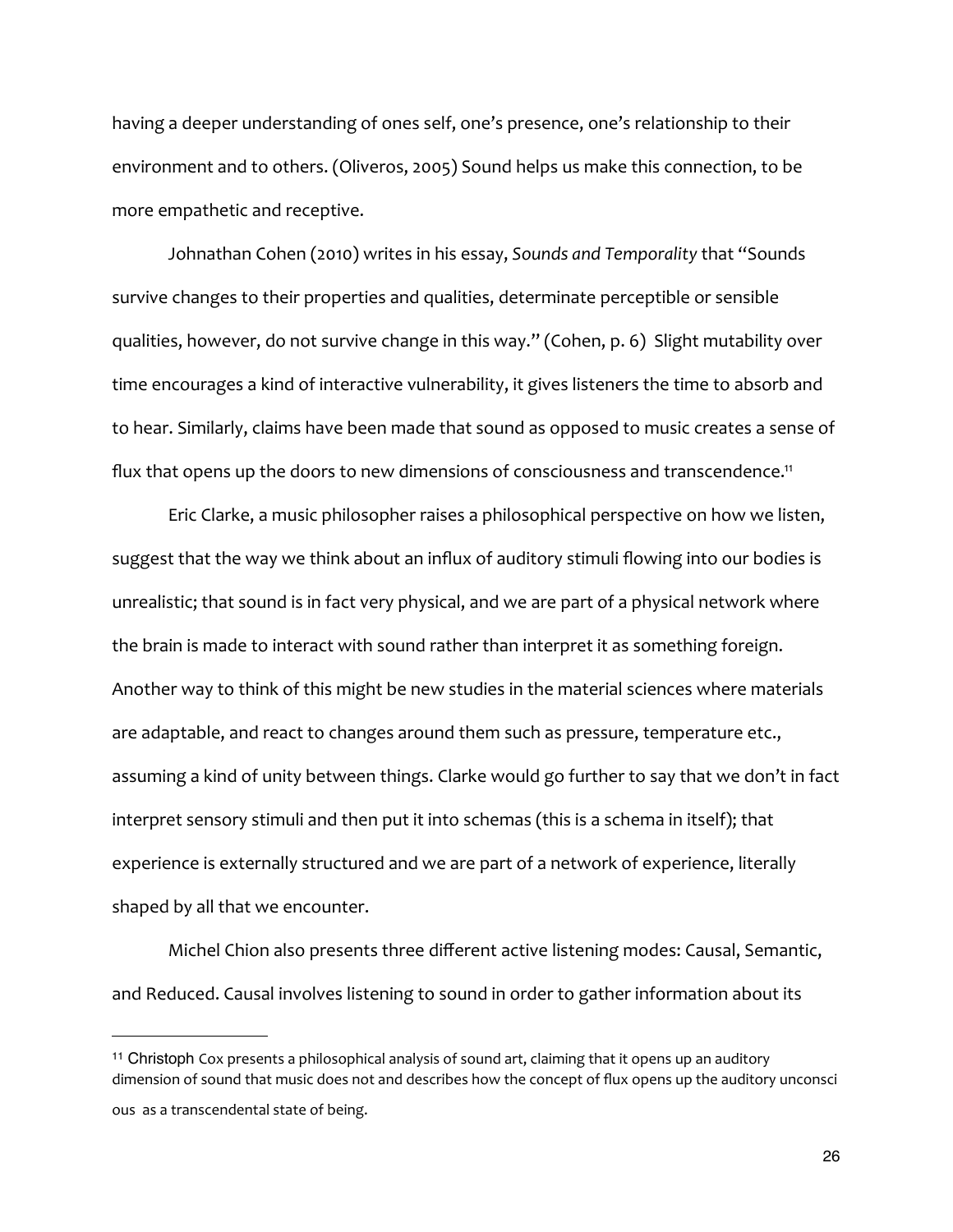source, such as where it came from. Semantic has to do with representations involves listening to interpret a message or content. Chion's idea of reduced listening, which comes out of ideas that Pierre Schaeffer originated, has to do with focusing on elements or characteristics of a sound separate from content or meaning. While it is hard to impose listening methods on listeners or to avoid standardized methods of sound consumption, I am intrigued to suggest that we are becoming more capable of choosing the way we listen, both technologically and perceptually. Spatial sound practice, outside of standard sound consumption methods, opens up the space for and brings awareness to this possibility, perhaps suggesting ways in which we can use our sound sense to heighten daily experience, regain agency over our senses, and gain a felt sense of connection to the world.

# **Artistic Aims Essay**

 *"Sound never entirely disappears. It dissipates. It relaxes, spreads out, becoming less and less contracted, but it remains hanging in the air, a breath away from silence, fused with the relaxation of every other sound that ever rang out. This noise of near‐silence is an imperceptible background buzz, a vibratory limit of sound at which a sound rejoins all sound. Evans calls it a 'cosmic echo', a universal history of sound." ‐Goddard, Halligan, and Hegarty*

*"The first concern of all music in one way or another is to shatter the indifference of hearing, the callousness of sensibility, to create that moment of solution we call poetry, our rigidity dissolved when we occur reborn‐‐in a sense of hearing for the first time." ‐Lucia Dlugoszewski* 

# **I. Composition**

*Quantum Echoes* is a sonic manifestation of the above theory and philosophy. A meta‐

composition of compositions, culminating into a soundscape, it compiles a variety of natural

and synthesized sounds, musical and non-musical. Through its ethereal, amorphic,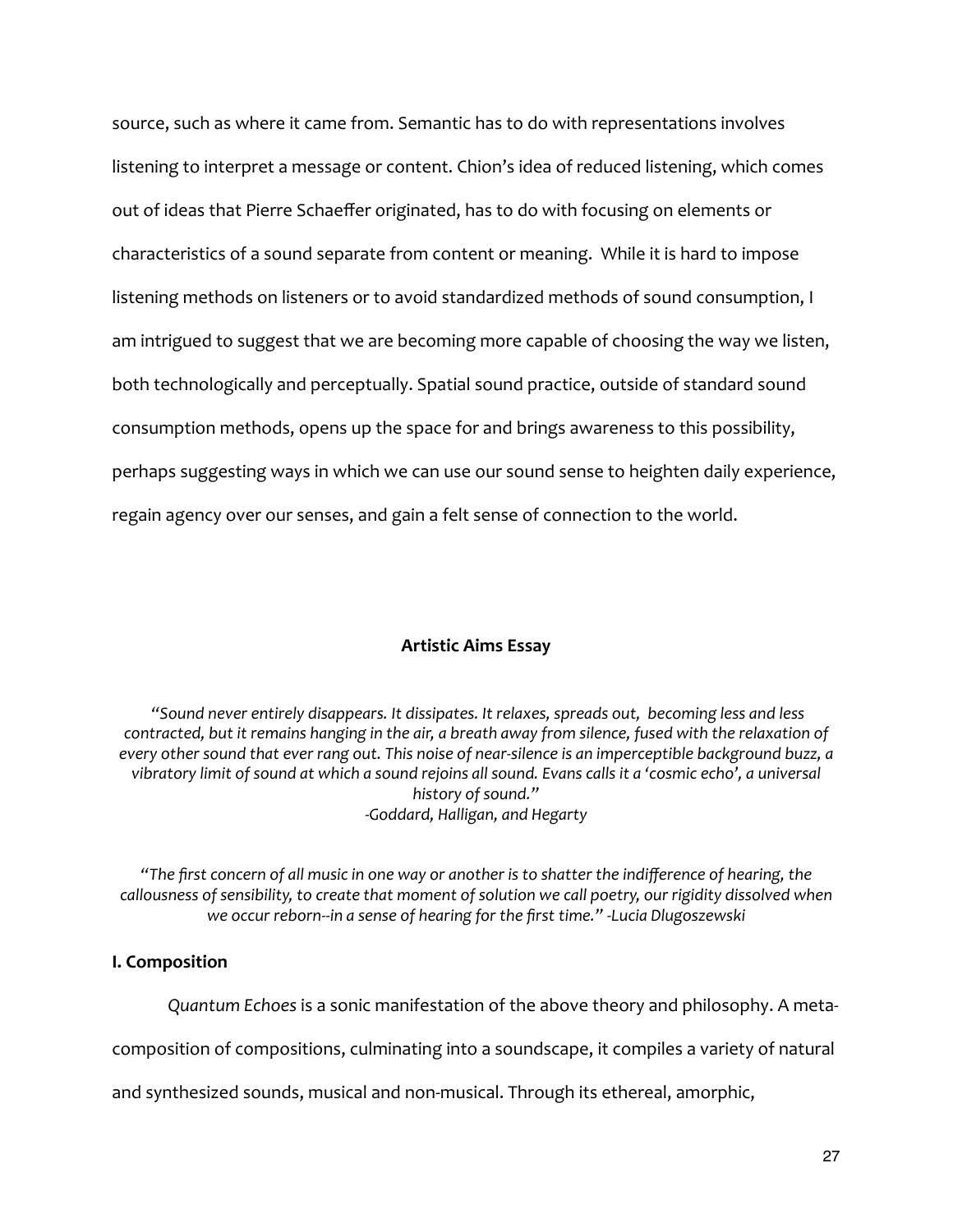otherworldly nature and expansion into space, the work defies the notion of linear composition and therefore linear time. Recordings were taken with very simple means: for example, one sound I recorded was a spoon hitting a glass. Creating something grandiose with minimal means is certainly a method that runs through my practice. The sounds of *Quantum Echoes* evoke a sense of other‐worldliness through low drones, reverberation, metallic recordings, covering a spectrum of sound textures. It uses a handful of sounds that become relational, are always changing, but simultaneously recurring. [12\(](#page-27-0)Juett, 2010) In the arrangement process, multidimensional composition is taken into account. This piece can be viewed as a soundscape, an installation, or a composition. It seeks to expand music composition into space and time, to rethink the canvas of sound presentation, especially in

art spaces. The very way we think about composition affects the way we compose. If we are thinking in stereo, we compose in stereo. *Quantum Echoes* explores how to think about sound in 3 or even 4 dimensions as early as the composition stage, and how we can become physically, emotionally, symbolically, and viscerally engaged with art without an explicit statement. Through



positioning, active consideration of space, various filtering effects, longevity, and immersiveness, *Quantum Echoes* brings us to different states of consciousness.

<span id="page-27-0"></span><sup>&</sup>lt;sup>12</sup> Ki Mantle Hood's theories of quantum composition arise in Oliveros's practice. In the late 90s, he proposed that using partials such as pitch or volume that become relational, are always changing, but simultaneously recurring. (Juett, 2010)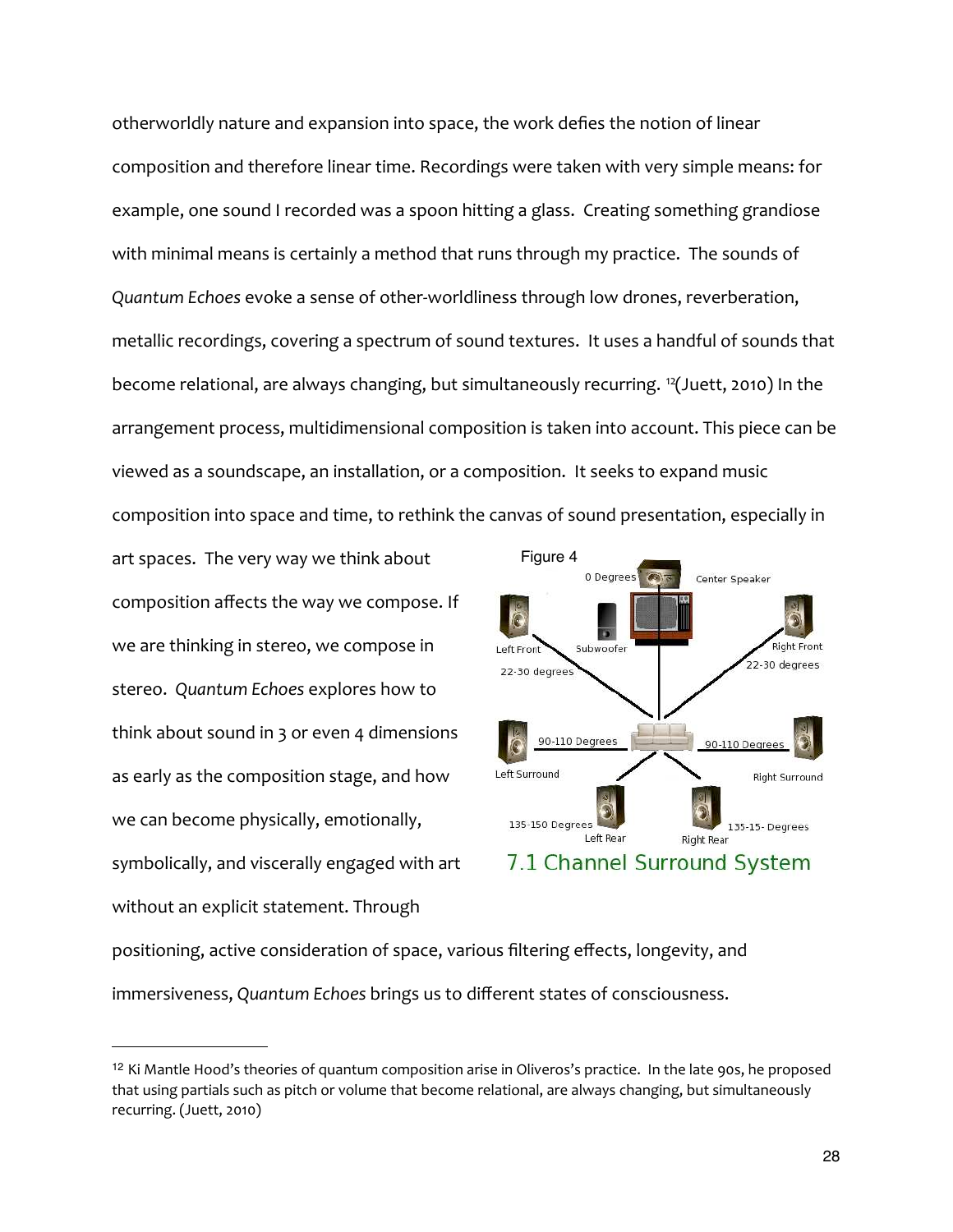### **II. Environment**

 In a dimly lit rectangular space, 12 tracks in Ableton Live are routed through 7.1 surround sound, or 8 channels (2 front and back channels, 3 side channels, and a subwoofer). It creates a psychological and physical space that is void of any visual stimuli other than speakers, speaker stands, chairs, and the room itself. The intention is to have a semi-reverberant room in a somewhat isolated space that gives us room to safely reflect. Though I am interested in the notion of "interactivity", the listener only truly "affects" the piece by the way they interact and listen. Some have moved around the space, some have sat in various chairs for a prolonged time, and some have staying in one seat for an entire hour. Though one may be affected simply by coming into the room for a short time, any noticeable effects in mental state may take time to occur.

Through its spatial immersion and its generative, ongoing composition, *Quantum Echoes* challenges the nature of passive listening. It first de‐objectifies sound through re‐ orienting the listeners' attention to the loudspeakers and the room itself rather than a select performer. Secondly, it encourages the act of "walking through" to explore it at various positions. Though the listener is immersed, he/she has to do work to discover the work. (Dyson, 2009) Between the scattered placement of the chairs and the movement of the sounds from one speaker to another people are encouraged to listen from multiple perspectives. No one position sounds the same and new nuances can be discovered. Through this sort of discovery, sound experience becomes physically and psychologically active, presenting a new way of engaging with sounds around us. (Dyson, 2009)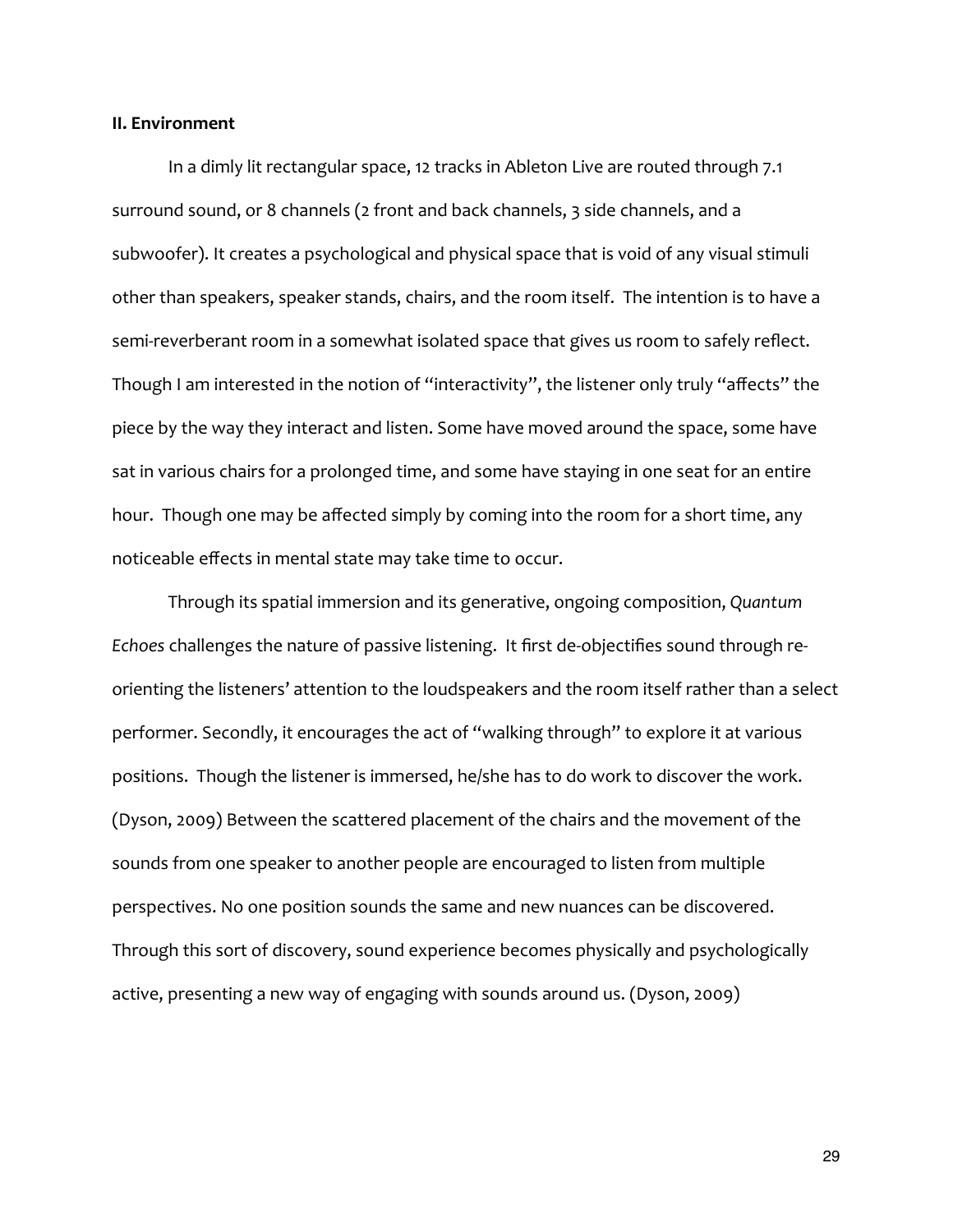### **III. Motives**

 The main motive of this piece is to transport the listener to another mental or physical state. This of course will be subjective depending on individual experience, but I hope if anything, the piece is able to shift the listeners mental state, perception of environment, create mental imagery, or sense of the eternal through sound. From this I hope the listener can gain a sense that they are an active agent of their perception and be more intentional in choosing how they listen. We must realize that though we may not see an immediate connection to the things around us, we can be if we put our mind in that place. I hope not to create a passive experience, but to intentionally create sounds that instigate this kind of immediate connection with both environment and inner self. One may hear the soundscape for its aesthetics, but I hope that it goes deeper than that. The motives of this piece are somewhat altruistic, as I hope it brings people to a more "universal" or "transcendent" state without of course denying their own subjective, positioned experience. How can immersive sound experiences induce a felt, holistic, self‐conscious awareness that we can bring with us into our daily lives? How can sound be more than an aesthetic experience, but a tool for attuning ourselves to our bodies and our environments? In creating a soundscape versus a timed performance or composition, the blur between subject and object, self and environment is enhanced.

# **IV. Influences**

 As referenced earlier, *Quantum Echoes* uses Stockhausen's method of moment formed composition, or the idea that all things are occurring in every moment, though things come and go, ideas evolve and relax, but virtually nothing changes in the grand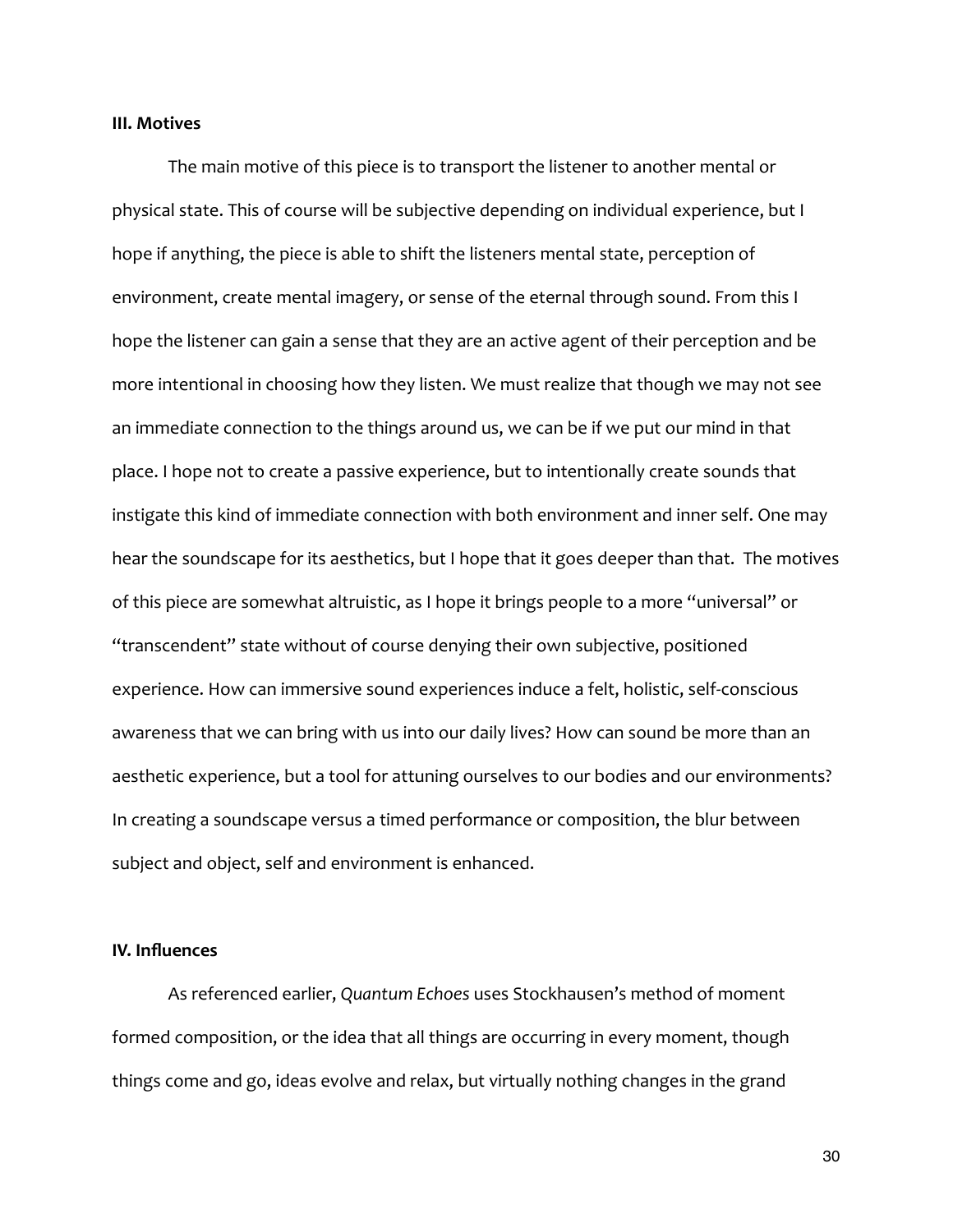scheme of the piece. Similar to white noise, each moment of sound is full, or a composition in itself, like a film technique where each shot is a complete photographic moment. Another main compositional influence for this piece is Steve Reich's "gradual process" music that is about leaving musical happenings up to chance, putting in place certain recurring themes, but letting them unfold over time naturally. Similarly, I put the Cagean ideas of chance composition where he refrains from making relationships between sounds, but instead acknowledging that that sounds already have a complex relationship into play. (Cox & Warner, 2009) Though I do take some agency in the making of *Quantum Echoes*, I do allow for the composition to be open to unplanned changes through random placement. Once put into place, I allow relationships between sounds to evolve naturally. Integrating Oliveros's practice of listening into the making, the piece works in multiple dimensions. Instead of composing by constructing lines and parts that have a beginning, middle, and end, it takes into account complex relations between the sound events that are recurring simultaneously in space and how this can expand our mind to hear in many dimensions at once. Often the process of going about the world, we do not realize the content and history of what we are experiencing. As the piece verges between extremes: clear, distinct sounds and more distant, reverberant tones, I hope the piece dismantles our modes of listening.

 As there are a variety of Sound Art practices, as mentioned earlier, the installation's multi-channel nature is what distinguishes it from being a "sound object" and brings it to being "a sonic event": a method of displacing sound throughout physical space. As noted in my Background essay, the notion of embodiment has become a prominent trend in Sound Art practice. Similar to the Minimalist art movement that refocused our attention from objects to perception, space, and time, I believe Sound Art is taking on that role in the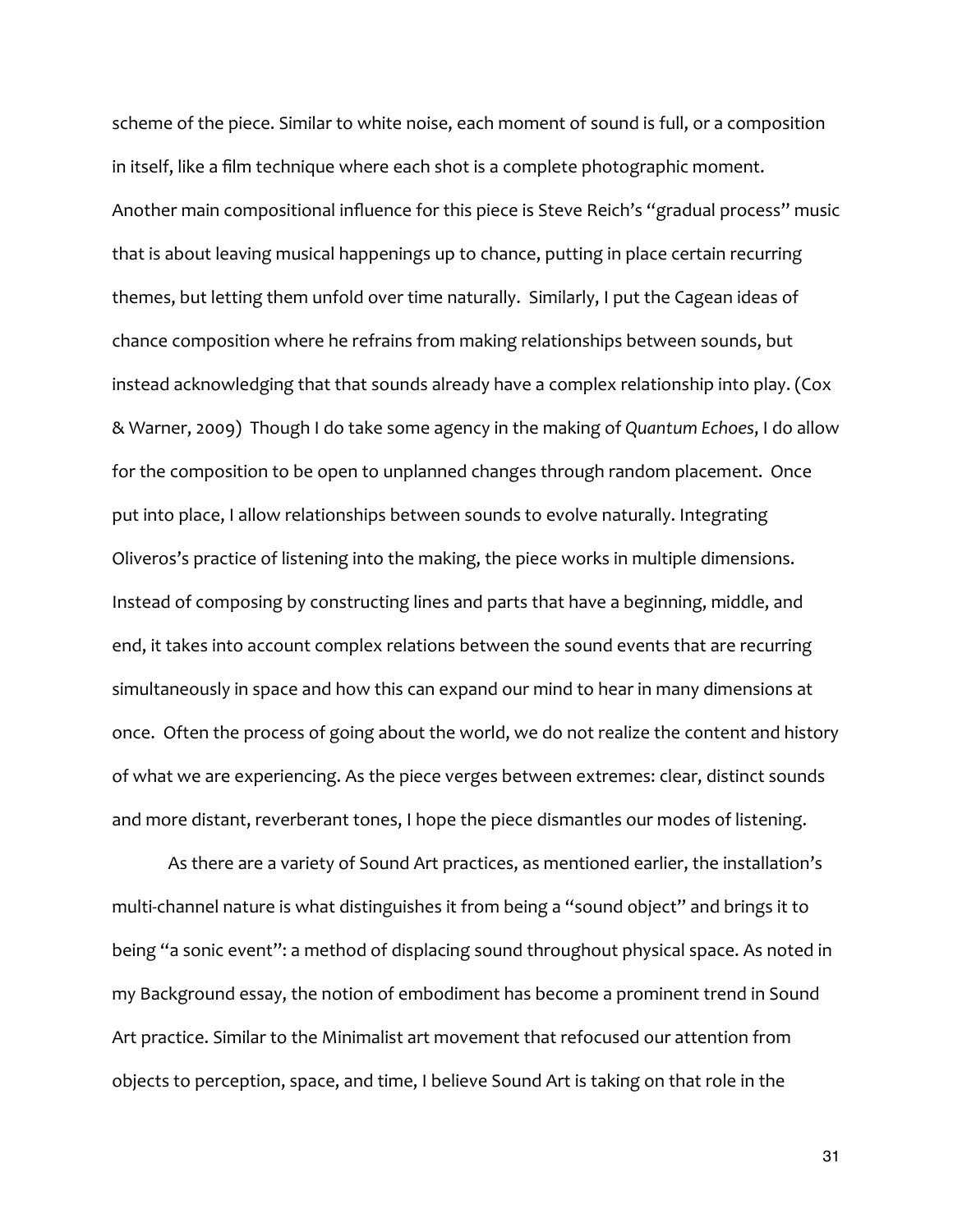current day. Many art worlds are currently bursting with new modes of emerging sound practice and awareness. Here I will cover a range of pieces that have in some way influenced the making of *Quantum Echoes*.

 The most influential piece in terms of spatial, multichannel set‐up for this work is Janet Cardiff's *40 Part Motet*. At the Cloisters Museum and various locations internationally, Janet Cardiff arranged 40 speakers in a circular shape around a room, each playing a unique voice in the motet. Sometimes shown in a church, sometimes in a gallery, the exhibition has travelled internationally. One is surrounded by a seemingly real choir, and the result is an immersive, psychological musical experience without the presence of actual bodies. It veers us towards the sound of the pure voice and the internal cavity it reverberates through. In contrast, I'm trying to create a unified soundscape rather than having speakers exude different human "personas," but this idea of a relational exchange between the technology itself and the sound coming out of it is applicable. As she attempts to "humanize" the speakers through vocal sound and vocal expression, I am also to some extent trying to "humanize" technology, to create the effect of presence when actual presence is not in fact there.

 James Turrell, an artist who primarily transforms space with light installations, has similar ideas about highlighting space and architecture through light and using sensory phenomena to activate viewers' perception. His immersive, architectural installations use light to change the viewer's experience of space. However, I feel the result is sometimes that viewers get more caught up the aesthetics of the light or even the social spectacle of these works than how it is actually shifting their perception. In turn, I attempt to create a somewhat private environment for *Quantum Echoes* and a direct, physical interaction with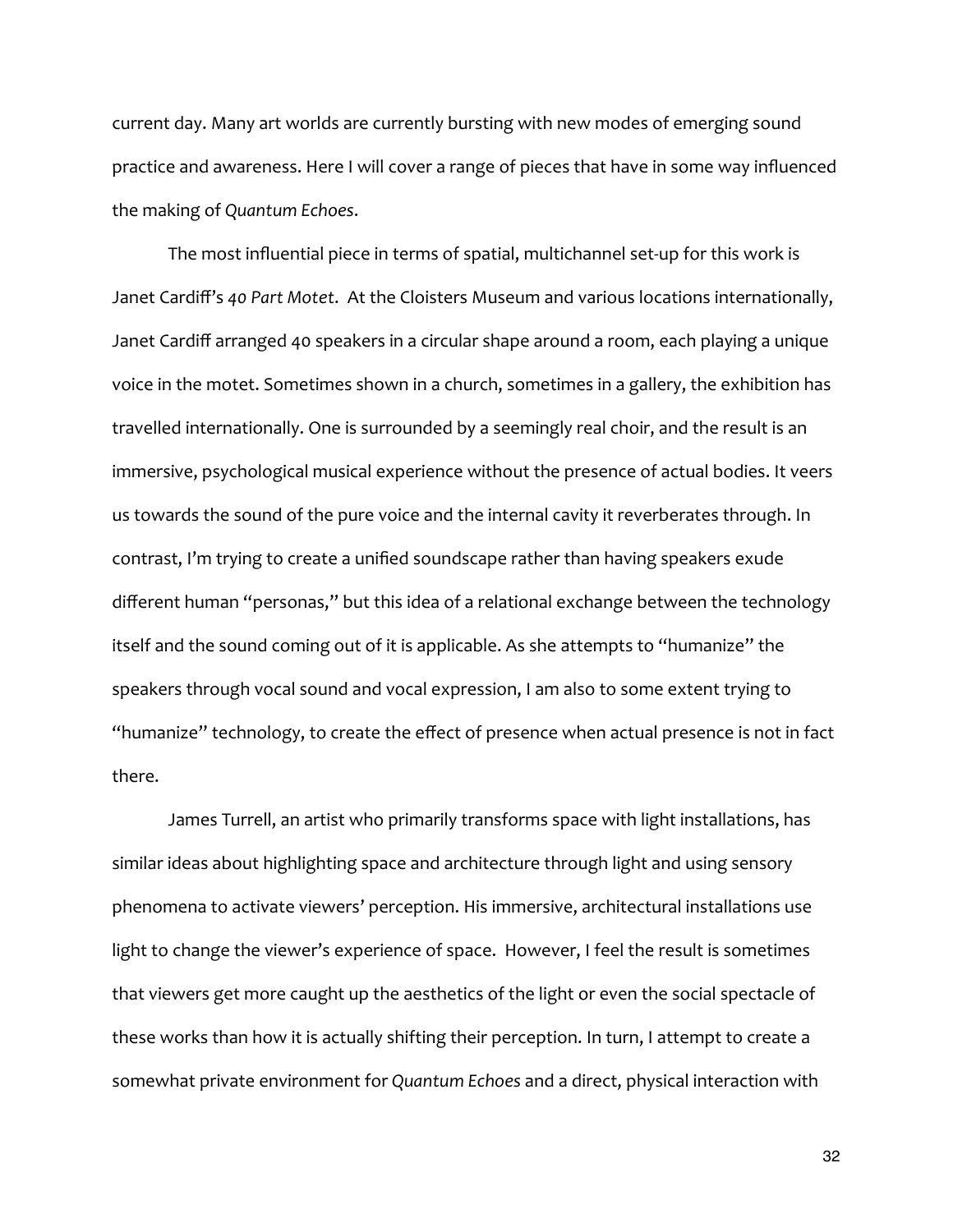space that is not limited by vision. As sound allows its content to be rather transparently present in the body, and therefore is less likely to merely reveal its aesthetics.

 An older piece that is highly influential in and still viewable in New York City and has been for 20‐so years, is La Monte Young's *Dream House* installation. The fact that this installation has been on view for over 20 years and has no finite sense of duration illustrates this notion of time‐based work creating space, meaning it can shift over time or it can compress or expand our conception of time, which in turn puts us inside a morphed sense of reality. The piece blasts low frequency drones from large subwoofers using the physical experience of sub-bass tones to extend our experience of sound in space. Coming out of it, one feels the positioning of the head in relation to the sound space through differences in pitch. The physicality of the sound begins to become apparent upon leaving the dense vibrations as if emerging out of a swimming pool. As sense of body is heightened with the sound of the subwoofer, I specifically referenced the low drones of Young's installation to create a thickness in my piece. Initially, I had focused mostly on high frequency sounds and when I added low and low-mid drones, it did help to increase the physical experience of the sound.

 A way that I think is helpful to think about sound's presence is in terms of architecture. James Turrell said on a label at his most recent Guggenheim exhibit, *Aten Reign*, "When you walk into a room, space is just there as if it was waiting for you." Sound is very much the same. Our ears are always open to it, but we are not always listening. To think about sound in terms of how it fills a room, how it reflects off of surfaces, how it transduces from mechanical to electrical energy instead of just being something that comes into our ears so that we can hear it. Sound is about vibrations, physicality, feeling the bass through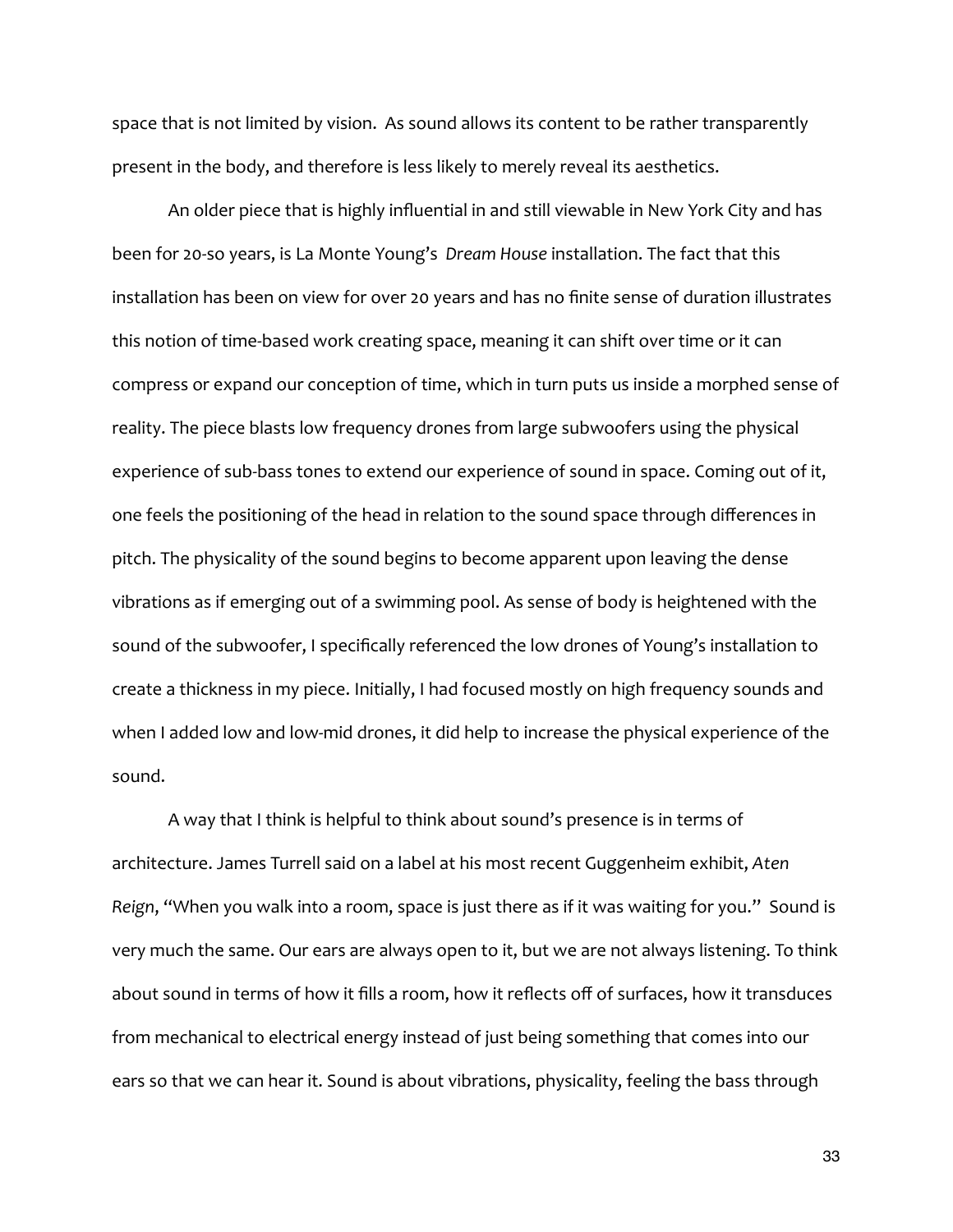the floor, letting low frequencies engulf our head and fast frequencies get lost in our heads. Sound is both physics and psychoacoustic; how we feel it physically and how we perceive it.

Recently, MOMA has implemented one of the first self‐aware institutional Sound Art exhibits in New York (and probably the US): "Soundings: A Contemporary Score". It incorporated a variety of sound art practices, a few of them including spatialization of sound with multi-channel set-ups. Microtonal Wall, by Tristan Perich presents a wall of 1500 small speakers arranged in a grid that burst with different microtones. Perich has explained, "Each listener's exploration of that aural space shapes what they hear, from the totality of white noise (from a distance), to the single frequency of each speaker (up close)." I draw on his notion of a set-up where having speakers embedded into the existing architecture of a space is a way to shape psychoacoustic experience without saying "here's an art piece." By placing sound technology within the reality of daily space, listeners can easily "take with them" a sonic awareness of the space that they did not previously have. My installations under public bridges and in objects like tree stumps or garbage cans work with this idea.

 Works that have less directly influenced *Quantum Echoes* are Susan Phillipz's *Study for Strings*, played on 8‐channels is a contemporary interpretation of an orchestral work by composer Pavel Haas, that he wrote while imprisoned in a concentration camp that during the Holocaust. It presents only the string parts of those who survived and highlights the absence of those who passed through silence. For me, this explores some of the emotional connections between sound and memory, creating a sense of loss through the heard. Steven Vitiello's *A Bell for Every Minute* was a piece done in 2010 that used a 59 recorded bell sounds from various locations around New York and then synchronized into one bell tone that rings at the top of the hour. Similar to Quantum Echoes is the idea of collecting sound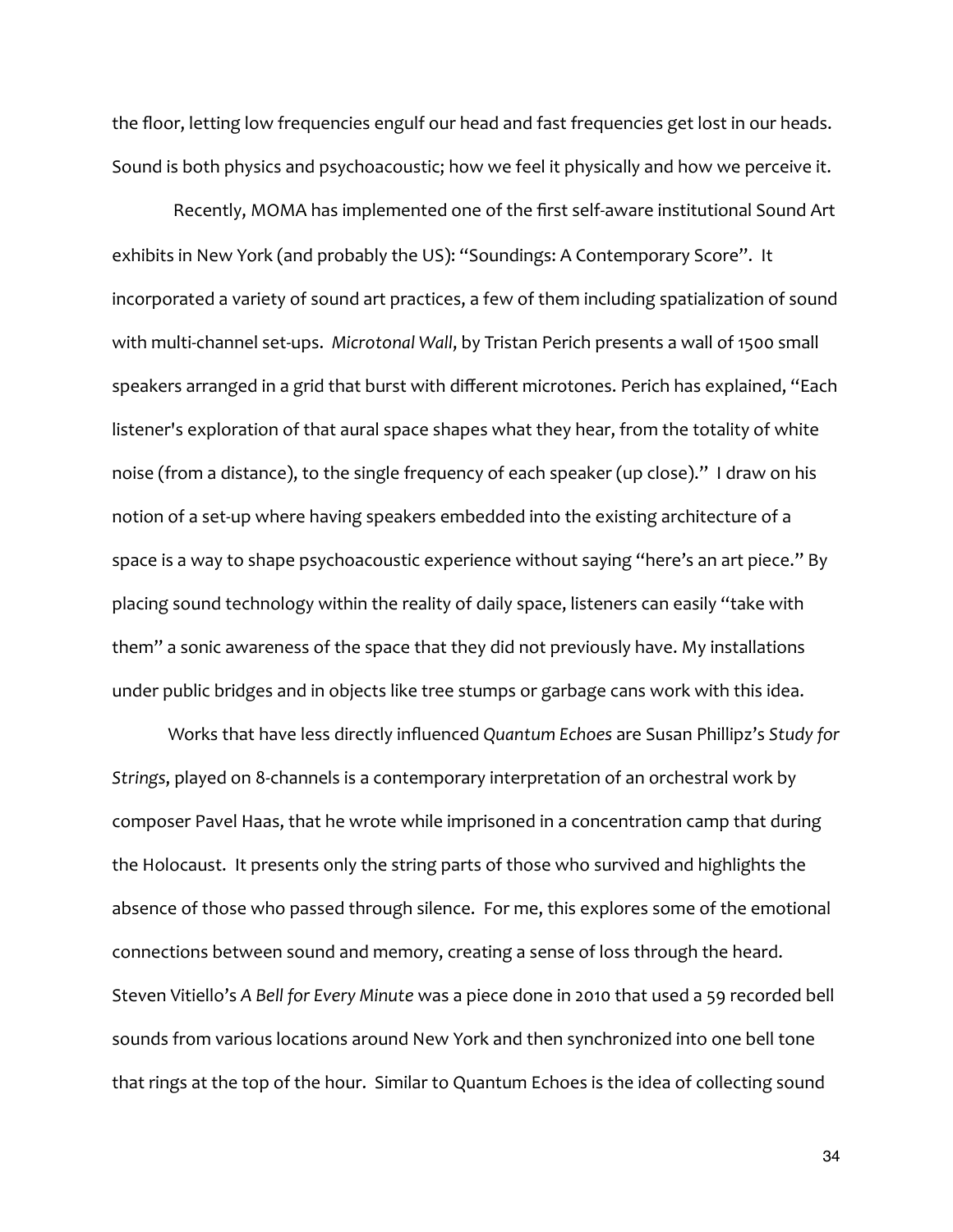from a variety of locations and synchronizing them. This acts as a physical manifestation of the process of entrainment, or the joining of disparate sound events into a unified sound event. Jana Winderen presented her piece, *Ultrafield*, which was presented as a 16‐channel ambisonic installation, as to reproduce the actual environment of remote locations around the world, focusing on frequencies heard above the human hearing range and pitched down so that they could be heard in one soundscape. More focused on direct recreation of an environment than *Quantum Echoes,* this installation brings the listener into the original environment of the sound, therefore displacing that environment into a museum setting.

# **V. Design**

 Psychoacoustic experience was taken into account in the design of this piece. Various psychoacoustic and acoustic effects come to life in this installation, particularly localization and distance perception, localization being most important for identifying the source of a sound and distance perception in creating a sense of space and depth. Though *Quantum Echoes* is not trying to replicate an actual environment, it considers how room reflections and reverberation will create a sense of distance and delocalization of sound while contrasting that with, intense, pointed, higher-frequency tones. It uses low frequency tones to bring a sense of body into the experience, rather than just using higher frequency tones that sound close to the head. Having a large range of feeling like the sounds are near the head, moving past you, or far away increases the psychoacoustic space in which the listener can travel. Familiarity comes into play as it points at familiar sounds but does not replicate them exactly, giving the listener some ability to relate but still creating a sense of ambiguity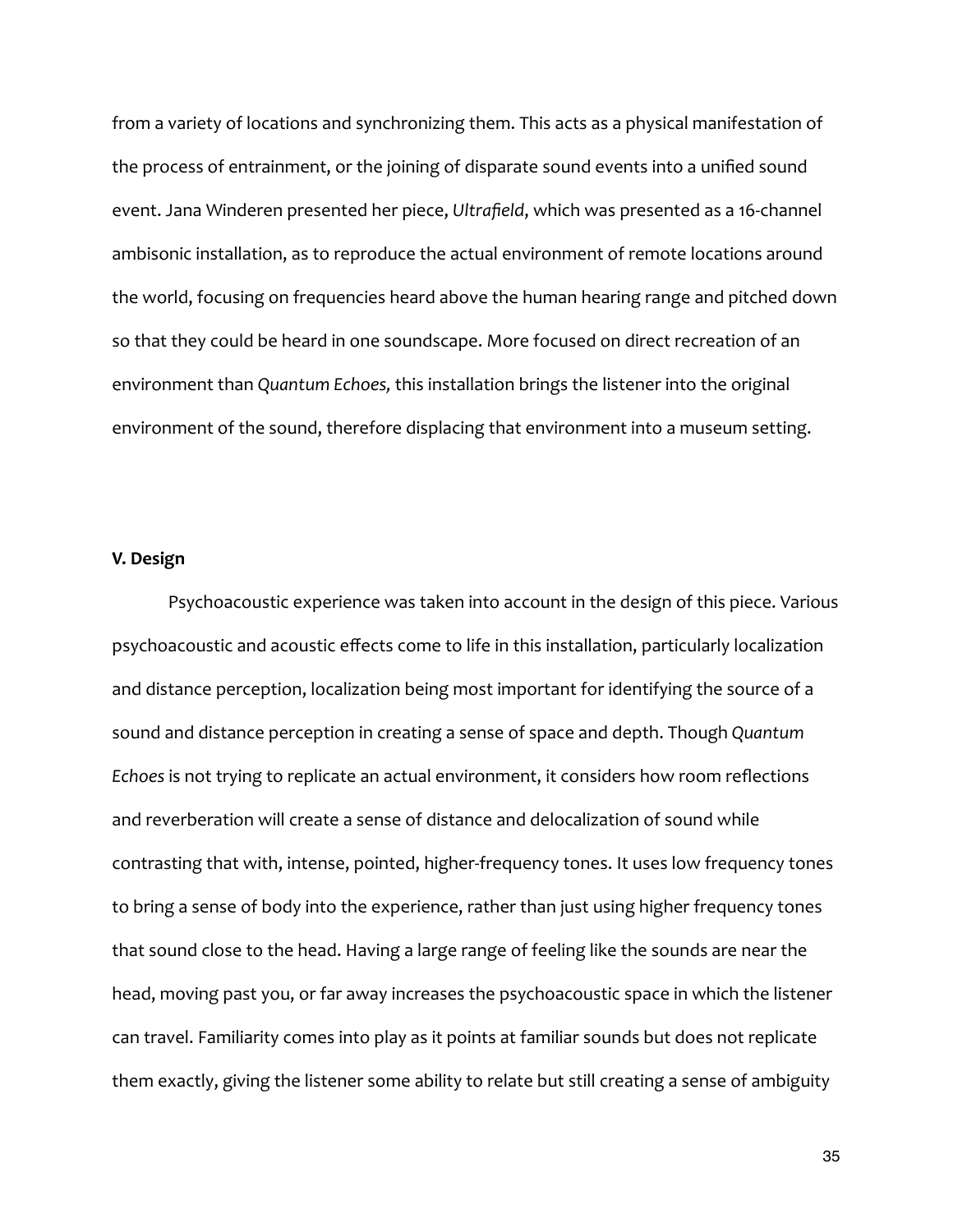|                        |          |                                         |                |                                                                         | $\odot$                                                        | Ext. Out<br>$\blacktriangledown$<br>5/6<br>▼         |
|------------------------|----------|-----------------------------------------|----------------|-------------------------------------------------------------------------|----------------------------------------------------------------|------------------------------------------------------|
| Quantum Echoes 5-Audio |          |                                         |                |                                                                         | $\bigcirc$ 3 Audio                                             | Ext. In<br>$\blacktriangledown$                      |
|                        |          |                                         |                |                                                                         | $\blacksquare$ Mixer<br>$\vert$                                | $\overline{\textbf{v}}$<br>3                         |
|                        |          |                                         |                |                                                                         | $\vert$<br>Speaker On                                          | In Auto Off                                          |
|                        |          |                                         |                |                                                                         |                                                                | Ext. Out<br>▼                                        |
|                        |          |                                         |                |                                                                         | $\bigoplus$                                                    | 5/6<br>$\blacktriangledown$                          |
| Quantum Echoes 6-Audio |          |                                         |                |                                                                         | $\circledcirc$ 4 Audio                                         | Ext. In<br>$\blacktriangledown$                      |
|                        |          | al de                                   |                |                                                                         | Mixer<br>▼                                                     | ▼<br>4                                               |
|                        |          |                                         |                |                                                                         | Speaker On<br>▼                                                | $\boxed{\text{Off}}$<br>In Auto                      |
|                        |          |                                         |                |                                                                         |                                                                | Ext. Out<br>▼                                        |
|                        |          |                                         |                |                                                                         | $\odot$                                                        | 7/8<br>▼                                             |
| Quantum Echoes 6-Audio |          |                                         |                |                                                                         | $\circledcirc$ 5 Audio                                         | $\overline{\phantom{0}}$<br>Ext. In                  |
|                        | الرياسية |                                         |                |                                                                         | $EQ$ Eight<br>$\vert$                                          | $\overline{\phantom{0}}$<br>$\sqrt{5}$               |
|                        |          |                                         |                |                                                                         | 3 Filter Type A▼                                               | In Auto Off                                          |
|                        |          |                                         |                |                                                                         |                                                                | Ext. Out<br>▼                                        |
|                        |          |                                         |                |                                                                         | $\odot$                                                        | $\overline{\mathbf{ii}}$ 1/2<br>▼                    |
| Quantum Echoes 7-Audio |          |                                         |                | $\circledcirc$ 6 Audio<br>$\overline{\mathbf{v}}$ lla<br><b>B</b> Mixer | $\overline{\phantom{a}}$<br>Ext. In<br>$\overline{\mathbf{v}}$ |                                                      |
|                        |          | and a set of the distribution.<br>لطرير |                |                                                                         | $\blacksquare$<br>A Ping Pong                                  | $\overline{\mathbf{ii}}$ 1/2<br>$\blacktriangledown$ |
|                        |          |                                         |                |                                                                         | <b>B Filter Dela</b><br>O                                      | 7/8<br>▼                                             |
|                        |          |                                         |                |                                                                         | C Filter Dela<br>O                                             | $\overline{\phantom{0}}$<br>5/6                      |
|                        |          |                                         |                |                                                                         | $\odot$<br><b>Master</b>                                       | $ii$ 1/2<br>▼                                        |
|                        |          |                                         |                |                                                                         | Song Tempo<br>◥                                                | $\overline{\mathbf{v}}$<br>ii 1/2                    |
| 10000                  | 1402.00  |                                         | I <sub>3</sub> | 100000                                                                  |                                                                |                                                      |



and subjective interpretation. Both virtual reverberation and physical reverberation affect distance perception in creating a sense of space that the room does not actually contain. Having no visual stimuli to evoke the ventriloquism effect was important. It was important that the listener just focus on the sound in near darkness as to not be distracted by the visual source. When eyes are closed, this psychoacoustic sense is enhanced.

 Though this piece uses specific sound content, I also think about the piece acts as an artist approach or infrastructure. This method can be used to think about electronic composition in a new way: as both vertical spatial layers and horizontally progressing in time. In any moment of this composition, the snippet would be different, yet virtually the same.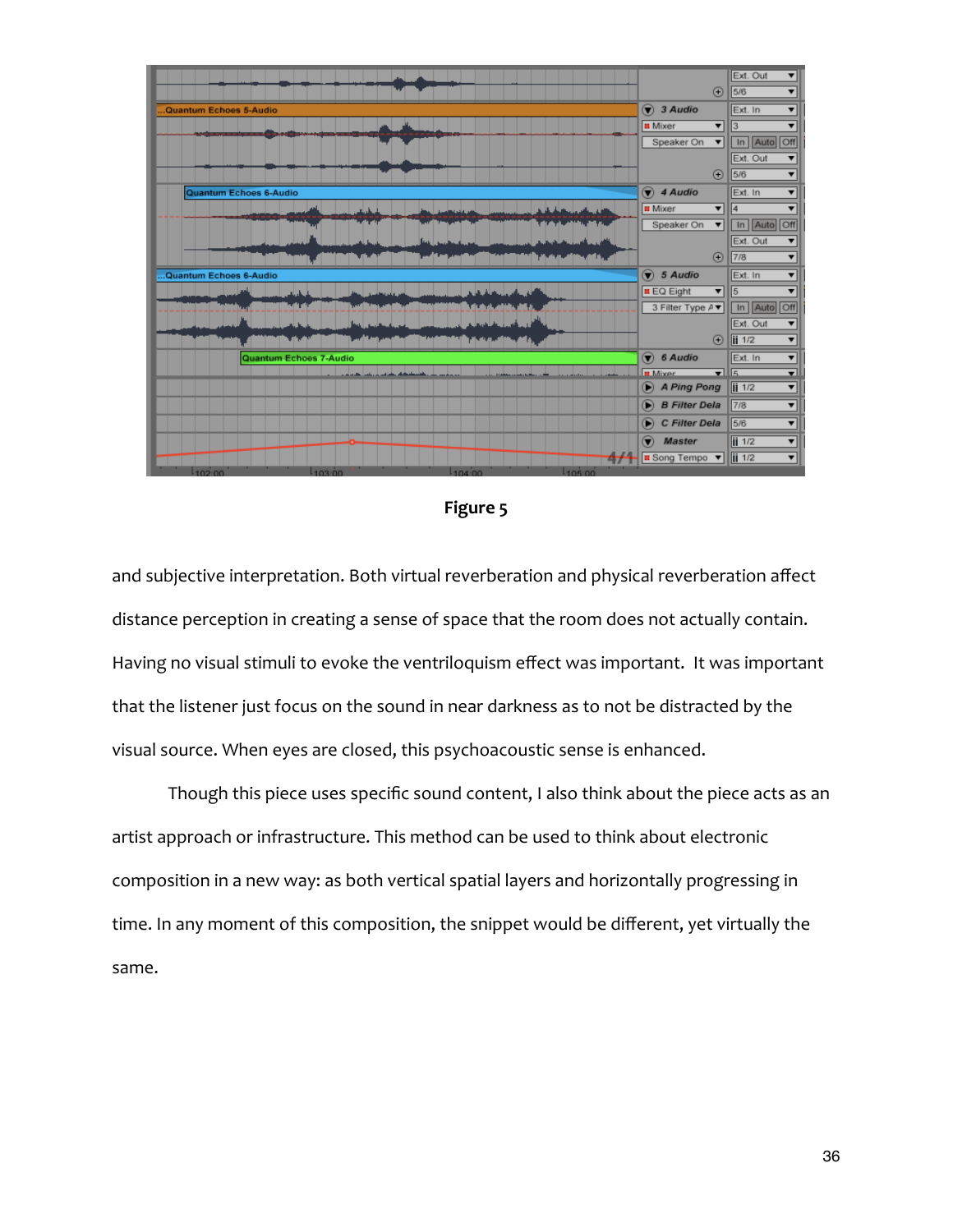#### **Technical Essay**

#### **I. Process**

 Over time, sound has become commodified, privatized, idealized, collectivized for the pleasure of bourgeois culture. (Sterne, 2003) Sound reproduction technology has promoted the idea of "listening alone, together," segmenting acoustic space, mediating certain social behaviors within listening environments. (Sterne, 2003) It explores the idea of community in a post modern sense, the experience of being with other people but not interacting, or embodying a very private, intimate experience with others in public.

 The piece also investigates a technological infrastructure for sound art that is hard to find in art galleries and institutions. As this sort of set-up is hard to find in galleries and institutions, and hard to foster in uncontrolled environments, Harvestworks is one venue that specifically promotes this setup. What I've found doing installations in uncontrolled settings is that it creates a focused environment for the listener and limits the number of factors in hindering one's ability to perceive the sound. By having *Quantum Echoes* in a smaller, intimate, somewhat neutral room environment, I can somewhat isolate it from the work of these visually oriented institutions. The work is composed so that what Certeau states as "the discovery of sound" is possible, changing, and continually present. (Born, 2006) The sound is composed with this in mind, as to create the effect of one sound shifting from one speaker to another. Instead of the listener being able to only localize sound from one source, they can hear and feel it from all different directions as we do in daily experience. It looks at the relations between things rather than things in themselves: the relations between sound and space, sound and time, sound and body, and the relationships between the sounds themselves. (Born, 2006)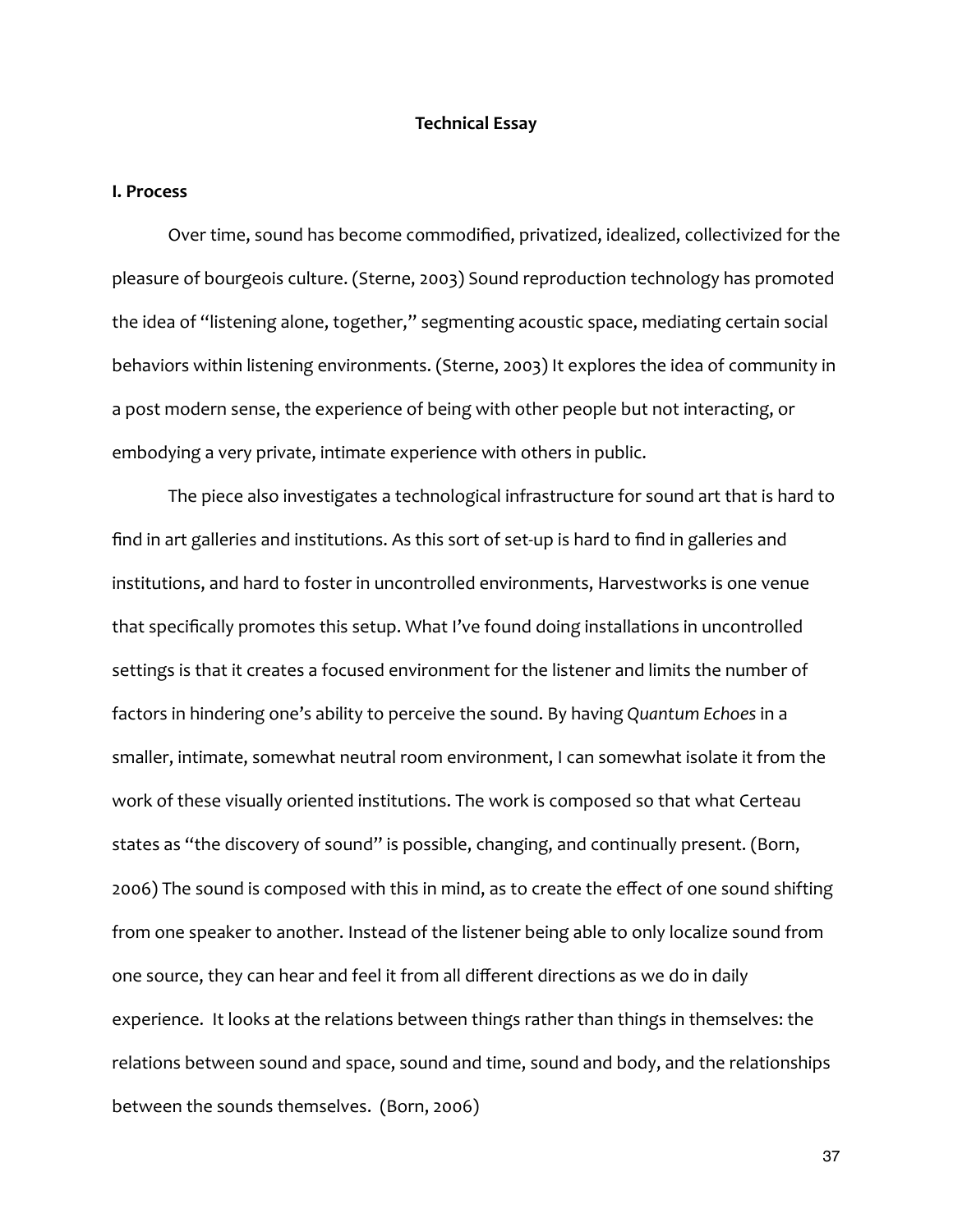*Quantum Echoes* explores this range of listening possibilities through intentional variations in frequency, delay, reverberation, EQ, and speed as to reach a spectrum of distance and time perception. Aux sends are used to give the sense that the sounds are moving from one speaker to the next. By having the dry signal coming from one speaker and the delay sent to other speakers, it gives the illusion of an after‐affect and in turn further connects the sounds to one another and themselves within the larger mix. With the prominence of electroacoustic media and the rise of recording and expansion of presentation methods, presenting "past" information in time has become more possible. (Traux, 2000)

 My first concern in the composition was creating a sense of space. As mentioned before in the "Perception" section, if people can hear the range of closeness to range of being far away, there is space in between to move. If there is no psychoacoustic time difference, we only can detect certain frequencies. I hope to expand the range of frequencies that we can perceive. Similarly, I also create intentional tonal and timbral ranges, thinking about how more pointed sounds might be more isolated and more droney sounds might be more blended. Putting delay sends onto different versions of the same sound, and then spacing them across from each other gives the illusion of coherence, so that sounds are not only just coming out of individual speakers, but they are somehow related and "interacting" with each other. There was constant adjustment between the sounds in my head, the stereo mix, the multichannel sound environment in the research lab, and finally the space at Harvestworks.

 As this piece was composed in a research lab and later presented in a room at Harvestworks, various things differed: the dimensions of the space, the types of speakers,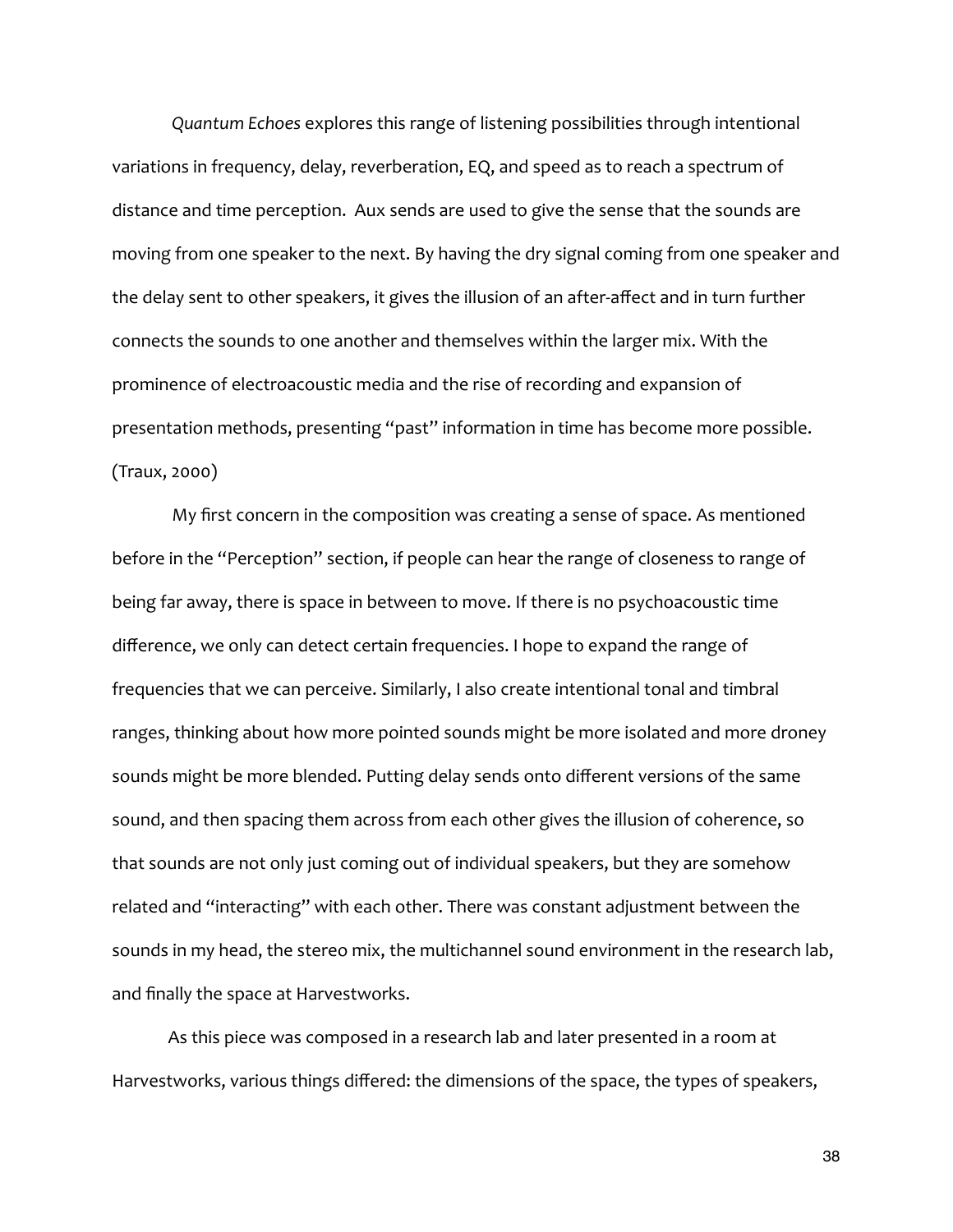the speaker placement, the room reflections, the insulation/fabrics in the rooms. I found strength in the heightened reverberant nature of the Harvestworks room, the wood floors and drywall walls helped integrate the sound into the space and take on the characteristics of that space enhancing spatial awareness for the listener. The seven large speakers placed at about head height and the one subwoofer I found to be slightly less precise in terms of ability to localize but gave more fullness/body to the sounds.

 At various points I got critique, and adjusted the soundscape composition. One main point of focus was keeping coherency between the sounds and sense of unification in the space. By sending delays to channels, and having them replicate in different positions, the speakers became less definable as the source of the sound and began talking to each other. Another point, was the density of the sound. At points, I adjusted layers, took parts out and shifted sound volume. I also added more low frequency parts as to increase sense of bodily immersion. The last main adjustment evolving tempo shifts 60 bpm (average heartrate) and 120 bpm as to ease the listener into different mental states. I think with the acoustics of the Harvestworks room, all of these compositional changes were really enhanced in a more reverberant, larger spatial environment.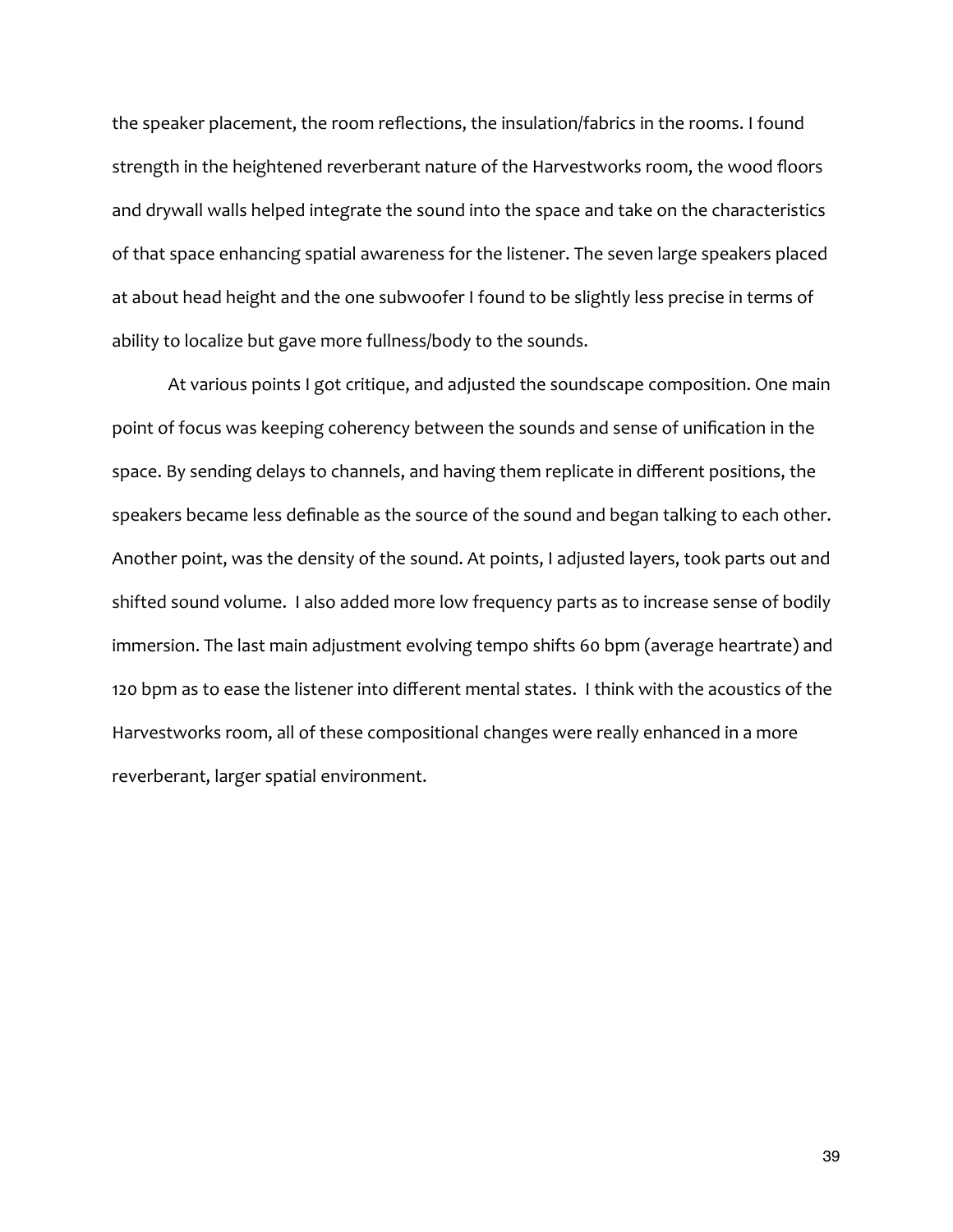**Figure 6**



**Figure 7**

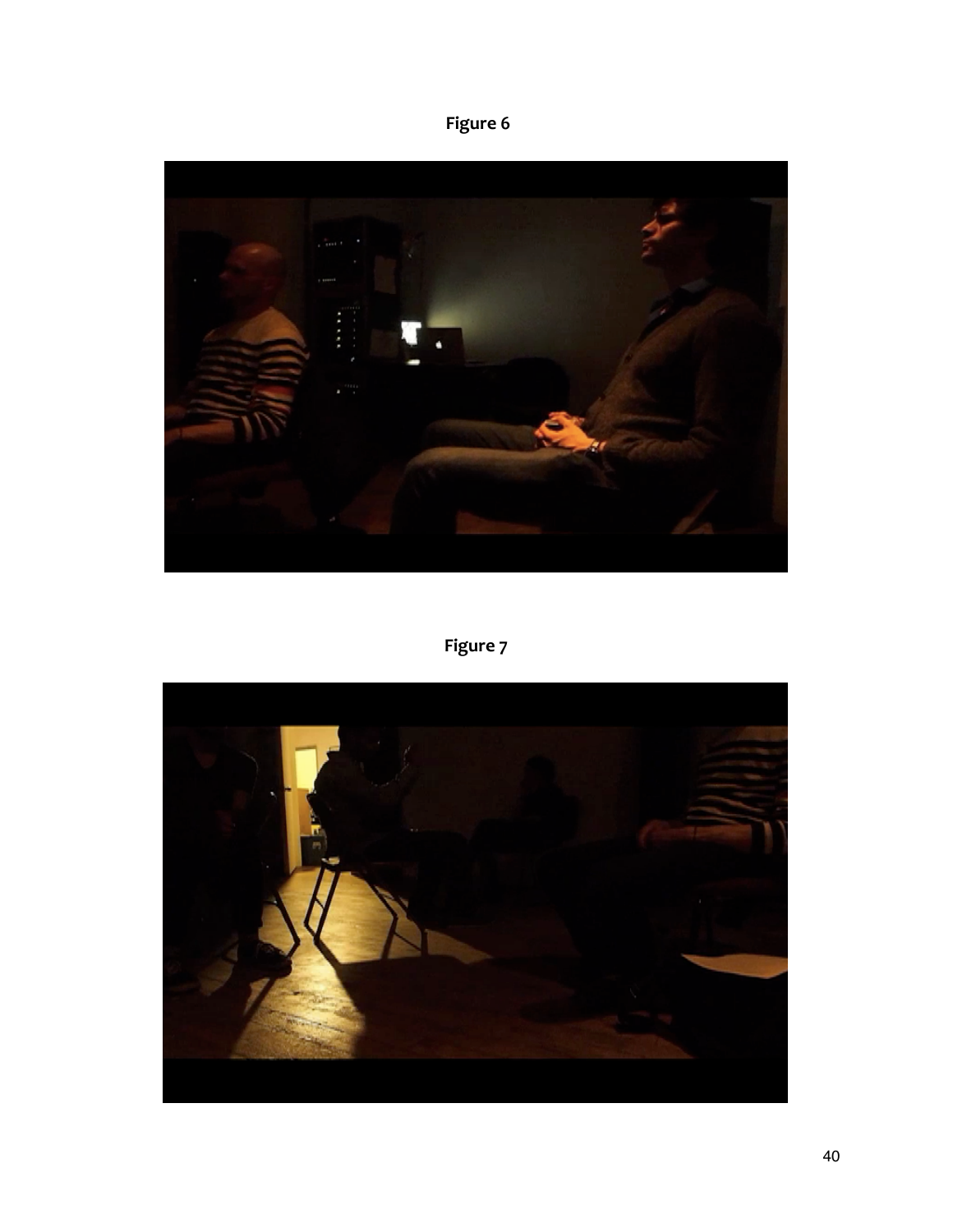# **II. Feedback**

 Accompanying the piece was a series of voluntary questions that I left for people to fill out about their experiences surrounding my interests in perception and listening in the art context. I prefaced the questions with the below blurb about the piece and the knowledge that general findings might be reported in my thesis paper:

*"Quantum Echoes" is a 7.1 surround sound environment, a meta‐composition of compositions, synchronized, filtered, and spatialized. It considers the relational nature of sound itself, deconstructing sense of time, seeping into spaces removed from the guise of the visual or the material, where content is reaching for something beyond singular, discernible narrative or melody and reflects back on the listener for embodied, positioned listening and active perception. One is brought to an other‐worldy place through a variety of natural and synthesized sounds intertwining and evolving with one another. The piece references (further explained in the written thesis) thinkers/ composers/artists such as Cage, Xenakis, Stockhausen, Reich, Oliveros, Jung, Borges, Cardiff, Philipsz amongst many others who embrace multi‐dimensional notions of time and actively use chance as a compositional process."*

- 1) Did the sound make you more attentive to your environment in any particular way?
	- Describe how or how not.
- 2) How did this sound experience differ from daily hearing?
- 3) How did the installation experience differ from watching live music?
- 4) Was your sense of time and space affected? To what extent was it the sound itself that triggered this or the space it was in?
- 5) Was your state of mind affected? Did it induce any sort of trance-like or meditative states?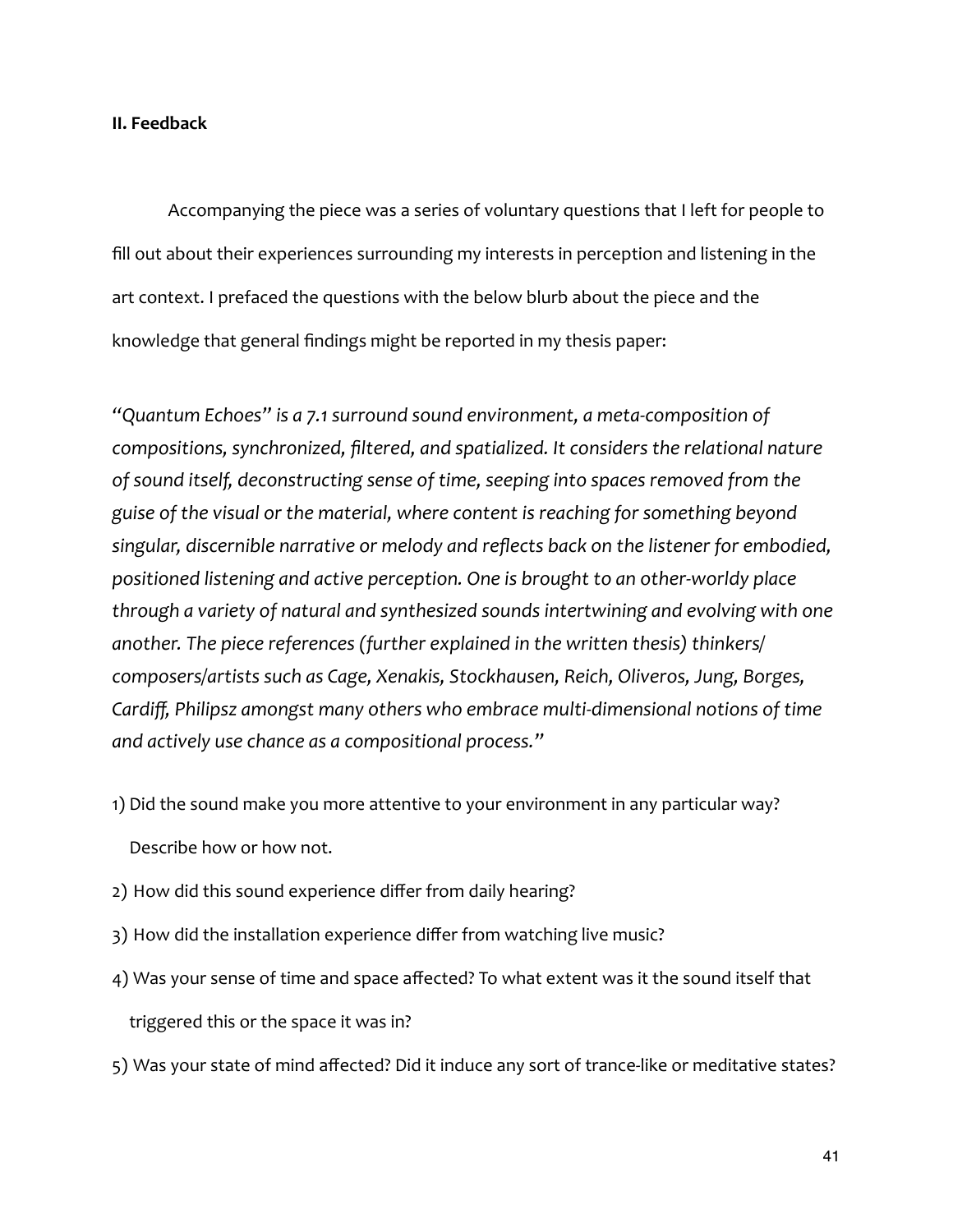6) Please describe your overall experience.

 I had many responses that spoke about the difference in hearing without visual stimuli. Many people naturally closed their eyes to experience the space and found that the soundscape destabilized their sense of time and space more so this way. Being in the dark or closing the eyes was fundamental to fully experiencing the effects of the sound. Many spoke of an initial hyper-attentiveness, even anxious response to their environment, that morphed into a more peaceful, meditative state as they spent time in the environment and adjusted to the sound. Many talked about becoming more inwardly focused as time went on, describing internal shift in mental states, such as dream sequences, scenic imagery, cinematic experience, a sense of loneliness or being with one's self. Any shift in immediate time perception was initiated by following the movement of the sounds, while the overall sense of time was generally absent, and as a result, people stayed in the installation longer than they realized.

 What made this different from watching live music for many was both in the nature of music and performance, following a melodic or linear musical form differed from the multi-dimensional sound design of this installation, while the lack of watching or getting energy from a performer made one withdraw more into their minds than experience a physical, social space. Some had an experience of psychoacoustic confusion because of all of the contrasting layers happening at once. While both dynamic and high frequency were happening, so were more subdued low frequency things, creating a dense stream of stimuli. It then became a matter of preference, perhaps, as to what one would focus on. As some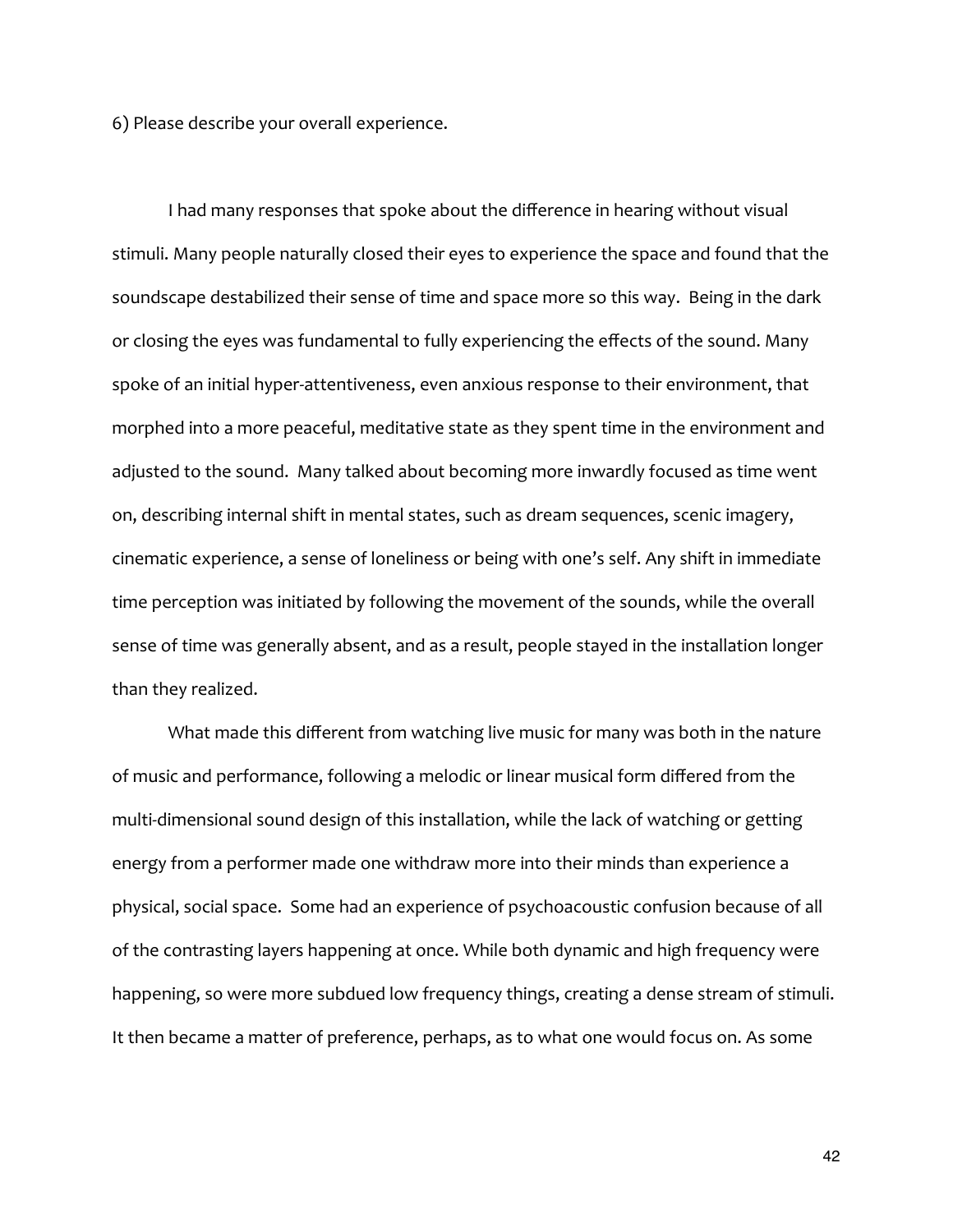took it as a positive trait to open up composition to this complexity of sounds, others found it disorienting.

 Many stated that the piece differed from daily hearing in that it made them more aware of their listening and the fact that they could change it. There was also an ambiguity as to what one should do in the space. This forced many listeners to take more agency in how they experienced the space. They reported that position in the room or even whether you stood, sat, or lie down on the floor affected their experience. Lying down was perhaps the most beneficial way to really get into the space, though many said they could fall asleep if they listened long enough.

 Their sense of space increased and even shifted with the sound. I found less comments about time shifting and more about not actively thinking about time; in other words, a person could just "be" in the moment. Some experienced the feeling of being "transported" in time and some did not. The transporting that occurred seemed to have to do mostly with shifting mental imagery triggered by the sound. Being transported from a desert to space to being in a cyclone, but a few did mention being physically transported in their orientation to the room. Though a few found this anxiety invoking, a handful of people found it specifically therapeutic, as if they were undergoing some sort of healing process as they spent time in the space.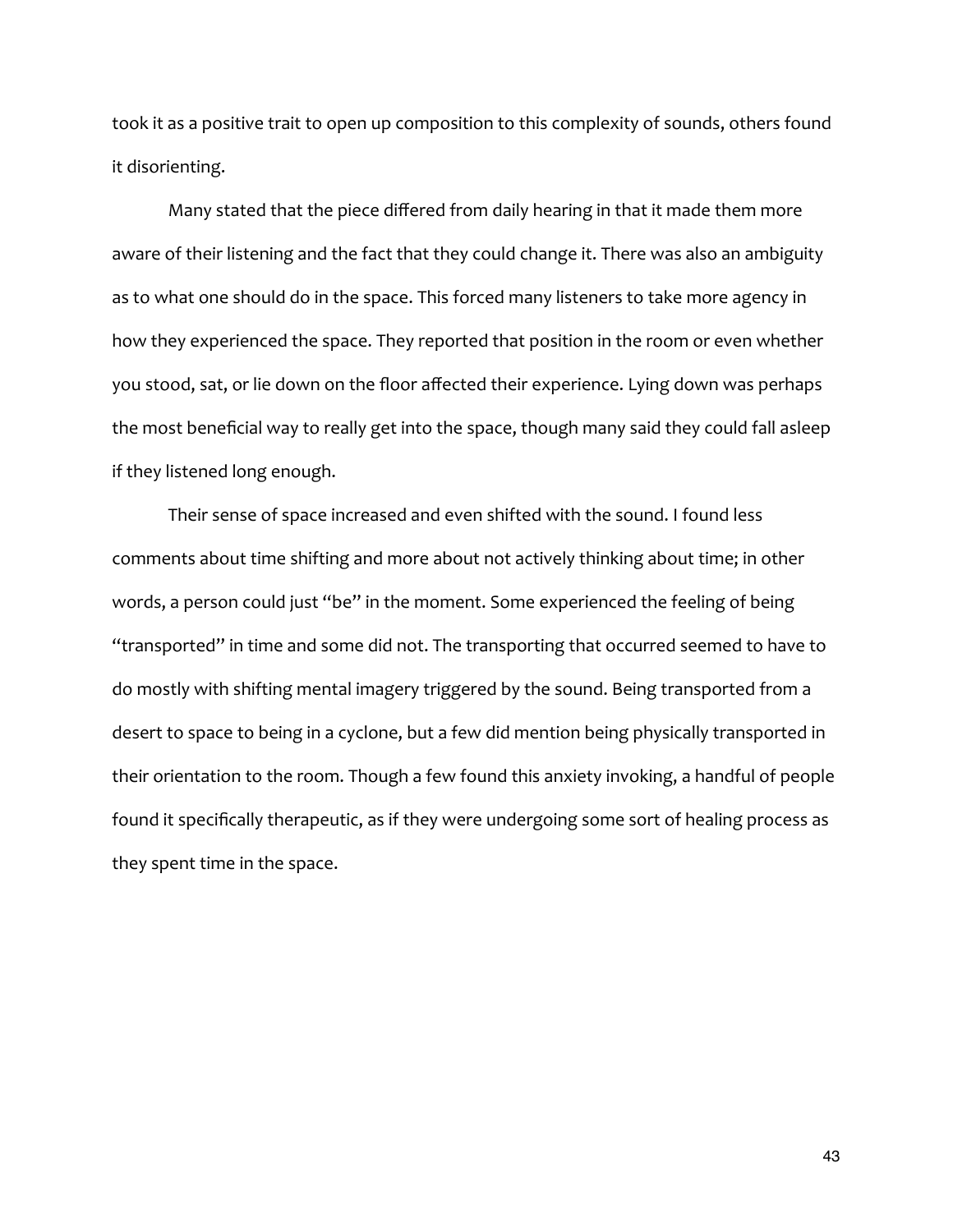*Anonymous Quotes on the Soundscape:*

*"In contrast to a visual art gallery, this expo has 7.1 pieces. The context of the visual art lends only partially. You can't sense more than one painting, sculpture... at a time. Here, you can truly experience the art in context. The environment forces itself on you at all points of perception."* 

*"I went in without knowing what to expect. Sat and immediately felt transported in space. When I opened my eyes, it didn't match that the room was so small and the speakers were responsible. Furthermore, great wall of sound, strong soundscape, unless I was standing by a speaker, the sound was surrounding, immersive and enveloping."*

*"When I had my eyes open, it didn't feel so great. When I closed my eyes, I felt more immersed in it. Kinda like being in the depths of space. Some parts were intense and frightening, others were tender and gentle. I liked the movements the sound made forward and backward, one side to the other, massaging my brain and playing with my hair."* 

*"Because the sound had such a strong sense of movement, I became more sensitized to the space and felt my consciousness/awareness moving through the space, following the sound. The movement created a hyperspace in my imagination."*

*"I felt a broad sense of shifting, decentering. And trying to trace, it felt elusive. I felt that some of the high frequency transients and flutters evoked a sense of desire to entrain and elevated my heart rate."*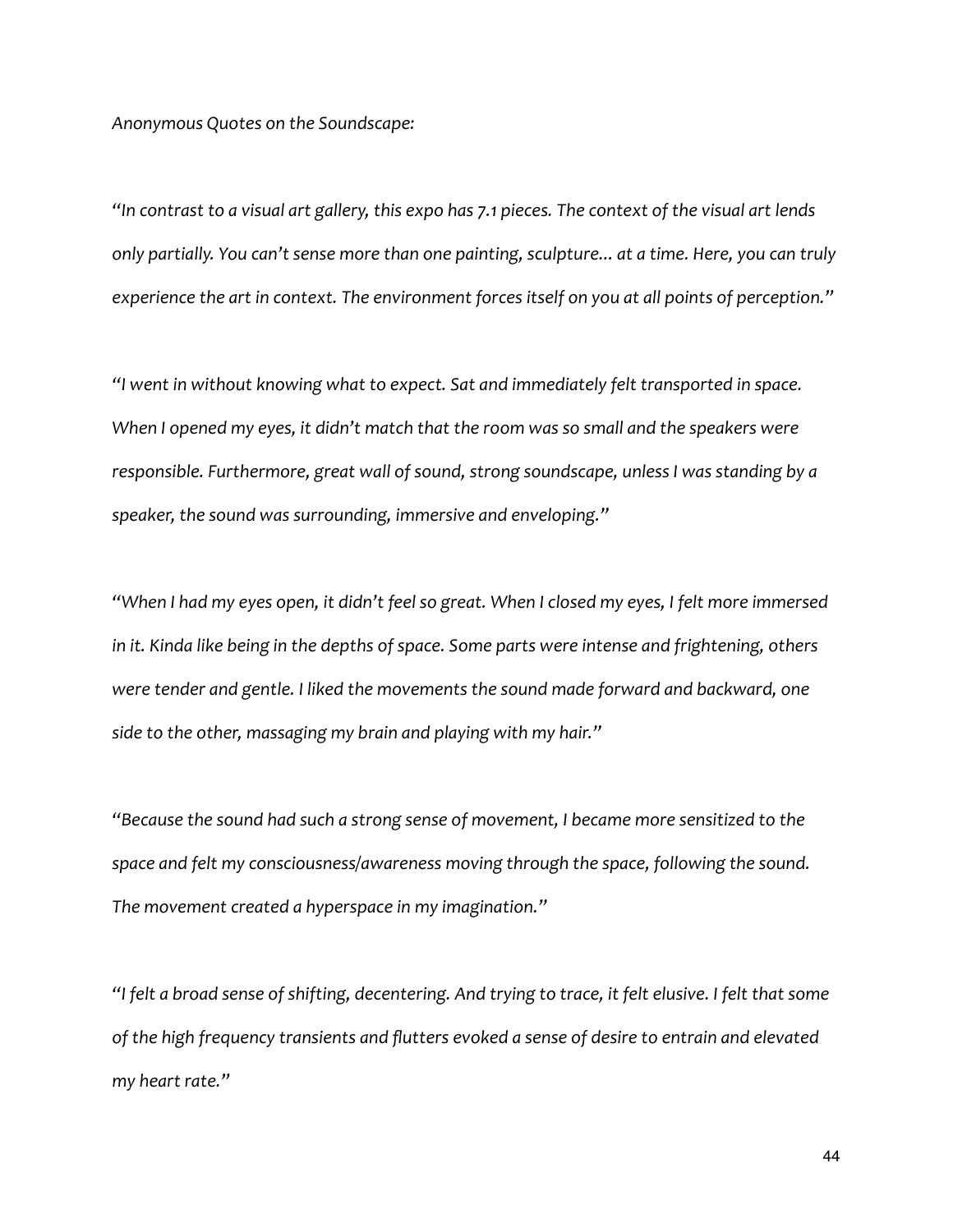*"It was a unique experience to be moved through visualizations of scenes to a relaxing meditative type of state. You lost sense of time due to the continuity and ever changing sound progression. The variety of sound enticed you to keep listening without regard to time."*

*"It made me more attentive to my body than to the space. I felt I consciously had to use my whole body to listen. Experienced a sense of levitation and circular upward motion, between sleeping and waking. I moved between real immersion and struggling with my own thoughts. It was hard to be present but the space felt very dynamic and safe at the same time. At points I heard sounds I recognized and I felt resistant to the intrusion of daily life into magical space."*

*"I was aware that I was listening. Even when I listen to music, I'm not always aware of my listening. It made me realize how important awareness of our senses is."*

*"Kind of nice. Swirling. Like a slow cyclone picking up the world around you & slowly breaking it & smashing the pieces against themselves.. But lonely. And heavy. And with a choo choo train that is going to hit you but then doesn't & leaves you when you wish it would carry you home."*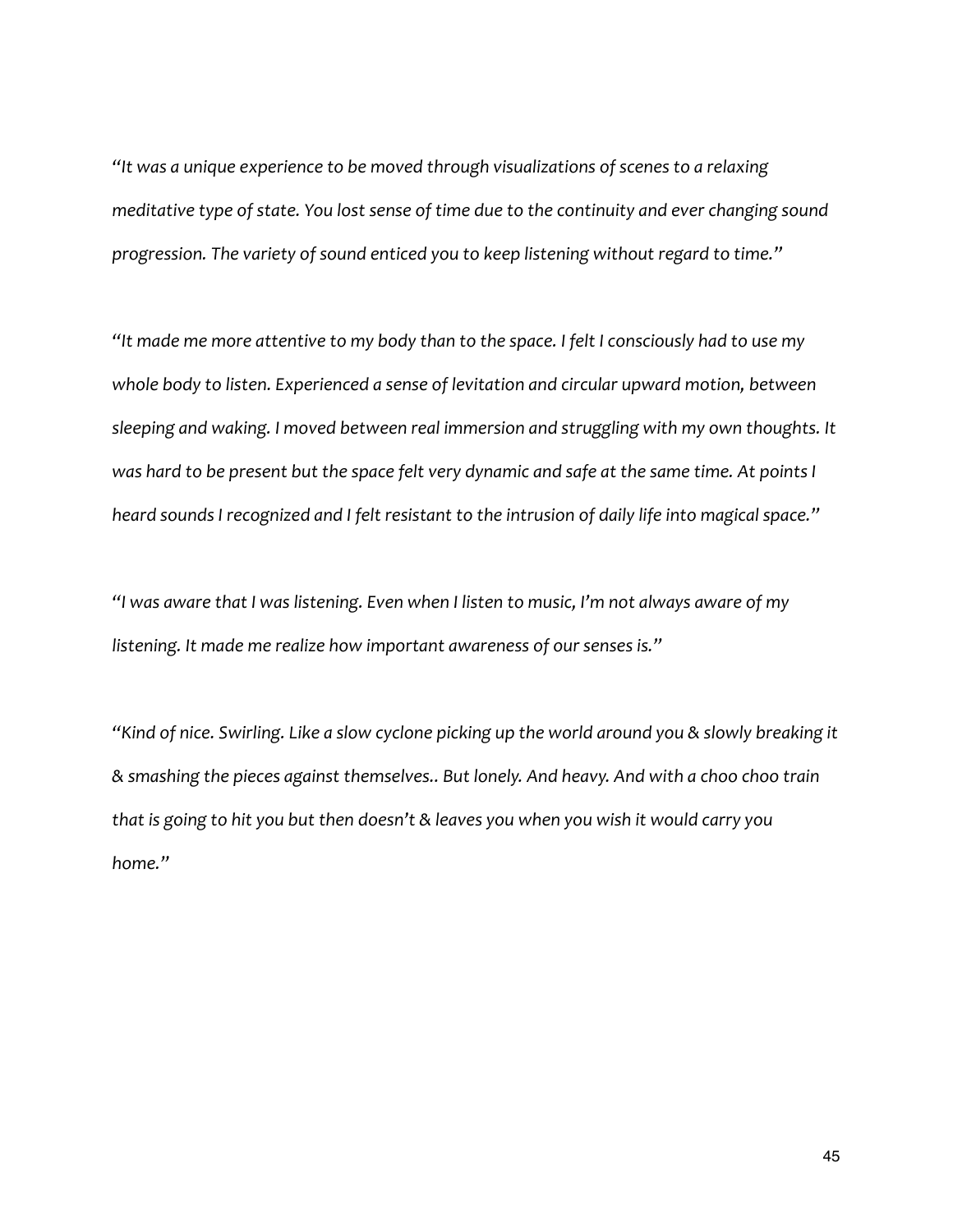# **Conclusion**

 In conclusion, this project has allowed me to straddle the lines between art and research. It has helped me discover things organically, but mostly has left me with questions. To what extent can sound art be used to study responses to sound in a real life context and how can it be integrated into daily space without limiting its technological presentation? I have been able to investigate how the art context can provide an environment where people feel safe to reflect. I hope that in the future I will be able to design these sorts of experiences to facilitate sound research that is not removed from space, site, or social context.

 This project has also advanced my ideas on spatial composition. How can we integrate the idea of spatial placement in the creation phase and use chance to our advantage? Whether putting in place a set of rules before hand or structurally placing things randomly, how can we be more intentional in using chance, while leaving room to let things evolve naturally? Also, what is the content that we're putting into the sound design and how can this be understood abstractly? We often associate sounds with very literal representations of things, but how can we understand it in its complexity? It has made me realize that if well thought out enough in the compositional phase, all of these concepts can be conveyed directly through the sound itself. If we think about sound composition as an energy transfer, as I am putting anxious or meditative energy into a piece, it will exist in the sound. I am interested in this abstract communicative ability that sound has, and its ability to convey very complex information directly and forwardly, so that I as an artist don't have to tell someone what to feel, they will be able to find that in the work if they are willing to listen. Sound can teach us a lot about the substance that exists beyond the visual, and the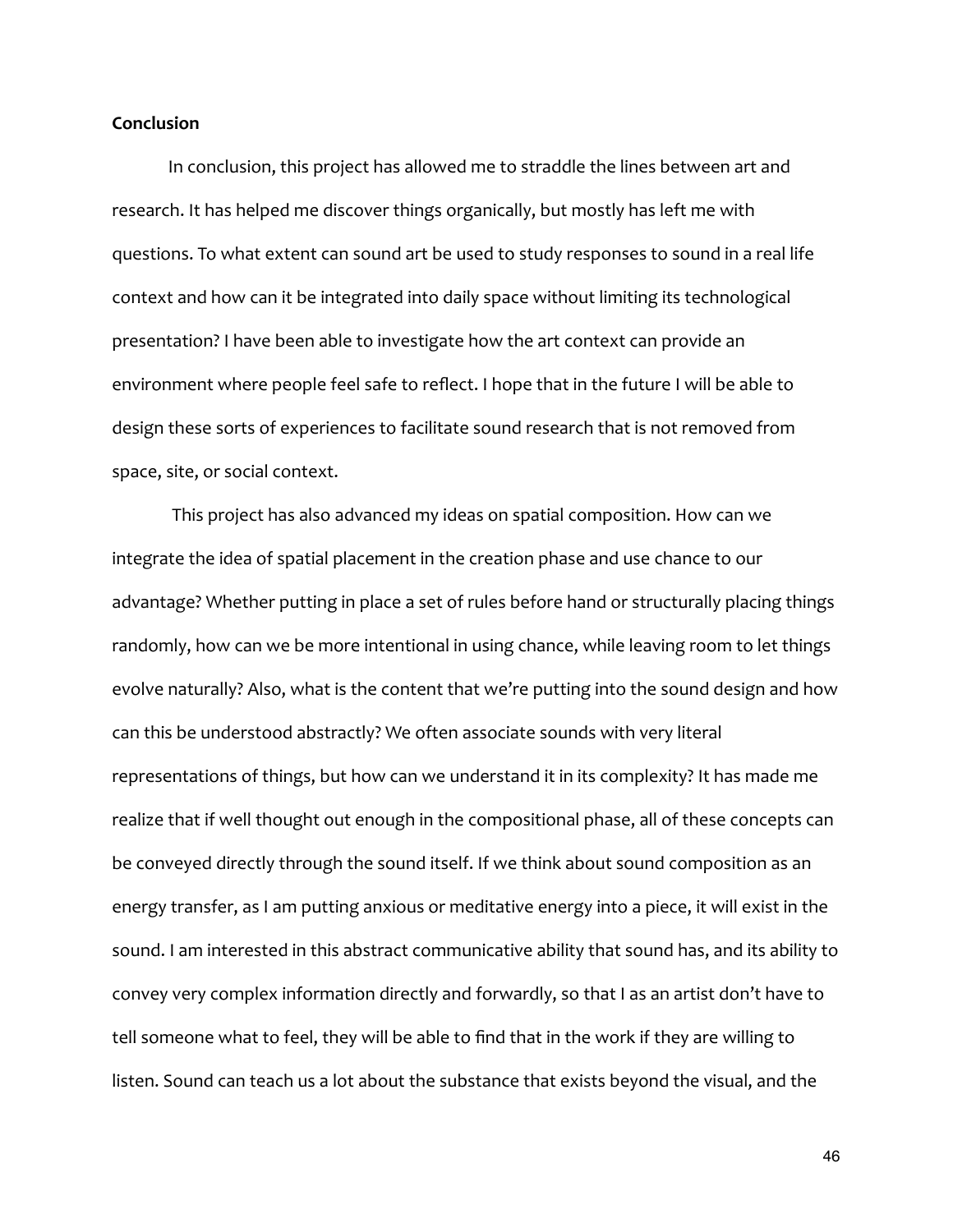sense of connection and presence it can provide, connecting us back to more primal, ritualistic, even biological realms of existence, to our environments, to other people and the source of our being.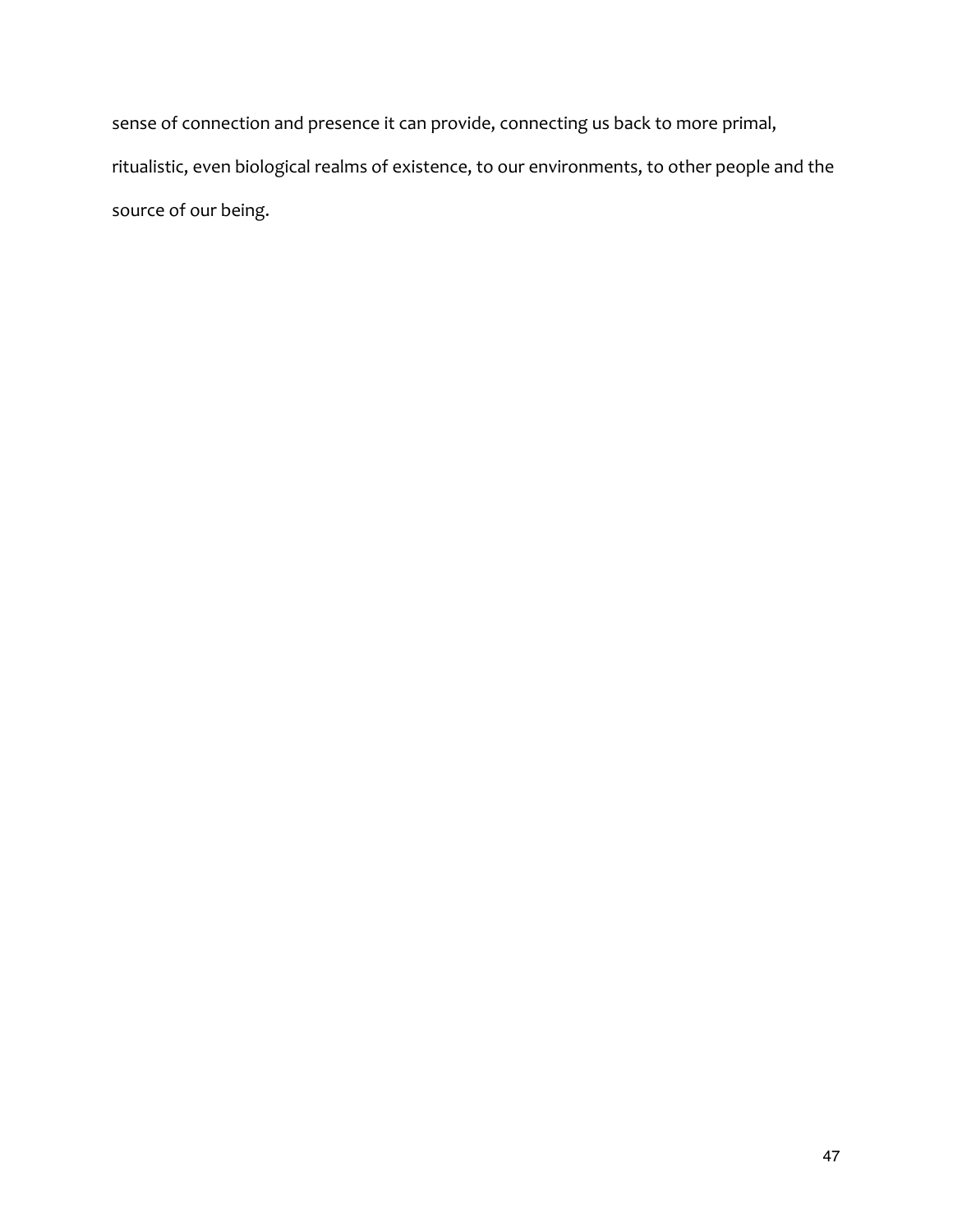# **References**

- Aiello, R. (1994). Can Listening to Music Be Experimentally Studied? *Musical Perceptions.* New York, NY: Oxford University Press.
- Aldridge & Fachner. (2005) *Music and Altered States: Consciousness, Transcendence, Therapy and Addictions.* Jessica Kingsley Publishers.
- Arnheim, R. (1954/1974). *Art and Visual Perception: A Psychology of the Creative Eye.* Berkeley and Los Angeles: University of California Press.
- Arnheim, R. (1971). *Entropy and Art*. Berkley, CA: University of California Press, 1‐35.
- Augoyard & Torgue (2006). *Sonic Experience*. Ontario, Canada: Queens University Press.
- Bamberger, J. (1978‐86). Coming to Hear in a New Way. *Musical Perceptions*. New York, NY: Oxford University Press 131‐151.
- Bates, E. (2009). *The Composition and Performance of Spatial Music*. Dublin: University of Dublin.
- Borges, J.L. *A New Refutation of Time*.
- Born, G. (2013). *Music, Sound, and Space*. Cambridge, UK: Cambridge University Press.
- Chadabe, J. (1997) *Electric Sound*. New York, NY: ICON Group International.
- Cohen, J. (2010). Sounds and temporality. *Oxford Studies in Metaphysics,* 5.
- Cox, C. (2006). From Music to Sound: Being as Time in the Sonic Arts. *Sonambiente*, Berlin: *Klang Kunst Sound Art*, ed. Helga de la Motte‐Haber, Matthias Osterwold, Georg Weckwerth (Heidelberg: Kehrer Verlag, 2006), pp. 214–23.
- Cox, C. (2009). Sound Art and the Sonic Unconscious. *Cambridge Journal: Organised Sound* 14 (1): 19–26.
- Cox, C. & Warner, D.. (2004). *Audio Culture: Readings in Modern Music.* Bloomsbury Academic: New York, NY.
- Darwin, C. (1872). *The Expression of the Emotions in Man and Animals*, London: John Murray. 1st edition.
- Duckworth, W. (1999). *Talking Music: Conversations with John Cage, Philip Glass, Laurie An derson, and Five Generations of American Experimental Composers*: First Da Cappo Press, 3‐28.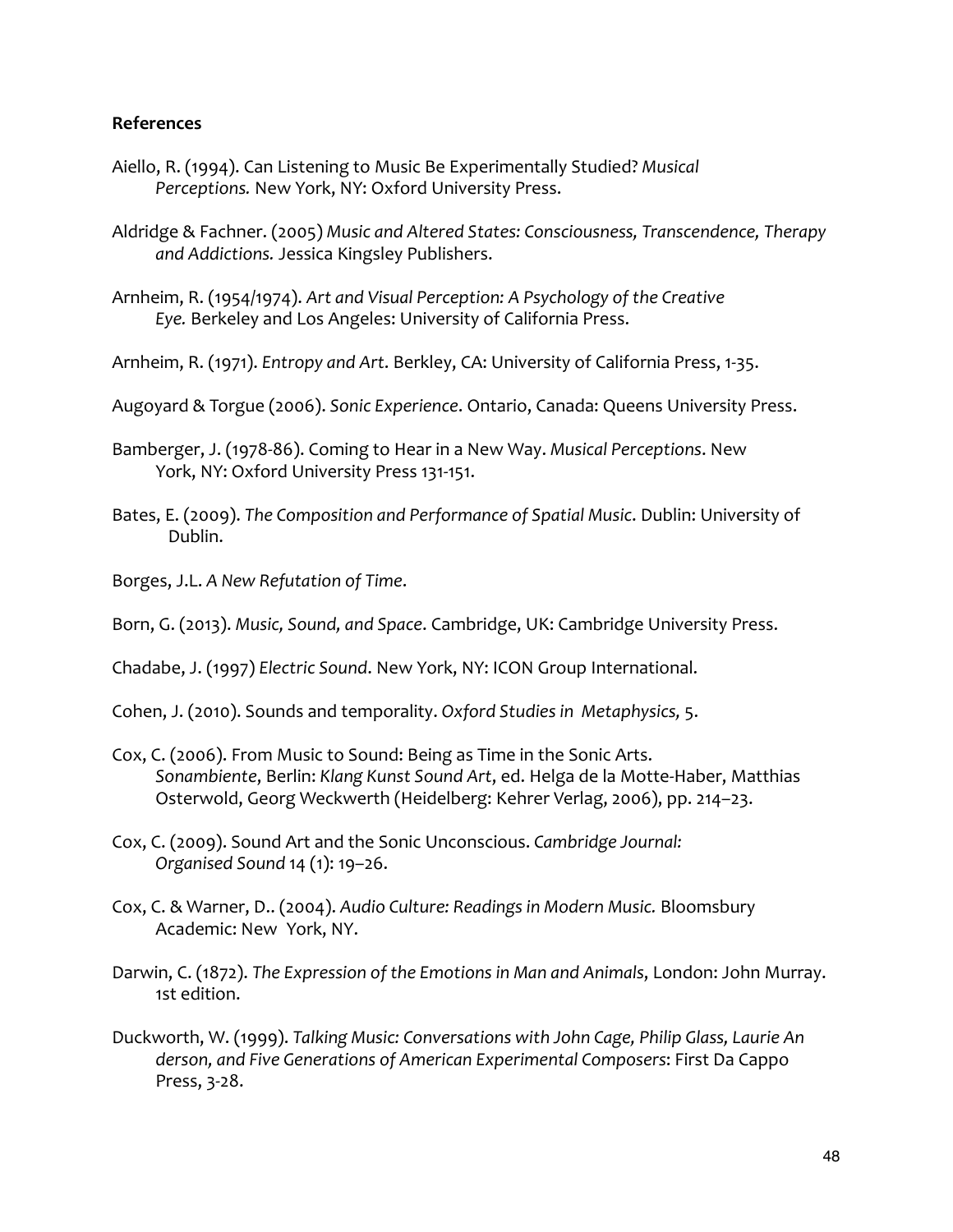Dyson, F. (2009). *Sounding New Media.* Oakland, CA: University of California Press.

- Edelman, Fekete, & Zach. (2012). *Being in Time: Dynamical Models of Phenomenal Experience*. John Benjamins Publishing Company. 1‐4, 17‐18, 155‐156.
- Goddard, Halligan, and Hegarty. (2012). *Reverberations: the Philosophy, aesthetics, and politics of noise*. New York, NY: Continuum International Publishing Group. 46.
- Goldman, J. (1989). *Sonic Entrainment*, from Johnathan Goldman's Healing Sounds. Retrieved March 23 2014, from [http://www.healingsounds.com/sonic‐entrainment](http://www.healingsounds.com/sonic-entrainment).
- Horowitz, S. (2013). *The Universal Sense: How Hearing Shapes the Mind*. New York, NY: Bloomsbury Publishing.
- Huron, D. (2006). *Sweet Anticipation : Music and the Psychology of Expectation*, Cambridge, MA: MIT Press.
- Iges, J. (2000). *Soundscapes: A Historical Approach*. Montreal: CEC.
- Juett, J. (2010). Pauline Oliveros and Quantum Sound. *Liminalities*, Vol. 6, Issue 2., 1‐2, 4, 6‐7.
- Kane, B. (2007) L'Objet Sonore Maintenant: Pierre Schaeffer, sound objects and the phenomenological reduction. *Organised Sound.* Jan 20, 2003.
- Kivy, P. (1980). *The Corded Shell: Reflections on Musical Expression*. Princeton, NJ: Princeton University Press.
- Kendall, G. (1995). A 3‐D Sound Primer: Directional Hearing and Stereo Reproduction, *Computer Music Journal*, pp. 23‐46.
- Licht, A. (2007). *Sound Art: Beyond Music, Between Categories.* New York, NY: Rizzoli International Publications.
- McTaggart, J. Ellis (1908). *The Unreality of Time*. Oxford University Press. 457‐474.
- Merleau-Ponty, M. (1945). The Phenomenology of Perception, trans. C. Smith. London: Routledge & Kegan Paul, 1962.
- Oliveros, P. (2005). *Deep Listening: A Composer's Sound Practice.* New York, NY: iUniverse, Inc.
- Pulkki, V. (1997). *Virtual Sound Source Positioning Using Vector Based Amplitude Panning*, J. Audio Eng. Society., Vol 45, No. 6, June, 1997 Society Convention Paper 7959, 127th Convention, October 9‐12, 2009.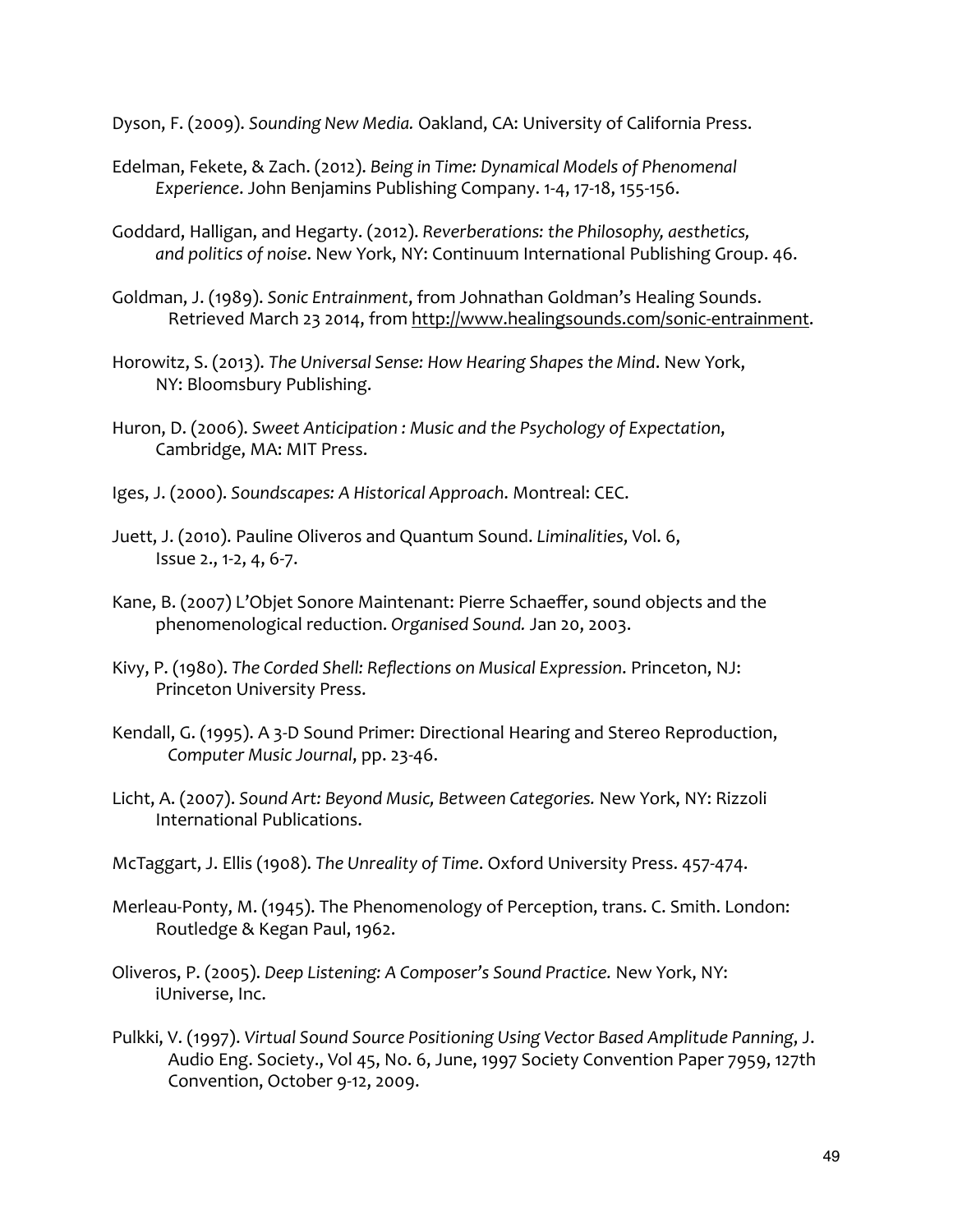- Pulkki, V. (2001). Localization of Amplitude‐Panned Virtual Sources II: Two‐and Three‐ Dimensional Panning, J. Audio Eng. Soc., Vol 49, No. 9, September, 2001.
- Richards, S. (1996). *John Cage As....* Oxford, UK: Amber Lane Press Ltd.
- Sacks, O. (2007). *Musicophilia*. New York, NY: Vintage Books: Randomhouse Publishing Inc.
- Schafer, R. Murray. (1993). *The Soundscape.* Destiny Books, Rochester, VT.
- Slaboda, J. (1991). Music Structure and Emotional Response: Some Empirical Findings: *Psychology of Music.*, University of Keele, UK.

Sterne, J. (2003). *The Audible Past*, Duke University Press. 167, 177.

- Truax, B. (2000). *Acoustic Communication (2nd Edition)* Santa Barbara, CA: ABC‐CLIO.
- Winckel, F. (1967). *Music, Sound, and Sensation*. New York, NY: Dover Publications Inc.
- Voegelin, S. (2010). *Listening to Noise and Silence: Toward a Philosophy of Sound Art*. London, UK: Continuum International Publishing.
- Zahorik, P. (2002). *Auditory Display of Sound Source Distance.* Madison, WI: University of Wisconsin.
- MoMA (2013). *Soundings Exhibition Arti*sts. March 1 2014, from [http://www.moma.org/](http://www.moma.org/interactives/exhibitions/2013/soundings/artists/)  [interactives/exhibitions/2013/soundings/artists/](http://www.moma.org/interactives/exhibitions/2013/soundings/artists/)

# **Images**

- [Figure 1] Truax, Barry. (2000) *Acoustic Communication (2nd Edition).* Santa Barbara, CA: ABC‐ CLIO
- [Figure 2] Undesired energy forms (system losses). Retrieved April 4 2014, from [http://](http://www.emersonindustrial.com/)  [www.emersonindustrial.com/](http://www.emersonindustrial.com/)
- [Figure 3] EEG Brain Frequency Chart. Retrieved March 23 2014, from [http://](http://deepakgoyal1985.blogspot.com/2012/05/explore-brain-waves-potential-of.html)  [deepakgoyal1985.blogspot.com/2012/05/explore‐brain‐waves‐potential‐of.html](http://deepakgoyal1985.blogspot.com/2012/05/explore-brain-waves-potential-of.html)
- [Figure 4] 7.1 Channel Surround System. Retrieved April 4 2014, from [http://](http://4homecontrol.com/glossary#7.1)  [4homecontrol.com/glossary#7.1](http://4homecontrol.com/glossary#7.1)

[Figure 5] Screen shot of Ableton Live session. May 15 2014.